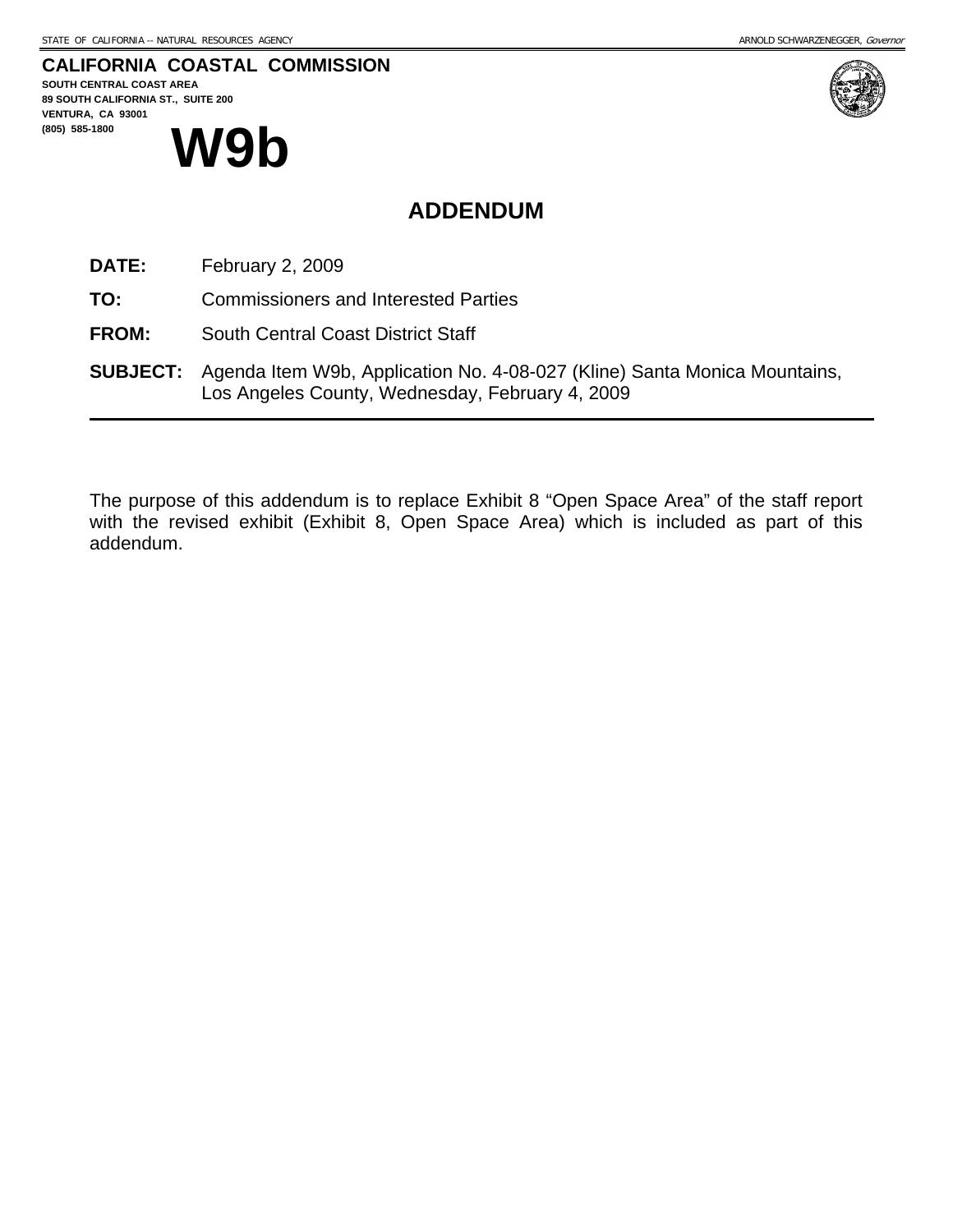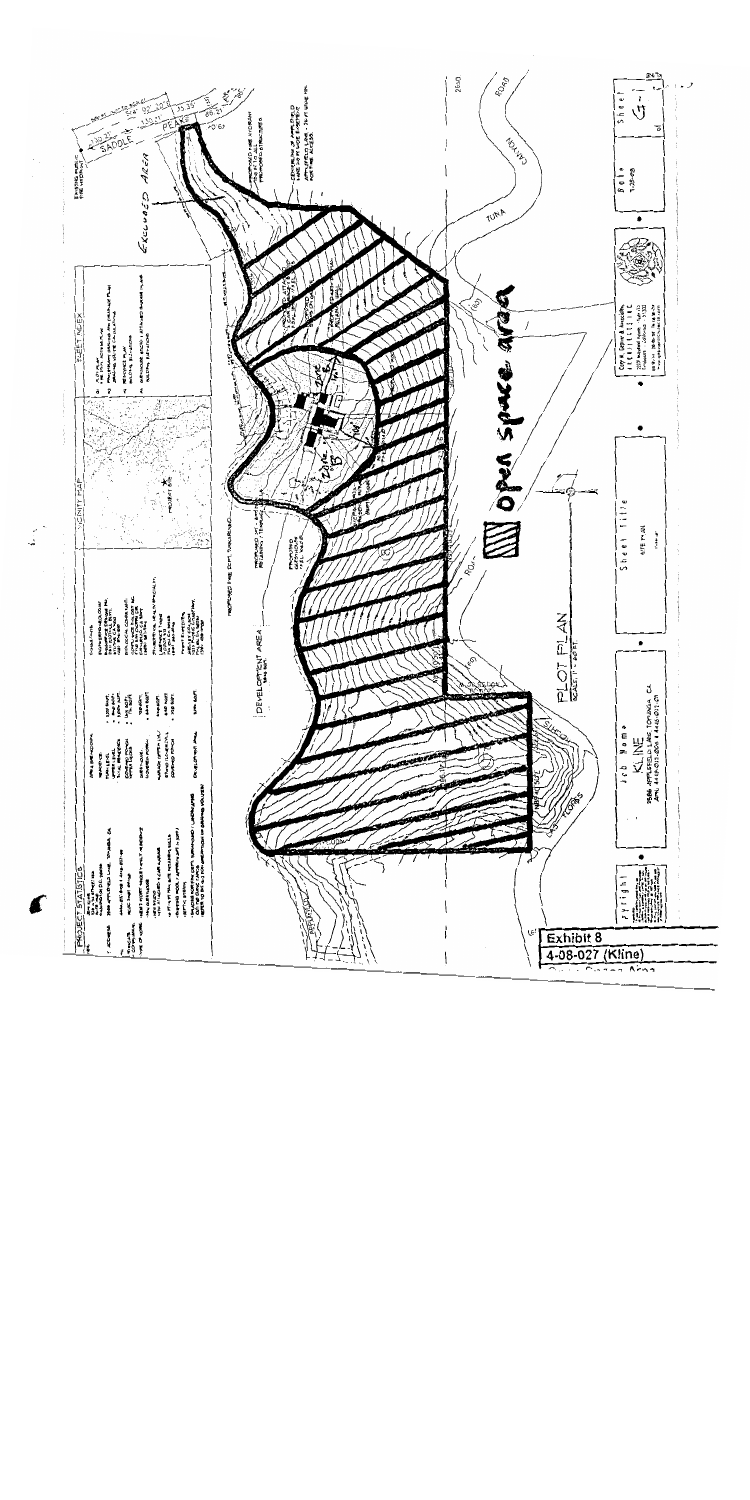# **CALIFORNIA COASTAL COMMISSION**





# **ADDENDUM**

**DATE:** February 2, 2009

**TO:** Commissioners and Interested Parties

**FROM:** South Central Coast District Staff

**SUBJECT:** Agenda Item W9b, Application No. 4-08-027 (Kline) Santa Monica Mountains, Los Angeles County, Wednesday, February 4, 2009

The purpose of this addendum is to correct errors and provide clarification regarding an existing on-site travel trailer and Special Condition No. 16.

Note: Strikethrough indicates text to be deleted from the January 15, 2009 staff report and underline indicates text to be added to the January 15, 2009 staff report.

#### **1. Special Condition No. 16 shall be replaced as shown below:**

Removal of Temporary Construction Trailer and Storage of Travel Trailer

With the acceptance of this coastal permit, the applicant agrees that: (1) the temporary existing travel trailer on the site shall not be used as a residential guest unit and/or second residential unit and shall be stored on the building pad that is approved pursuant to this coastal development permit, and (2) any temporary construction trailer that may be used during construction of the approved project shall be removed within two years of the issuance of this coastal development permit or within thirty (30) days of the applicants receipt of the Certificate of Occupancy for the proposed residence from the County of Los Angeles, whichever is less, to a site located outside the Coastal Zone or a site with a valid coastal development permit for the installation of trailers.

#### **2. Paragraph 1 of Project Description and Background on page 18 shall be amended as follows:**

The applicant proposes to construct a 3,008 sq. ft., 26 foot high single family residence, 680 sq. ft. detached garage with attached 640 sq. ft. studio beneath, 720 sq. ft. detached guesthouse, covered porches, swimming pool, septic system, retaining walls, hammerhead turnaround, and 170 cu. yds of grading (cut) (**Exhibits 3-4**). The project also includes paving an 800-ft. long portion of Applefield Lane, installing a fire hydrant, and extending an existing water line 500 linear feet along Saddlepeak Road and 800 linear feet along Applefield Lane to connect to the proposed fire hydrant and development area (**Exhibit 5**). In addition, an unpermitted travel trailer that is currently situated on the subject parcel is proposed for use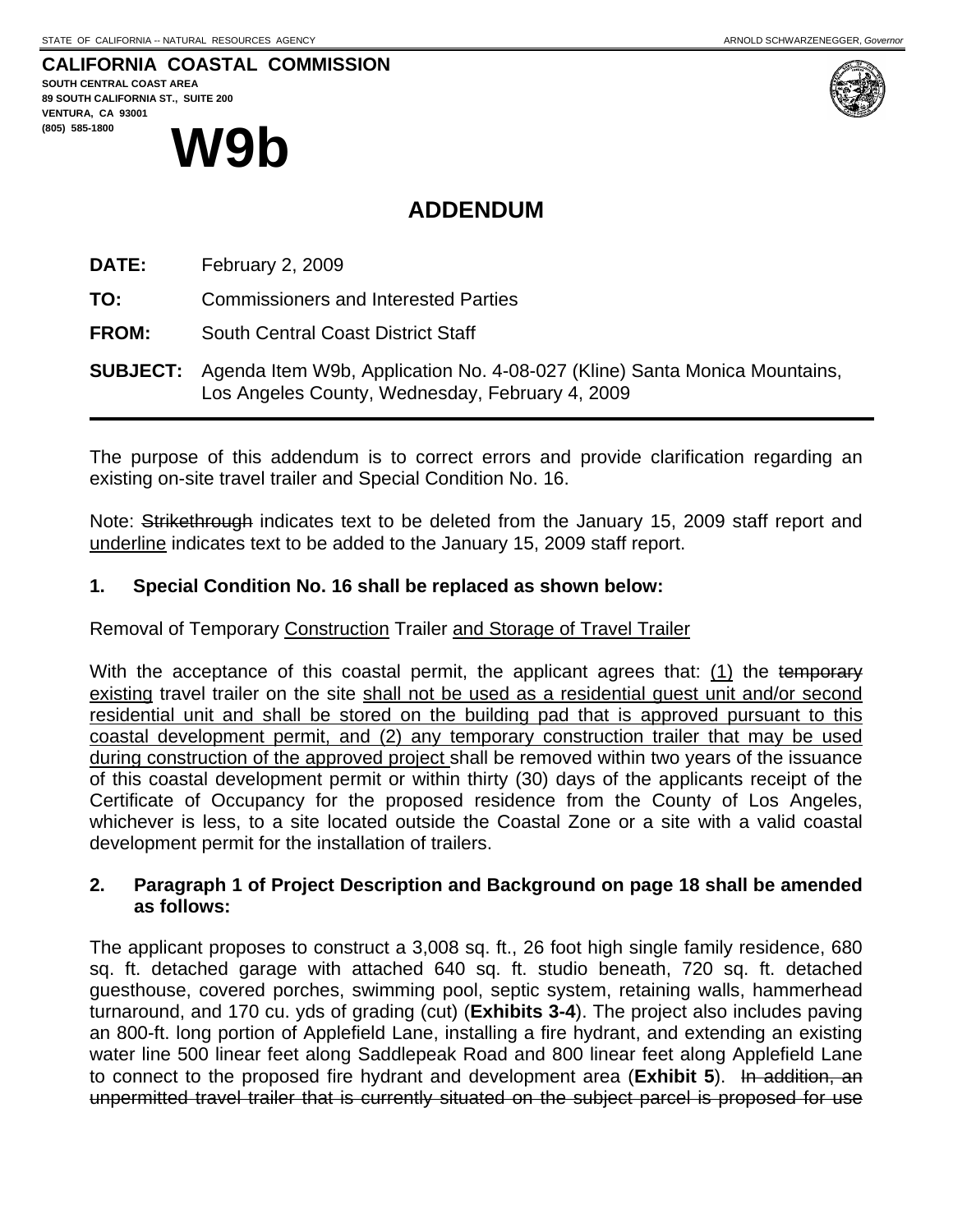#### *4-08-027 (Kline) Addendum Page 2*

during construction of the proposed residence. There is an unpermitted travel trailer presently stored on the property that the applicant proposes to retain on-site as part of the proposed project. The applicant has indicated that the trailer is not currently used for residential purposes and is not proposed to be used on-site for residential purposes in the future, and no utility hookups or other associated facilities are proposed.

## **3. 4th paragraph on page 37 (Cumulative Impacts) shall be amended as follows:**

Lastly, the applicants proposes the to retain an existing temporary travel trailer on the building pad area as part of the proposed project. adjacent to the proposed development area for use during construction of the proposed residence. The Commission finds it necessary to require that the existing travel trailer may only be stored on the approved building pad portion of the property and that it may not be used as a residential guest unit or residential second unit, and that any temporary trailers used during construction be removed from the site the removal of the trailer to an appropriate disposal or relocation site within two years of the issuance of this coastal development permit or within thirty (30) days of the applicant's receipt of the Certificate of Occupancy for the proposed residence from Los Angeles County, whichever is less. These restrictions are removal of the trailer is necessary to avoid the potential conversion to a second dwelling unit and potential cumulative impacts on public services such as road capacity, sewage disposal, water, and electricity.

#### **4. Paragraph 1 of Unpermitted Development on page 37-38 shall be amended as follows:**

Development has occurred on the subject site without the required coastal development permit. The unpermitted development includes the placement of a travel trailer on the existing graded pad on-site. This application includes the request for after-the-fact approval for the above referenced unpermitted development for storage purposes only during construction of the proposed project. No evidence could be found that placement of the trailer received a coastal permit from this Commission.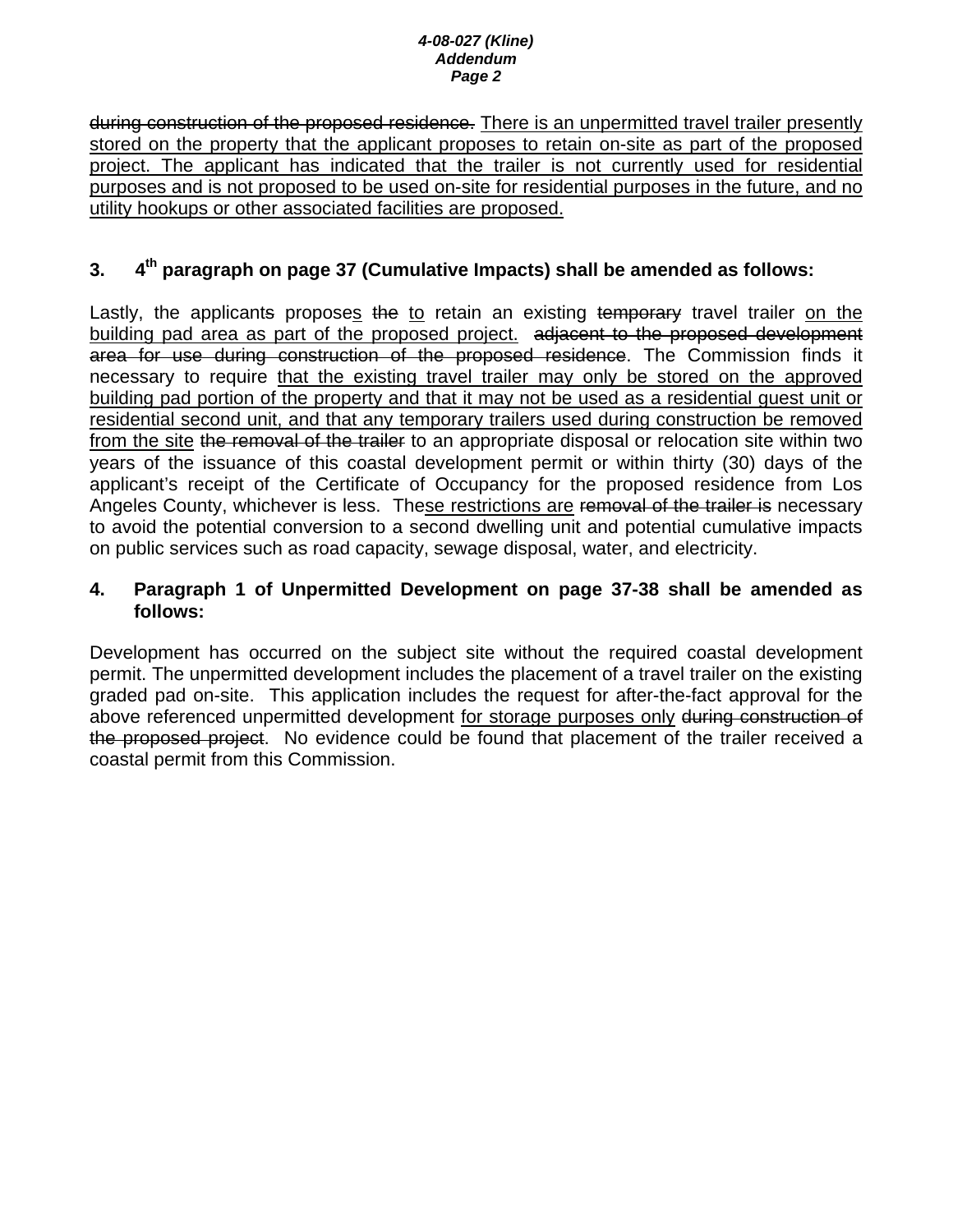**CALIFORNIA COASTAL COMMISSION SOUTH CENTRAL COAST AREA 89 SOUTH CALIFORNIA ST., SUITE 200 VENTURA, CA 93001 (805) 585-1800** W 9b Filed: 9/25/08

180th Day: D. Christensen Staff Report: 1/15/09 Hearing Date: 2/4/09

# **STAFF REPORT: REGULAR CALENDAR**

| <b>APPLICATION NO.:</b> | 4-08-027 |
|-------------------------|----------|
|                         |          |

**APPLICANT:** Jeff Kline

AGENT: Shelley Coulson

**PROJECT LOCATION:** 2586 Applefield Lane, Santa Monica Mountains, Los Angeles County (APN 4448-022-008 and -011)

**PROJECT DESCRIPTION:** The applicant proposes to construct a 3,008 sq. ft., 26 foot high single family residence, 680 sq. ft. detached garage with attached 640 sq. ft. studio beneath, 720 sq. ft. detached guesthouse, covered porches, swimming pool, septic system, retaining walls, hammerhead turnaround, temporary construction trailer, and 170 cu. yds of grading (cut). The project also includes paving an 800-ft. long portion of Applefield Lane, installing a fire hydrant, and extending an existing water line 500 linear feet along Saddlepeak Road and 800 linear feet along Applefield Lane to connect to the proposed fire hydrant and development area.

## **MOTION & RESOLUTION: Page 3**

## **SUMMARY OF STAFF RECOMMENDATION:**

Staff recommends **approval** of the proposed development with conditions. The standard of review for the proposed project is the Chapter Three policies of the Coastal Act. In addition, the policies of the certified Malibu – Santa Monica Mountains Land Use Plan (LUP) serve as guidance. Following is a summary of the main issues raised by the project and how they are resolved by staff's recommendation:

• **ENVIRONMENTALLY SENSITIVE HABITAT AREA (ESHA).** The project site contains habitat that meets the definition of ESHA and the project will have adverse impacts on ESHA. The proposed residence is not a resource dependent use, but will be approved to permit the applicant a reasonable economic use of the property. The structure(s) is sited to minimize significant disruption of habitat values and the development area is limited to 10,000 square feet. The project is conditioned to require the grant of an open space easement in order to ensure that the remaining ESHA on the site will be preserved. Mitigation is required for the loss of ESHA due to the development and the required fuel modification around structures.

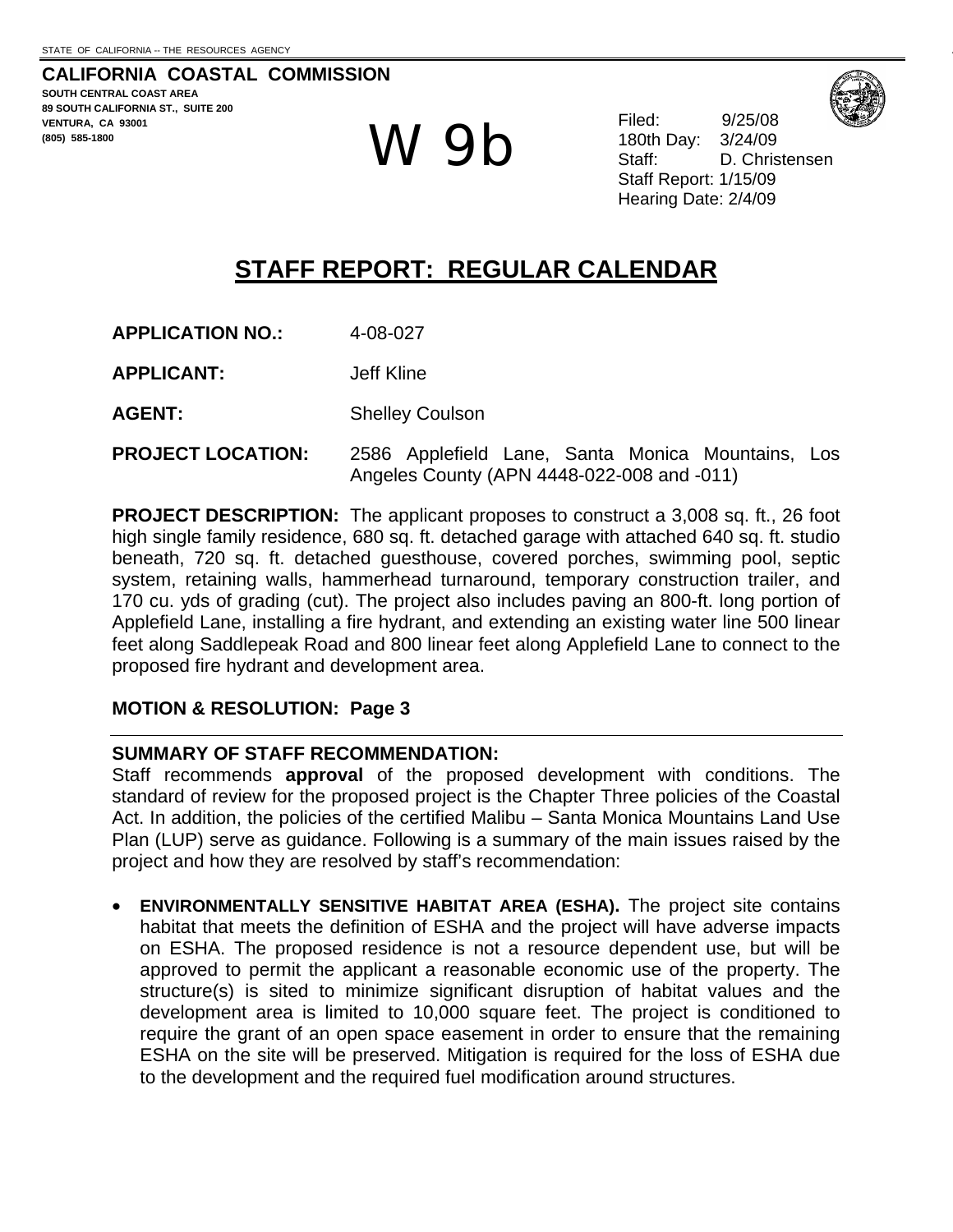#### *CDP # 4-08-027(Kline) Page 2*

# **Table of Contents**

| L                                                  |                                                                                                                                                                                                                                                                               |  |
|----------------------------------------------------|-------------------------------------------------------------------------------------------------------------------------------------------------------------------------------------------------------------------------------------------------------------------------------|--|
| Ш.                                                 |                                                                                                                                                                                                                                                                               |  |
| Ш.                                                 |                                                                                                                                                                                                                                                                               |  |
|                                                    | Plans Conforming to Geotechnical Engineer's Recommendations 4<br>$\mathbf 1$<br>2.<br>3.<br>Interim Erosion Control Plans and Construction Responsibilities  6<br>4.<br>5.<br>6.<br>7 <sub>1</sub><br>8.<br>9.<br>10.<br>11.<br>12.<br>13.<br>14.<br>15.<br>16.<br>17.<br>18. |  |
| IV.                                                |                                                                                                                                                                                                                                                                               |  |
| А.<br>В.<br>C.<br>D.<br>Е.<br>F.<br>G.<br>Η.<br>I. |                                                                                                                                                                                                                                                                               |  |

# **EXHIBITS**

- Exhibit 2. Parcel Map
- Exhibit 3. Site Plan
- Exhibit 4. Grading Plan
- Exhibit 5. Waterline Plan
- Exhibit 6. Residence Floor Plan and Elevations
- Exhibit 7. Accessory Structure Floor Plans and Elevations
- Exhibit 8. Open Space Area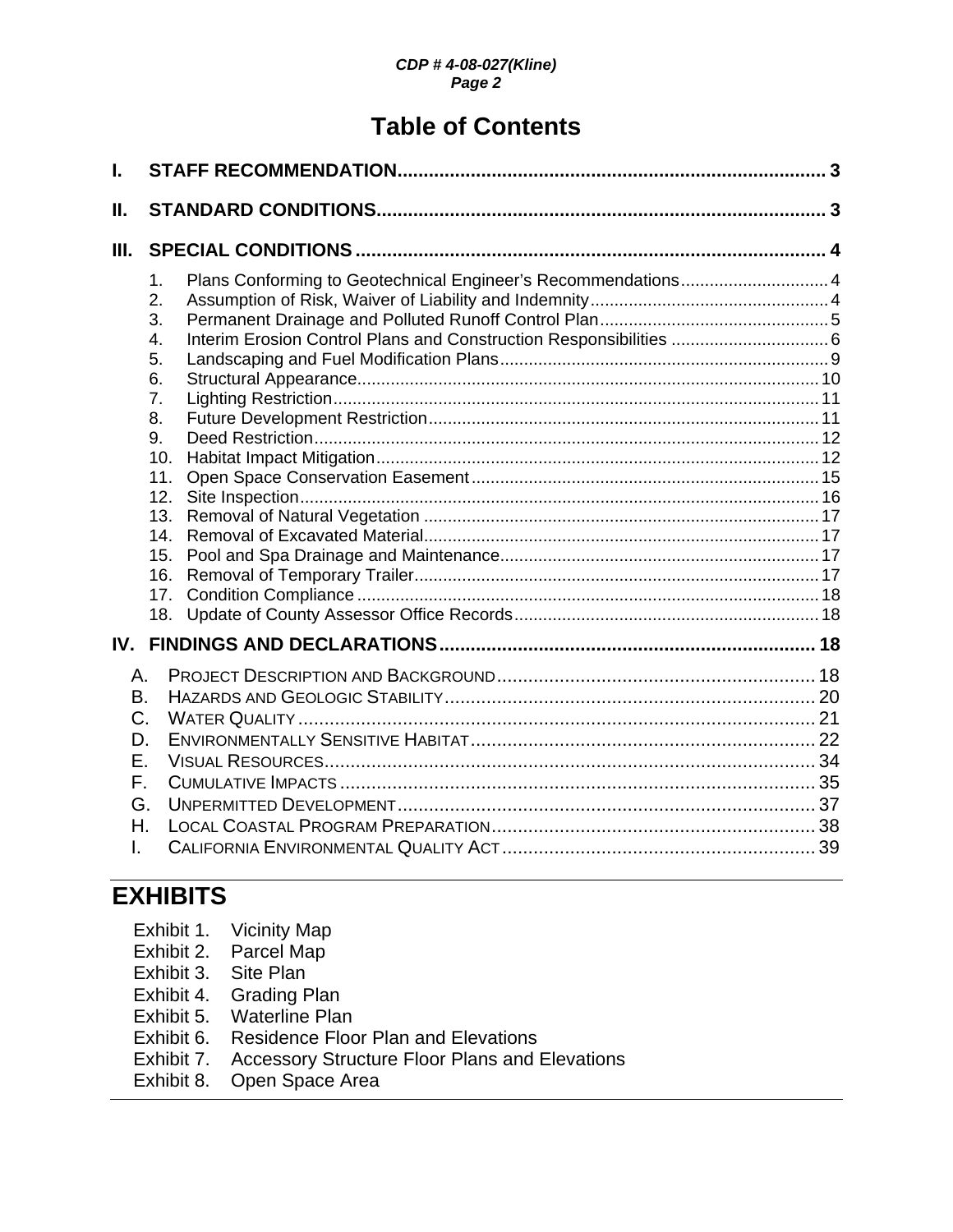**LOCAL APPROVALS RECEIVED:** County of Los Angeles Department of Regional Planning, Approval in Concept, dated 8/19/08; County of Los Angeles Environmental Health Services, Sewage Disposal System Conceptual Approval, dated 5/5/08; County of Los Angeles Fire Department, Preliminary Fuel Modification Plan Approval, dated 3/5/08; County of Los Angeles Fire Department, Fire Prevention Engineering Approval, dated 2/21/08.

**SUBSTANTIVE FILE DOCUMENTS:** Certified Malibu/Santa Monica Mountains Land Use Plan; The March 25, 2003 Memorandum Regarding the Designation of ESHA in the Santa Monica Mountains, prepared by John Dixon, Ph. D; "Biological Resource Evaluation," by Compliance Biology, dated 4/12/08; "Preliminary Geologic and Soils Engineering Investigation," by Subsurface Designs Inc., dated January 18, 2008.

# **I. STAFF RECOMMENDATION**

The staff recommends that the Commission adopt the following resolution:

#### **MOTION:** *I move that the Commission approve Coastal Development Permit No. 4-08-027 pursuant to the staff recommendation.*

## **STAFF RECOMMENDATION OF APPROVAL:**

Staff recommends a **YES** vote. Passage of this motion will result in approval of the permits as conditioned and adoption of the following resolution and findings. The motion passes only by affirmative vote of a majority of the Commissioners present.

## **RESOLUTION TO APPROVE THE PERMIT:**

The Commission hereby approves a coastal development permit for the proposed development and adopts the findings set forth below on grounds that the development as conditioned will be in conformity with the policies of Chapter 3 of the Coastal Act and will not prejudice the ability of the local government having jurisdiction over the area to prepare a Local Coastal Program conforming to the provisions of Chapter 3. Approval of the permit complies with the California Environmental Quality Act because either 1) feasible mitigation measures and/or alternatives have been incorporated to substantially lessen any significant adverse effects of the development on the environment, or 2) there are no further feasible mitigation measures or alternatives that would substantially lessen any significant adverse impacts of the development on the environment.

# **II. STANDARD CONDITIONS**

**1. Notice of Receipt and Acknowledgment.** The permit is not valid and development shall not commence until a copy of the permit, signed by the permittee or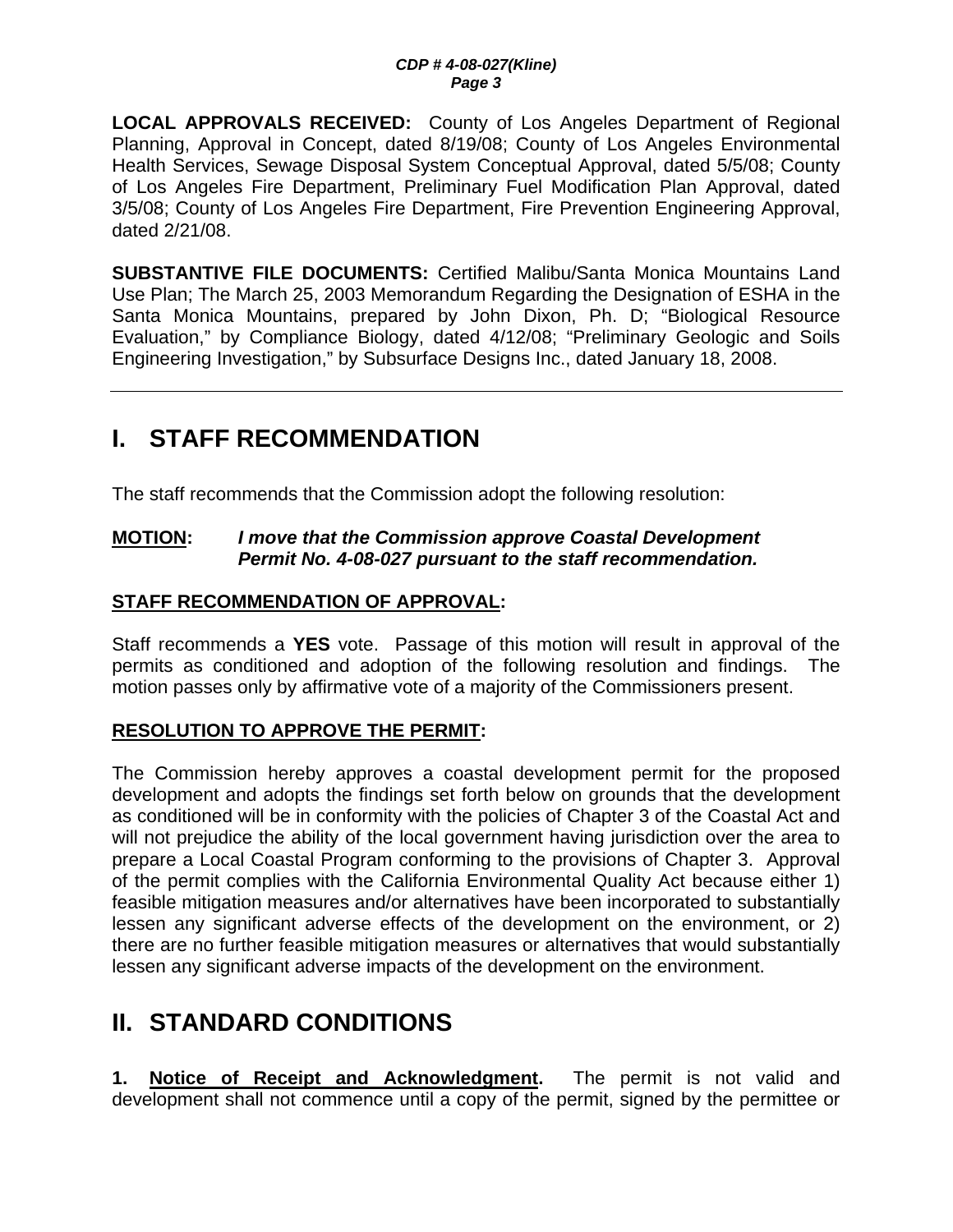authorized agent, acknowledging receipt of the permit and acceptance of the terms and conditions, is returned to the Commission office.

**2. Expiration.** If development has not commenced, the permit will expire two years from the date on which the Commission voted on the application. Development shall be pursued in a diligent manner and completed in a reasonable period of time. Application for extension of the permit must be made prior to the expiration date.

**3. Interpretation.** Any questions of intent or interpretation of any condition will be resolved by the Executive Director or the Commission.

**4. Assignment.** The permit may be assigned to any qualified person, provided assignee files with the Commission an affidavit accepting all terms and conditions of the permit.

**5. Terms and Conditions Run with the Land.** These terms and conditions shall be perpetual, and it is the intention of the Commission and the permittee to bind all future owners and possessors of the subject property to the terms and conditions.

# **III. SPECIAL CONDITIONS**

## **1. Plans Conforming to Geotechnical Engineer's Recommendations**

By acceptance of this permit, the applicant agrees to comply with the recommendations contained in all of the geology, geotechnical, and/or soils reports referenced as Substantive File Documents. These recommendations, including recommendations concerning foundations, sewage disposal, and drainage, shall be incorporated into all final design and construction plans, which must be reviewed and approved by the consultant prior to commencement of development.

The final plans approved by the consultant shall be in substantial conformance with the plans approved by the Commission relative to construction, grading, and drainage. Any substantial changes in the proposed development approved by the Commission that may be required by the consultant shall require amendment(s) to the permit(s) or new Coastal Development Permit(s).

## **2. Assumption of Risk, Waiver of Liability and Indemnity**

By acceptance of this permit, the applicant acknowledges and agrees (i) that the site may be subject to hazards from wildfire and erosion; (ii) to assume the risks to the applicant and the property that is the subject of this permit of injury and damage from such hazards in connection with this permitted development; (iii) to unconditionally waive any claim of damage or liability against the Commission, its officers, agents, and employees for injury or damage from such hazards; and (iv) to indemnify and hold harmless the Commission, its officers, agents, and employees with respect to the Commission's approval of the project against any and all liability, claims, demands,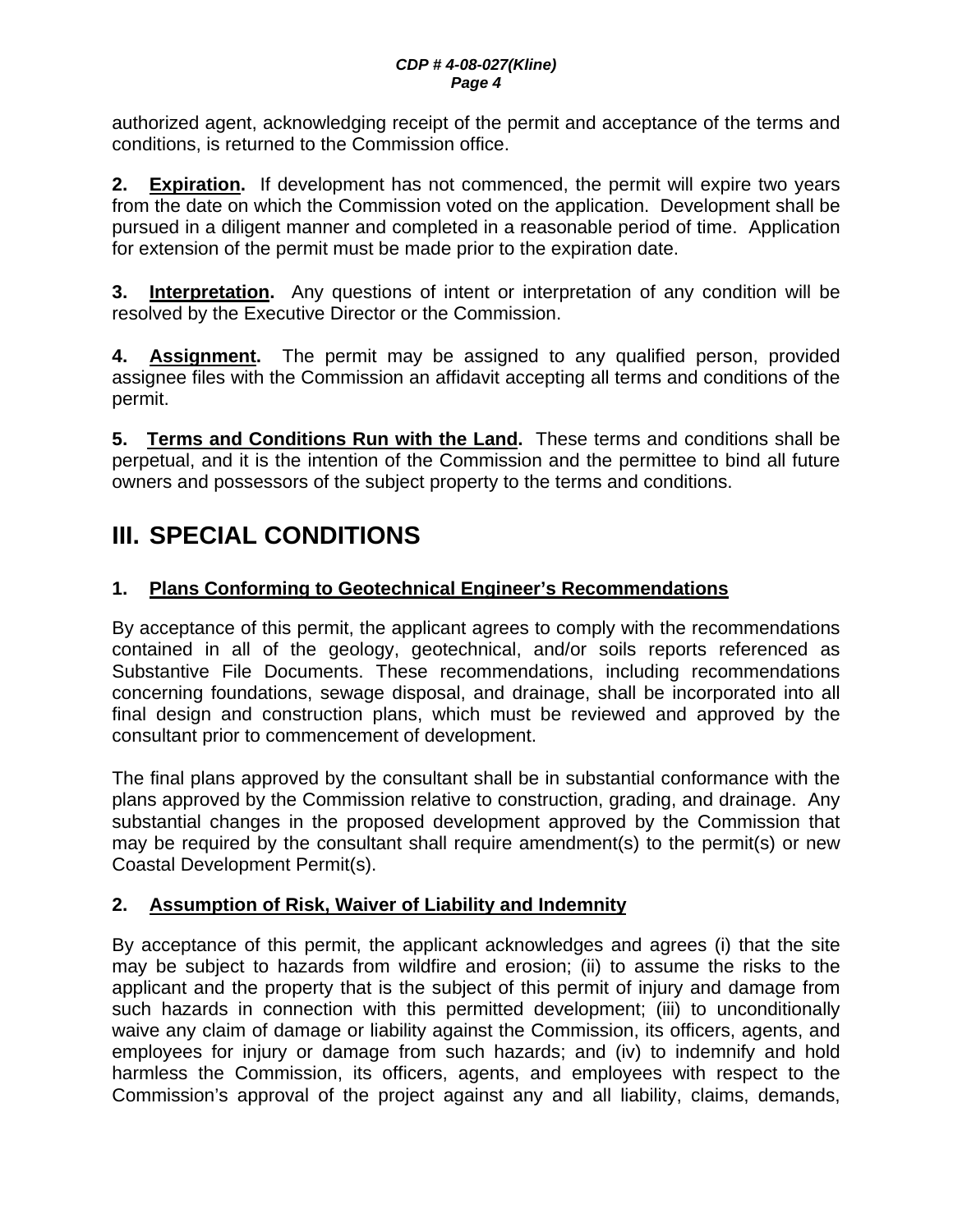#### *CDP # 4-08-027(Kline) Page 5*

damages, costs (including costs and fees incurred in defense of such claims), expenses, and amounts paid in settlement.

#### **3. Permanent Drainage and Polluted Runoff Control Plan**

A. *Prior to issuance of the Coastal Development Permit*, the permittee shall submit to the Executive Director, two (2) copies of a final Permanent Drainage and Runoff Control Plan for the post-construction project site, prepared by a licensed civil engineer or qualified water quality professional. The Plan shall include detailed drainage and runoff control plans with supporting calculations. The plans shall incorporate Best Management Practices (BMPs) including site design, source control and treatment control measures designed to reduce, to the maximum extent practicable, the volume, velocity and pollutant load of stormwater and dry weather flows leaving the developed site. The consulting civil engineer or water quality professional shall certify in writing that the final Permanent Drainage and Runoff Control Plan is in substantial conformance with the following minimum requirements:

- (1) The plan shall demonstrate the use of distributed small-scale controls or integrated Best Management Practices (BMPs) that serve to minimize alterations to the natural pre-development hydrologic characteristics and conditions of the site, and effectively address pollutants of concern.
- (2) Post-development peak runoff rate and average volume from the site shall be maintained at levels similar to pre-development conditions.
- (3) Selected BMPs shall consist, or primarily consist, of site design elements and/or landscape based systems or features that serve to maximize site permeability, avoid directly connected impervious area and/or retain, infiltrate, or filter runoff from rooftops, driveways and other hardscape areas, where feasible. Examples of such features include but are not limited to porous pavement, pavers, rain gardens, vegetated swales, infiltration trenches, cisterns.
- (4) Landscaping materials shall consist primarily of native or other low-maintenance plant selections which have low water and chemical treatment demands, consistent with **Special Condition 5, Landscaping and Fuel Modification Plans**. An efficient irrigation system designed based on hydrozones and utilizing drip emitters or micro-sprays or other efficient design should be utilized for any landscaping requiring water application.
- (5) All slopes should be stabilized in accordance with provisions contained in the Landscaping and/or Interim Erosion and Sediment Control Condition for this Coastal Development Permit.
- (6) Runoff shall be discharged from the developed site in a non-erosive manner. Energy dissipating measures shall be installed at the terminus of outflow drains where necessary. The consulting engineer shall provide plan details and cross sections for any rock rip-rap and/or other energy dissipating devices or structures associated with the drainage system. The drainage plans shall specify, the location, dimensions, cubic yards of rock, etc. for the any velocity reducing structure with the supporting calculations showing the sizing requirements and how the device meets those sizing requirements. The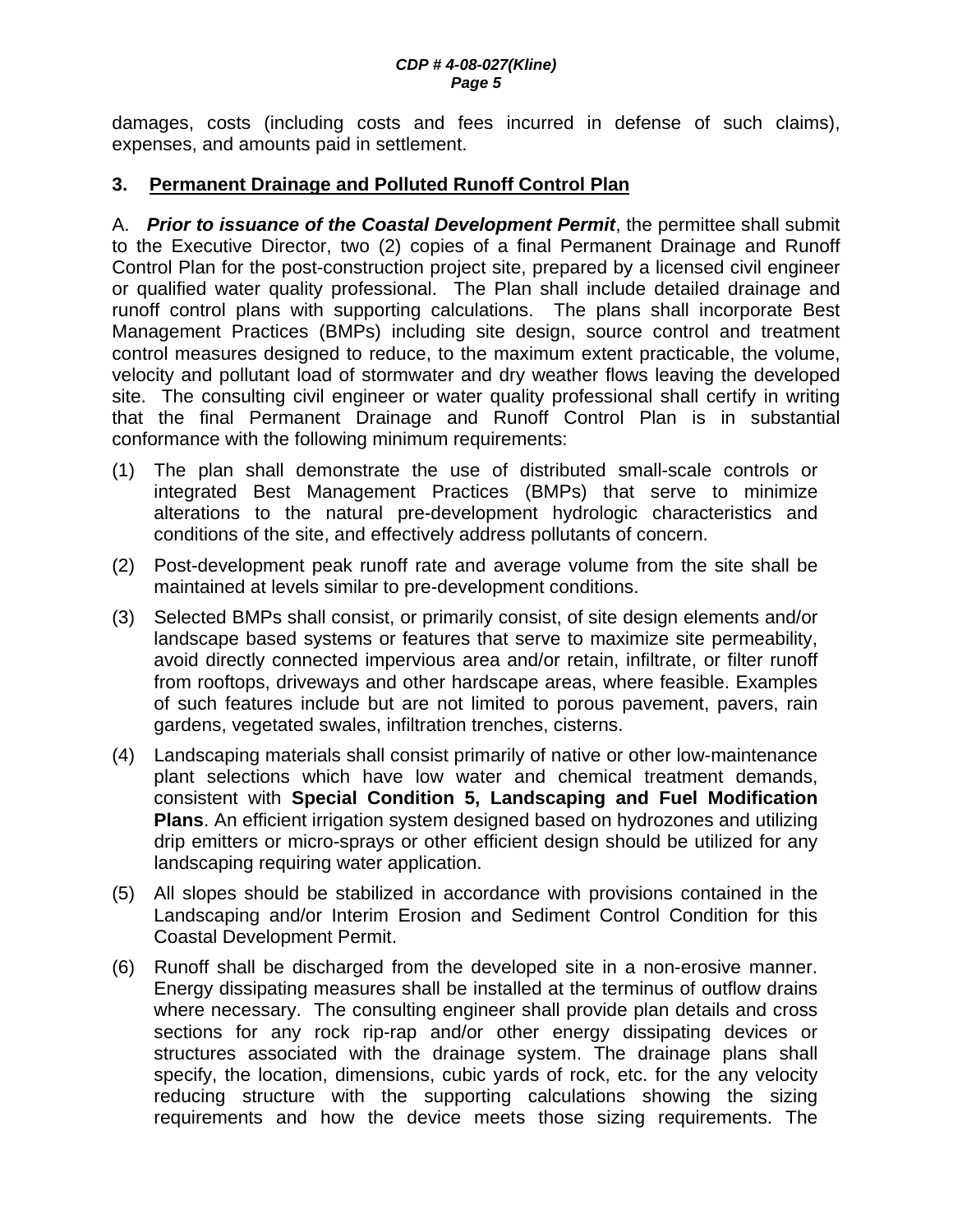engineer shall certify that the design of the device minimizes the amount of rock and/or other hardscape necessary to meet the sizing requirements.

- (7) Post-construction structural BMPs (or suites of BMPs) shall be designed to treat, infiltrate or filter the amount of stormwater runoff produced by all storms up to and including the 85th percentile, 24-hour storm event for volume-based BMPs, and/or the 85th percentile, 1-hour storm event, with an appropriate safety factor (i.e., 2 or greater), for flow-based BMPs.
- (8) All BMPs shall be operated, monitored, and maintained in accordance with manufacturer's specifications where applicable, or in accordance with well recognized technical specifications appropriate to the BMP for the life of the project and at a minimum, all structural BMPs shall be inspected, cleaned-out, and where necessary, repaired prior to the onset of the storm season (October 15th each year) and at regular intervals as necessary between October  $15<sup>th</sup>$  and April 15<sup>th</sup> of each year. Debris and other water pollutants removed from structural BMP(s) during clean-out shall be contained and disposed of in a proper manner.
- (9) For projects located on a hillside, slope, or which may otherwise be prone to instability, final drainage plans should be approved by the project consulting geotechnical engineer.
- (10) Should any of the project's surface or subsurface drainage/filtration structures or other BMPs fail or result in increased erosion, the applicant/landowner or successor-in-interest shall be responsible for any necessary repairs to the drainage/filtration system or BMPs and restoration of the eroded area. Should repairs or restoration become necessary, prior to the commencement of such repair or restoration work, the applicant shall submit a repair and restoration plan to the Executive Director to determine if an amendment or new coastal development permit is required to authorize such work.

B. The final Permanent Drainage and Runoff Control Plan shall be in conformance with the site/ development plans approved by the Coastal Commission. Any changes to the Coastal Commission approved site/development plans required by the consulting civil engineer/water quality professional or engineering geologist shall be reported to the Executive Director. No changes to the Coastal Commission approved final site/development plans shall occur without an amendment to the coastal development permit, unless the Executive Director determines that no amendment is required.

## **4. Interim Erosion Control Plans and Construction Responsibilities**

A. *Prior to the issuance of the Coastal Development Permit*, the applicant shall submit to the Executive Director an Interim Erosion Control and Construction Best Management Practices plan, prepared by licensed civil engineer or qualified water quality professional. The consulting civil engineer/water quality professional shall certify in writing that the Interim Erosion Control and Construction Best Management Practices (BMPs) plan is in conformance with the following requirements: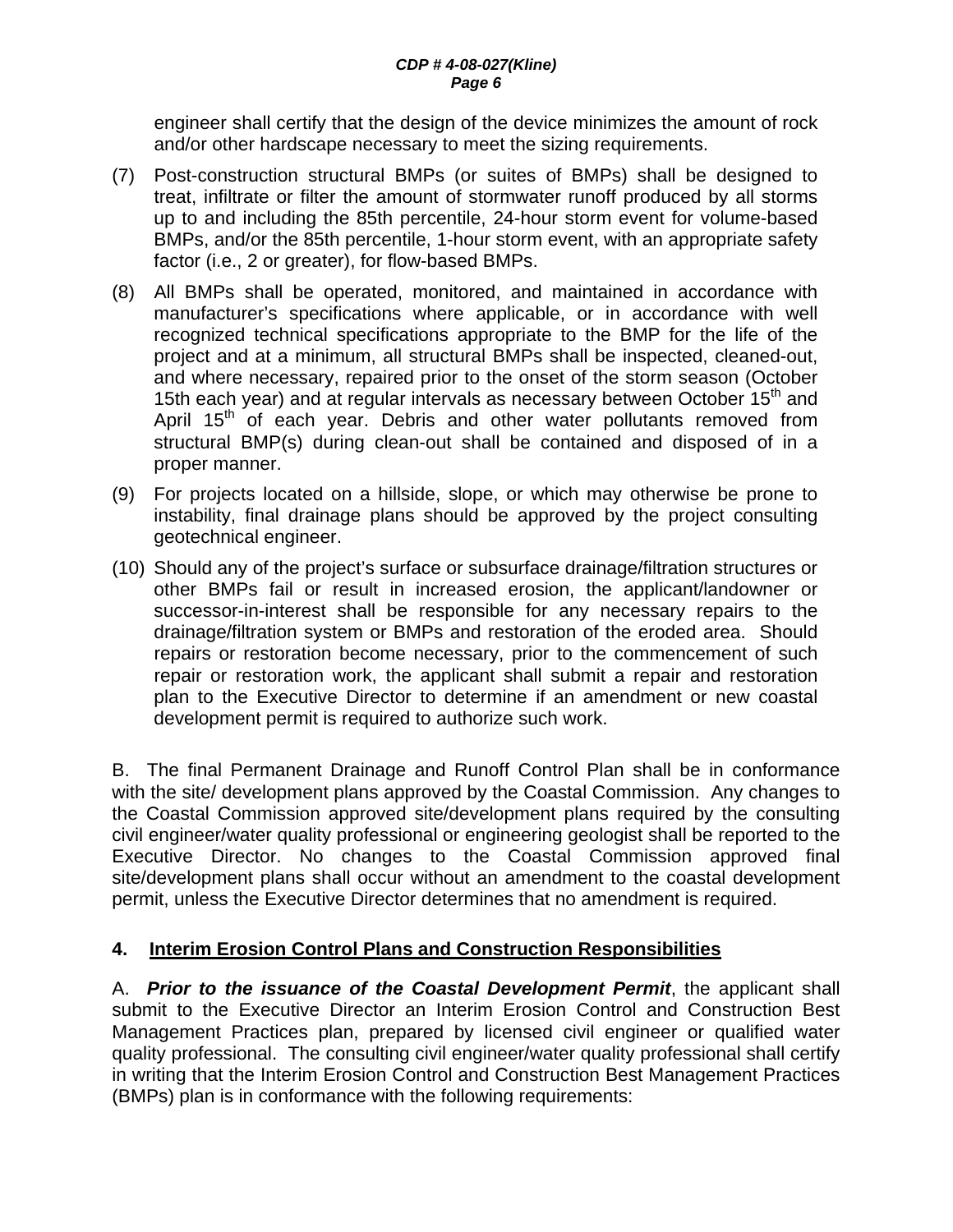- 1. Erosion Control Plan
- (a) The plan shall delineate the areas to be disturbed by grading or construction activities and shall include any temporary access roads, staging areas and stockpile areas. The natural areas on the site shall be clearly delineated on the plan and on-site with fencing or survey flags.
- (b) Include a narrative report describing all temporary run-off and erosion control measures to be used during construction.
- (c) The plan shall identify and delineate on a site or grading plan the locations of all temporary erosion control measures.
- (d) The plan shall specify that should grading take place during the rainy season (November 1 – March 31) the applicant shall install or construct temporary sediment basins (including debris basins, desilting basins or silt traps); temporary drains and swales; sand bag barriers; silt fencing; stabilize any stockpiled fill with geofabric covers or other appropriate cover; install geotextiles or mats on all cut or fill slopes; and close and stabilize open trenches as soon as possible.
- (e) The erosion measures shall be required on the project site prior to or concurrent with the initial grading operations and maintained through out the development process to minimize erosion and sediment from runoff waters during construction. All sediment should be retained on-site unless removed to an appropriate approved dumping location either outside the coastal zone or to a site within the coastal zone permitted to receive fill.
- (f) The plan shall also include temporary erosion control measures should grading or site preparation cease for a period of more than 30 days, including but not limited to: stabilization of all stockpiled fill, access roads, disturbed soils and cut and fill slopes with geotextiles and/or mats, sand bag barriers, silt fencing; temporary drains and swales and sediment basins. The plans shall also specify that all disturbed areas shall be seeded with native grass species and include the technical specifications for seeding the disturbed areas. These temporary erosion control measures shall be monitored and maintained until grading or construction operations resume.
- 2. Construction Best Management Practices
- (a) No demolition or construction materials, debris, or waste shall be placed or stored where it may enter sensitive habitat, receiving waters or a storm drain, or be subject to wave, wind, rain, or tidal erosion and dispersion.
- (b) No demolition or construction equipment, materials, or activity shall be placed in or occur in any location that would result in impacts to environmentally sensitive habitat areas, streams, wetlands or their buffers.
- (c) Any and all debris resulting from demolition or construction activities shall be removed from the project site within 24 hours of completion of the project.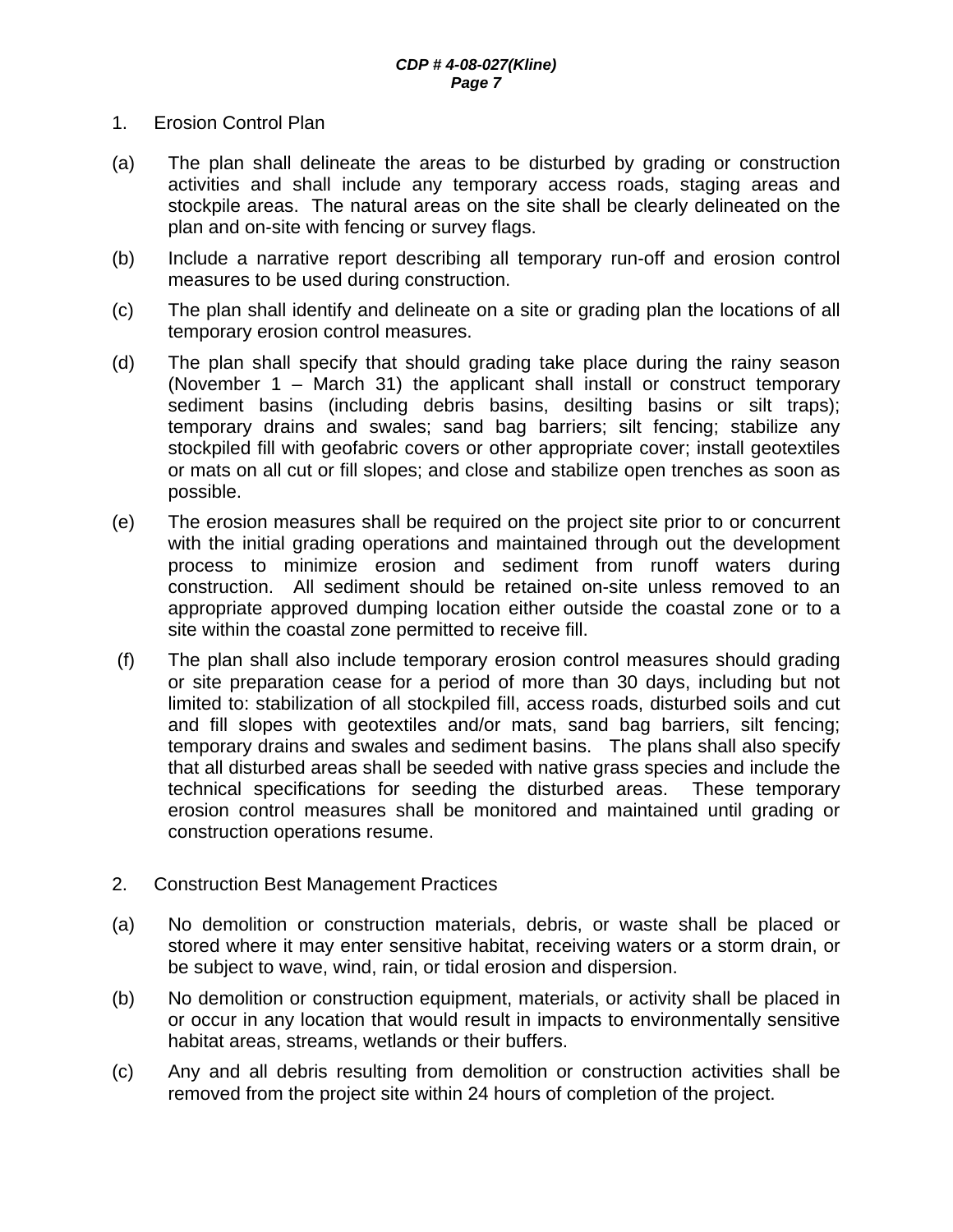- (d) Demolition or construction debris and sediment shall be removed from work areas each day that demolition or construction occurs to prevent the accumulation of sediment and other debris that may be discharged into coastal waters.
- (e) All trash and debris shall be disposed in the proper trash and recycling receptacles at the end of every construction day.
- (f) The applicant shall provide adequate disposal facilities for solid waste, including excess concrete, produced during demolition or construction.
- (g) Debris shall be disposed of at a legal disposal site or recycled at a recycling facility. If the disposal site is located in the coastal zone, a coastal development permit or an amendment to this permit shall be required before disposal can take place unless the Executive Director determines that no amendment or new permit is legally required.
- (h) All stock piles and construction materials shall be covered, enclosed on all sides, shall be located as far away as possible from drain inlets and any waterway, and shall not be stored in contact with the soil.
- (i) Machinery and equipment shall be maintained and washed in confined areas specifically designed to control runoff. Thinners or solvents shall not be discharged into sanitary or storm sewer systems.
- (j) The discharge of any hazardous materials into any receiving waters shall be prohibited.
- (k) Spill prevention and control measures shall be implemented to ensure the proper handling and storage of petroleum products and other construction materials. Measures shall include a designated fueling and vehicle maintenance area with appropriate berms and protection to prevent any spillage of gasoline or related petroleum products or contact with runoff. The area shall be located as far away from the receiving waters and storm drain inlets as possible.
- (l) Best Management Practices (BMPs) and Good Housekeeping Practices (GHPs) designed to prevent spillage and/or runoff of demolition or construction-related materials, and to contain sediment or contaminants associated with demolition or construction activity, shall be implemented prior to the on-set of such activity
- (m) All BMPs shall be maintained in a functional condition throughout the duration of construction activity.

B. The final Interim Erosion Control and Construction Best Management Practices plan, shall be in conformance with the site/ development plans approved by the Coastal Commission. Any changes to the Coastal Commission approved site/development plans required by the consulting civil engineer/water quality professional shall be reported to the Executive Director. No changes to the Coastal Commission approved final site/development plans shall occur without an amendment to the coastal development permit, unless the Executive Director determines that no amendment is required.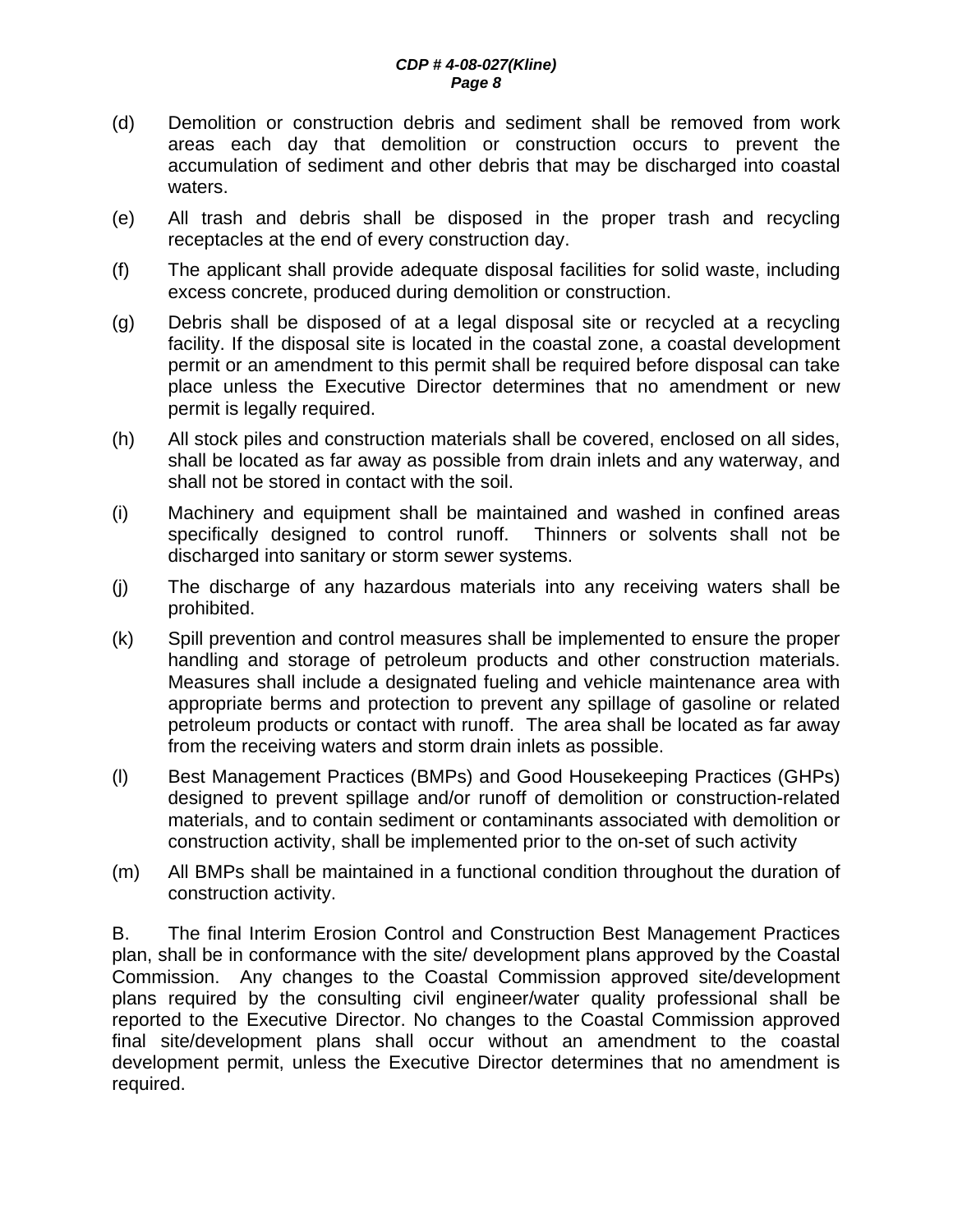#### **5. Landscaping and Fuel Modification Plans**

**Prior to issuance of the Coastal Development Permit**, the applicant shall submit two sets of landscaping and fuel modification plans, prepared by a licensed landscape architect or a qualified resource specialist. The consulting landscape architect or qualified landscape professional shall certify in writing that the final Landscape and Fuel Modification plans are in conformance with the following requirements:

## **A) Landscaping Plan**

- (1) All graded & disturbed areas on the subject site shall be planted and maintained for erosion control purposes within thirty (30) days of receipt of the certificate of occupancy for the residence. To minimize the need for irrigation all landscaping shall consist primarily of native/drought resistant plants, as listed by the California Native Plant Society, Santa Monica Mountains Chapter, in their document entitled Recommended List of Plants for Landscaping in the Santa Monica Mountains, dated February 5, 1996. All native plant species shall be of local genetic stock. No plant species listed as problematic and/or invasive by the California Native Plant Society (http://www.CNPS.org/), the California Invasive Plant Council (formerly the California Exotic Pest Plant Council) (http://www.calipc.org/), or as may be identified from time to time by the State of California shall be employed or allowed to naturalize or persist on the site. No plant species listed as a "noxious weed" by the State of California or the U.S. Federal Government shall be utilized within the property.
- (2) All cut and fill slopes shall be stabilized with planting at the completion of final grading. Planting should be of native plant species indigenous to the Santa Monica Mountains using accepted planting procedures, consistent with fire safety requirements. All native plant species shall be of local genetic stock. Such planting shall be adequate to provide 90 percent coverage within two (2) years, and this requirement shall apply to all disturbed soils;
- (3) Plantings will be maintained in good growing condition throughout the life of the project and, whenever necessary, shall be replaced with new plant materials to ensure continued compliance with applicable landscape requirements;
- (4) Rodenticides containing any anticoagulant compounds (including, but not limited to, Warfarin, Brodifacoum, Bromadiolone or Diphacinone) shall not be used.
- (5) Fencing of the entire property is prohibited. Fencing shall extend no further than the approved development area. The fencing type and location shall be illustrated on the landscape plan. Fencing shall also be subject to the color requirements outlined in **Special Condition 6, Structural Appearance**, below.
- (6) Vertical landscape elements shall be included in the landscape plan that are designed, upon attaining maturity, to screen the residence to minimize impacts of the development on public views from Saddle Peak Road located east of the site and Tuna Canyon Road and Tuna Canyon parkland located south of the site.

#### **B) Fuel Modification Plans**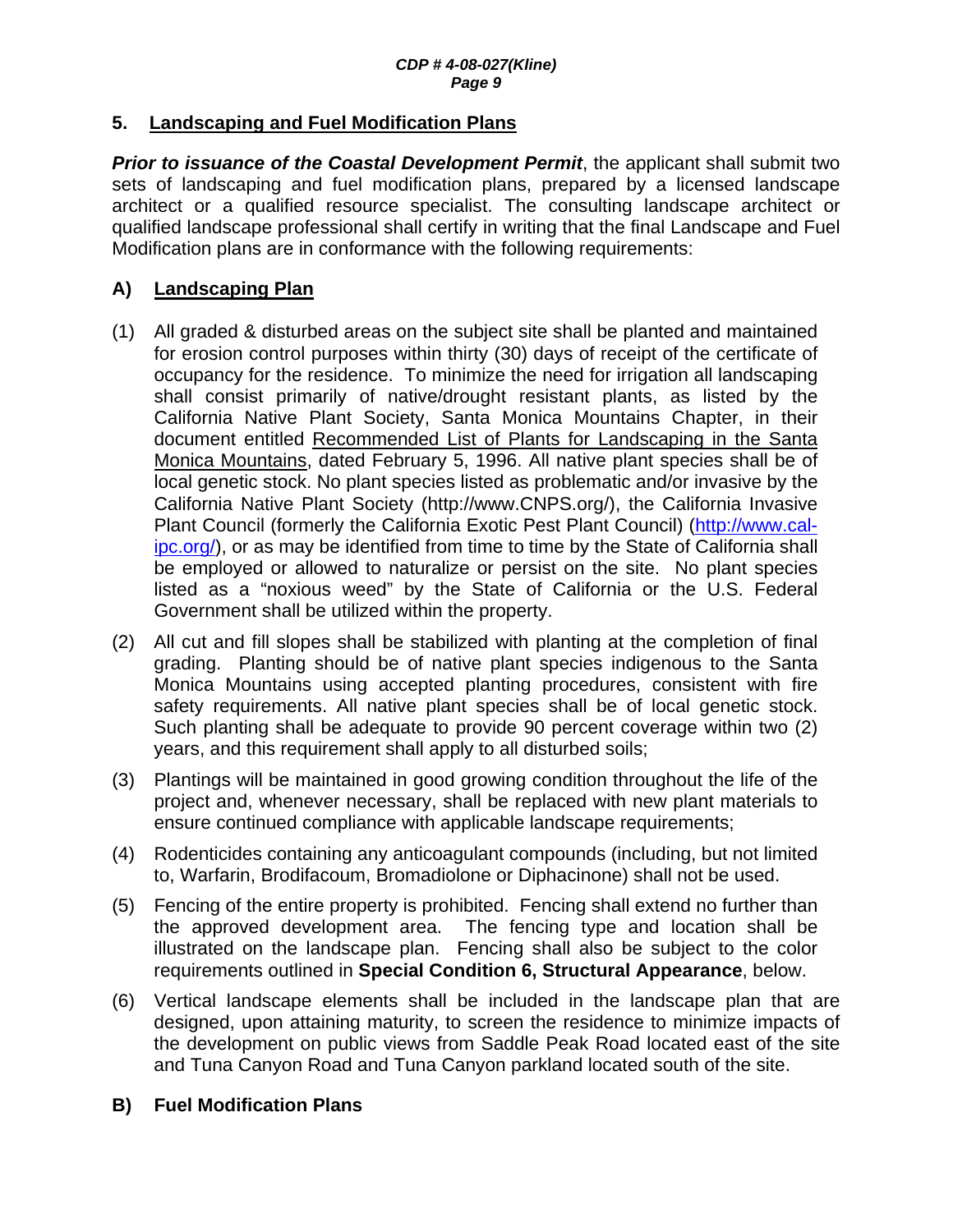Vegetation within 20 feet of the proposed house may be removed to mineral earth, vegetation within a 200-foot radius of the main structure may be selectively thinned in order to reduce fire hazard. However, such thinning shall only occur in accordance with an approved long-term fuel modification plan submitted pursuant to this special condition. The fuel modification plan shall include details regarding the types, sizes and location of plant materials to be removed, and how often thinning is to occur. In addition, the applicant shall submit evidence that the fuel modification plan has been reviewed and approved by the Forestry Department of Los Angeles County. Irrigated lawn, turf and ground cover planted within the twenty foot radius of the proposed house shall be selected from the most drought tolerant species or subspecies, or varieties suited to the Mediterranean climate of the Santa Monica Mountains.

## **C) Conformance with Commission Approved Site/Development Plans**

The Permittee shall undertake development in accordance with the final Landscape and Fuel Modification Plans. The final Landscape and Fuel Modification Plans shall be in conformance with the site/development plans approved by the Coastal Commission. Any changes to the Coastal Commission approved site/development plans shall be reported to the Executive Director. No changes to the Coastal Commission approved final site/development plans shall occur without an amendment to the coastal development permit, unless the Executive Director determines that no amendment is legally required.

## **D) Monitoring**

Three years from the date of the receipt of the Certificate of Occupancy for the residence the applicant shall submit to the Executive Director, a landscape monitoring report, prepared by a licensed Landscape Architect or qualified Resource Specialist, that certifies the on-site landscaping is in conformance with the landscape plan approved pursuant to this Special Condition. The monitoring report shall include photographic documentation of plant species and plant coverage.

If the landscape monitoring report indicates the landscaping is not in conformance with or has failed to meet the requirements specified in this condition, the applicant, or successors in interest, shall submit, within 30 days of the date of the monitoring report, a revised or supplemental landscape plan, certified by a licensed Landscape Architect or a qualified Resource Specialist, that specifies additional or supplemental landscaping measures to remediate those portions of the original plan that have failed or are not in conformance with the original approved plan. This remedial landscaping plan shall be implemented within 30 days of the date of the final supplemental landscaping plan and remedial measures shall be repeated as necessary to meet the requirements of this condition.

## **6. Structural Appearance**

*Prior to issuance of the Coastal Development Permit*, the applicant shall submit for the review and approval of the Executive Director, a color palette and material specifications for the outer surface of all structures authorized by the approval of this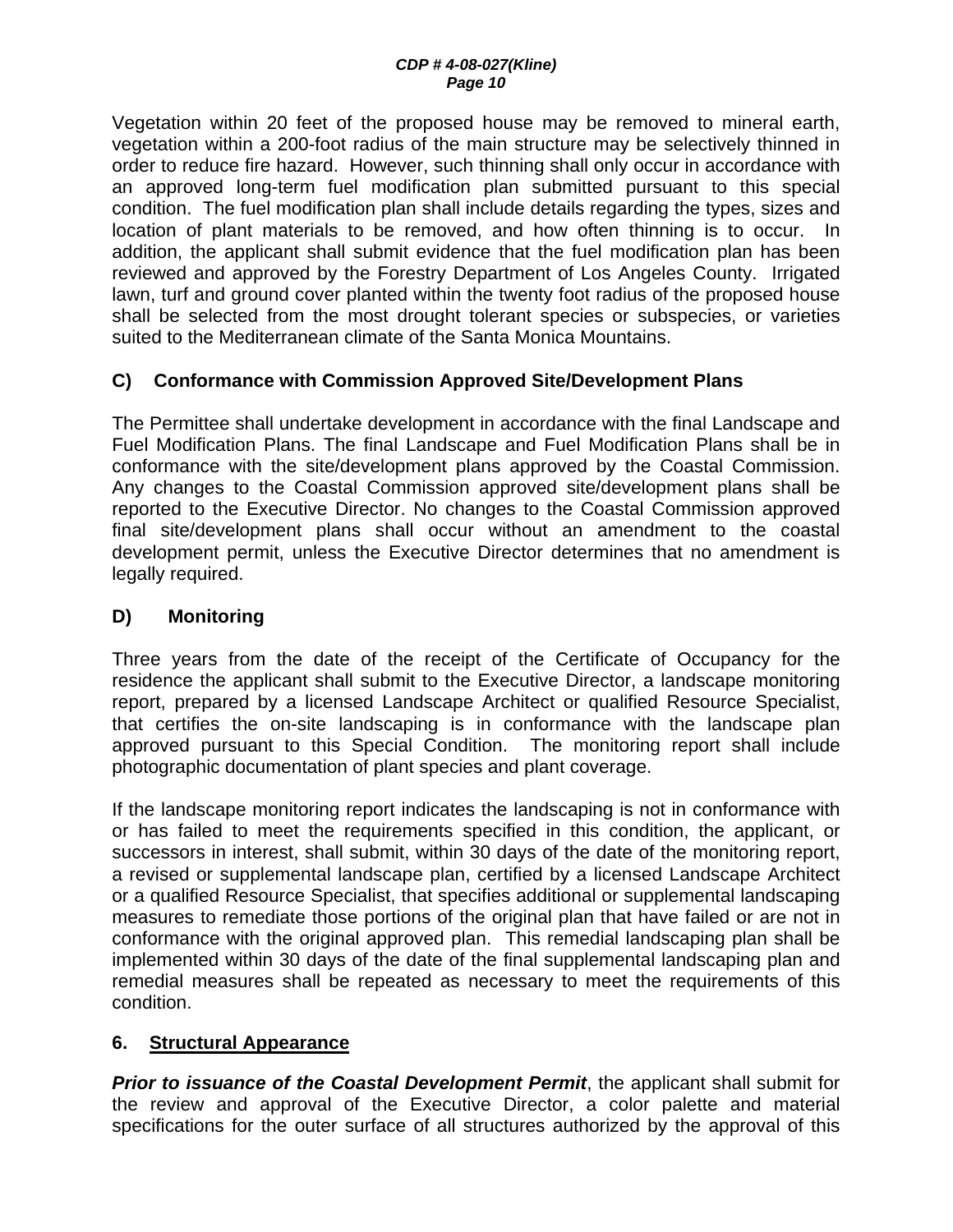Coastal Development Permit. The palette samples shall be presented in a format not to exceed  $8\frac{1}{2}$ " x 11" x  $\frac{1}{2}$ " in size. The palette shall include the colors proposed for the roofs, trims, exterior surfaces, driveways, retaining walls, and other structures authorized by this permit. Acceptable colors shall be limited to colors compatible with the surrounding environment (earth tones) including shades of green, brown and gray with no white or light shades and no bright tones. All windows shall be comprised of non-glare glass.

The approved structures shall be colored with only the colors and window materials authorized pursuant to this special condition. Alternative colors or materials for future repainting or resurfacing or new windows may only be applied to the structures authorized by this Coastal Development Permit if such changes are specifically authorized by the Executive Director as complying with this special condition.

## **7. Lighting Restriction**

A. The only outdoor night lighting allowed on the subject parcel is limited to the following:

- (1) The minimum necessary to light walkways used for entry and exit to the structures, including parking areas on the site. This lighting shall be limited to fixtures that do not exceed two feet in height above finished grade, are directed downward and generate the same or less lumens equivalent to those generated by a 60 watt incandescent bulb, unless a greater number of lumens is authorized by the Executive Director.
- (2) Security lighting attached to the residence and garage shall be controlled by motion detectors and is limited to same or less lumens equivalent to those generated by a 60 watt incandescent bulb.
- (3) The minimum necessary to light the entry area to the driveway with the same or less lumens equivalent to those generated by a 60 watt incandescent bulb.

B. No lighting around the perimeter of the site and no lighting for aesthetic purposes is allowed.

#### **8. Future Development Restriction**

This permit is only for the development described in this Coastal Development Permit. Pursuant to Title 14 California Code of Regulations section 13250(b)(6) and 13253(b)(6), the exemptions otherwise provided in Public Resources Code section 30610(a) and (b) shall not apply to the development governed by this Coastal Development Permit. Accordingly, any future structures, future improvements, or change of use to the permitted structures authorized by this permit, including but not limited to, any grading, clearing or other disturbance of vegetation other than as provided for in the approved landscape plan prepared pursuant to **Special Condition 5, Landscaping and Fuel Modification Plans,** shall require an amendment to this Coastal Development Permit from the Commission or shall require an additional coastal development permit from the Commission or from the applicable certified local government.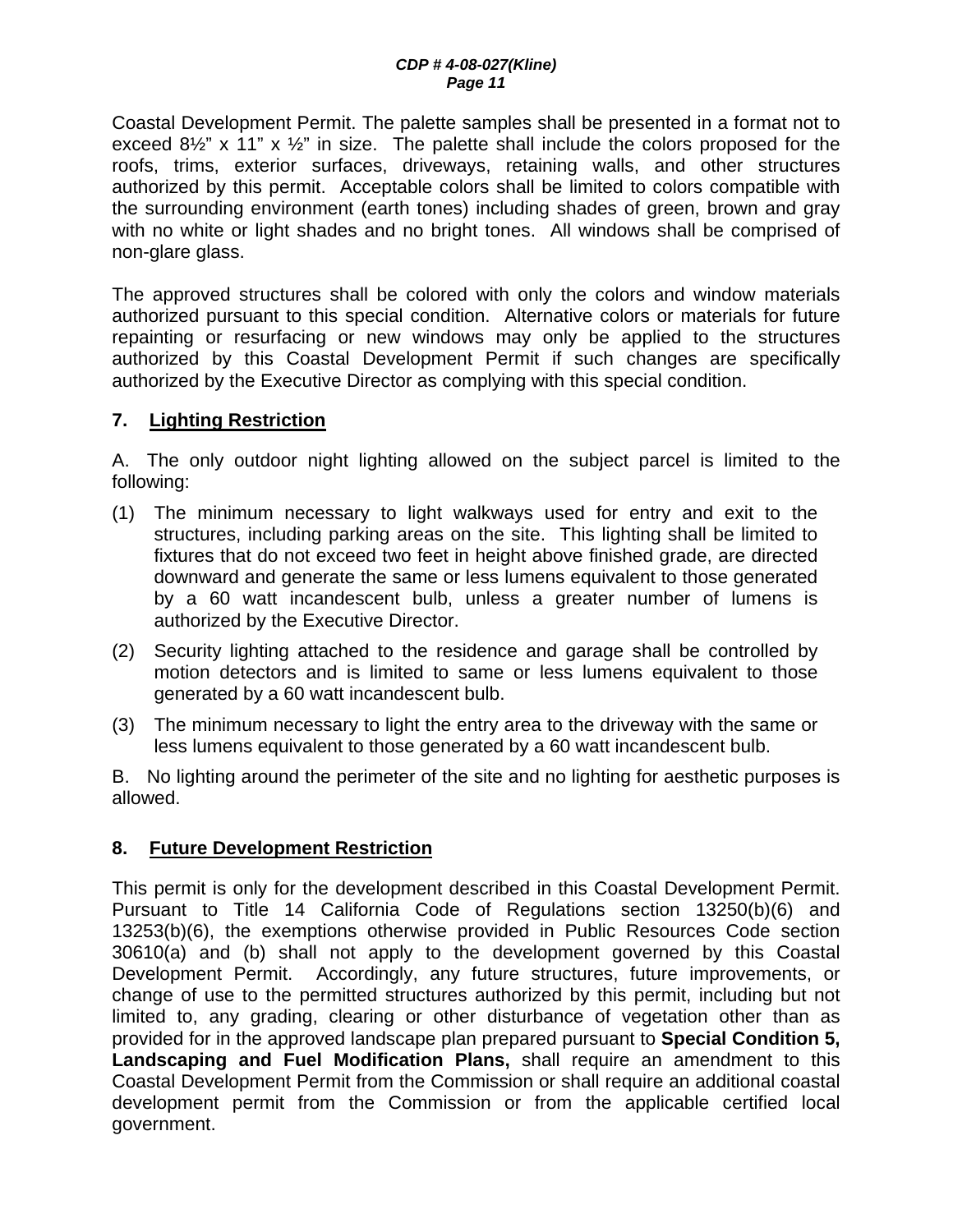#### **9. Deed Restriction**

**Prior to issuance of the Coastal Development Permit**, the applicant shall submit to the Executive Director for review and approval documentation demonstrating that the applicant has executed and recorded against the parcel(s) governed by this permit a deed restriction, in a form and content acceptable to the Executive Director: (1) indicating that, pursuant to this permit, the California Coastal Commission has authorized development on the subject property, subject to terms and conditions that restrict the use and enjoyment of that property; and (2) imposing the Special Conditions of this permit as covenants, conditions and restrictions on the use and enjoyment of the Property. The deed restriction shall include a legal description of the entire parcel or parcels governed by this permit. The deed restriction shall also indicate that, in the event of an extinguishment or termination of the deed restriction for any reason, the terms and conditions of this permit shall continue to restrict the use and enjoyment of the subject property so long as either this permit or the development it authorizes, or any part, modification, or amendment thereof, remains in existence on or with respect to the subject property.

#### **10. Habitat Impact Mitigation**

**Prior to issuance of the Coastal Development Permit**, the applicant shall submit, for the review and approval of the Executive Director, a map delineating all areas of chaparral and coastal sage scrub habitat (ESHA) that will be disturbed by the proposed development, including fuel modification and brush clearance requirements on the project site and adjacent property. The chaparral and coastal sage scrub ESHA areas on the site and adjacent property shall be delineated on a detailed map, to scale, illustrating the subject parcel boundaries and, if the fuel modification/brush clearance zones extend onto adjacent property, adjacent parcel boundaries. The delineation map shall indicate the total acreage for all chaparral and coastal sage scrub ESHA, both on and offsite, that will be impacted by the proposed development, including the fuel modification/brush clearance areas. A 200-foot clearance zone from the proposed structures shall be used to determine the extent of off-site brush clearance for fire protection purposes. The delineation shall be prepared by a qualified resource specialist or biologist familiar with the ecology of the Santa Monica Mountains.

Mitigation shall be provided for impacts to the chaparral ESHA from the proposed development and fuel modification/brush clearance requirements by one of the three following habitat mitigation methods:

#### **A. Habitat Restoration**

1) Habitat Restoration Plan

**Prior to issuance of the Coastal Development Permit**, the applicant shall submit a habitat restoration plan, for the review and approval of the Executive Director, for an area of degraded chaparral habitat equivalent to the area of chaparral ESHA impacted by the proposed development and fuel modification/brush clearance area. The habitat restoration area may either be onsite or offsite within the coastal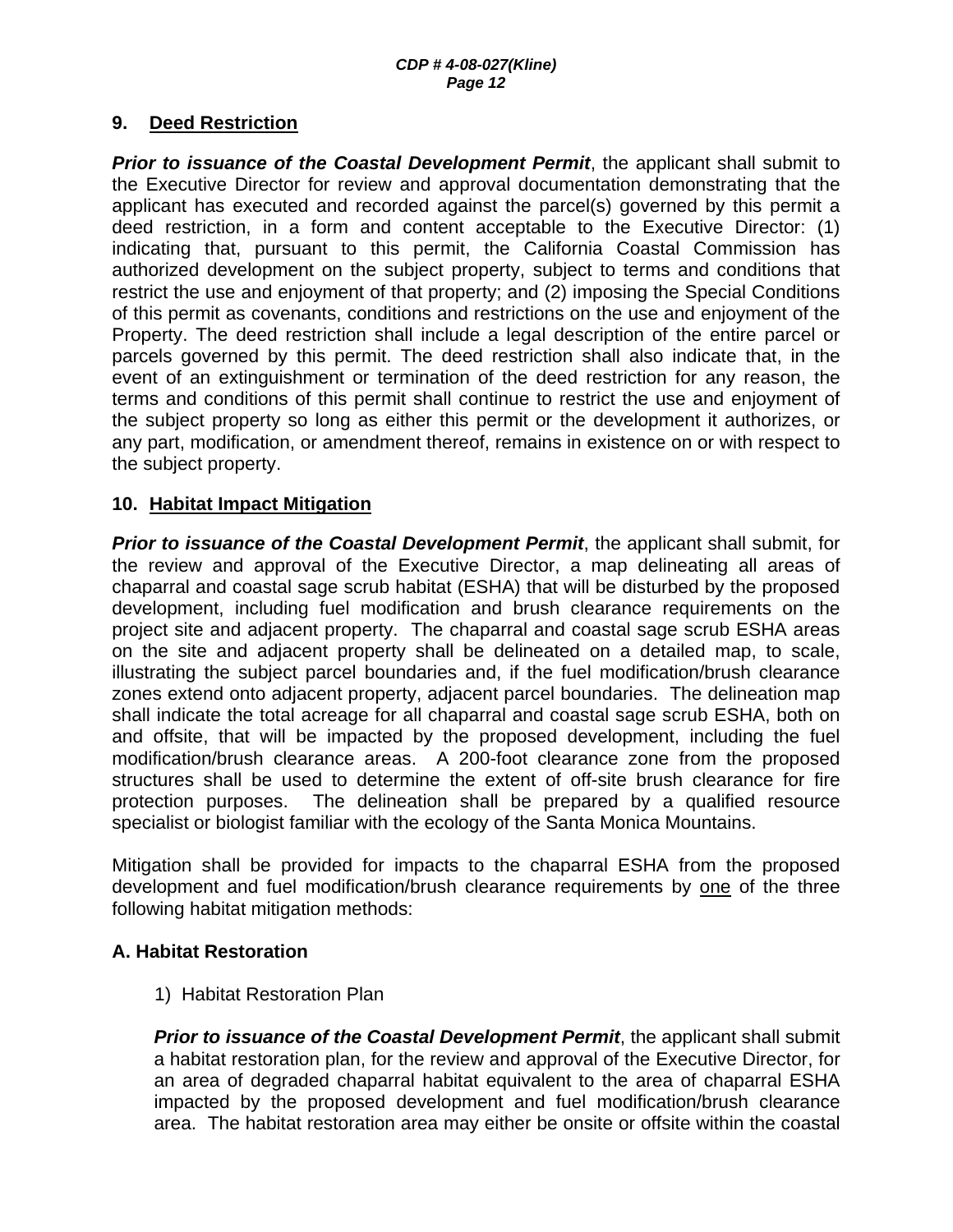zone either in the City of Malibu or elsewhere in the Santa Monica Mountains. The habitat restoration area shall be delineated on a detailed site plan, to scale, that illustrates the parcel boundaries and topographic contours of the site. The habitat restoration plan shall be prepared by a qualified resource specialist or biologist familiar with the ecology of the Santa Monica Mountains and shall be designed to restore the area in question for habitat function, species diversity and vegetation cover. The restoration plan shall include a statement of goals and performance standards, revegetation and restoration methodology, and maintenance and monitoring provisions. If the restoration site is offsite, the applicant shall submit written evidence to the Executive Director that the property owner has irrevocably agreed to allow the restoration work, maintenance and monitoring required by this condition and not to disturb any native vegetation in the restoration area.

The applicant shall submit, on an annual basis for five years, a written report, for the review and approval of the Executive Director, prepared by a qualified resource specialist, evaluating compliance with the performance standards outlined in the restoration plan and describing the revegetation, maintenance and monitoring that was conducted during the prior year. The annual report shall include recommendations for mid-course corrective measures. At the end of the five-year period, a final detailed report shall be submitted for the review and approval of the Executive Director. If this report indicates that the restoration project has been, in part or in whole, unsuccessful, based on the approved goals and performance standards, the applicant shall submit a revised or supplemental restoration plan with maintenance and monitoring provisions, for the review and approval of the Executive Director, to compensate for those portions of the original restoration plan that were not successful. Should supplemental restoration be required, the applicant shall submit, on an annual basis for five years, a written report, for the review and approval of the Executive Director, prepared by a qualified resource specialist, evaluating the supplemental restoration areas. At the end of the fiveyear period, a final report shall be submitted evaluating whether the supplemental restoration plan has achieved compliance with the goals and performance standards for the restoration area. If the goals and performance standards are not met within 10 years, the applicant shall submit an application for an amendment to the coastal development permit for an alternative mitigation program and shall implement whatever alternative mitigation program the Commission approves, as approved.

The habitat restoration work approved in the restoration plan shall be carried out prior to occupancy of the residence.

2) Open Space Deed Restriction

No development, as defined in section 30106 of the Coastal Act, shall occur in the habitat restoration area, as shown on the habitat restoration site plan required pursuant to (A)(1) above.

Prior to the issuance of the coastal development permit, the applicant shall submit evidence that the applicant has executed and recorded a deed restriction (if the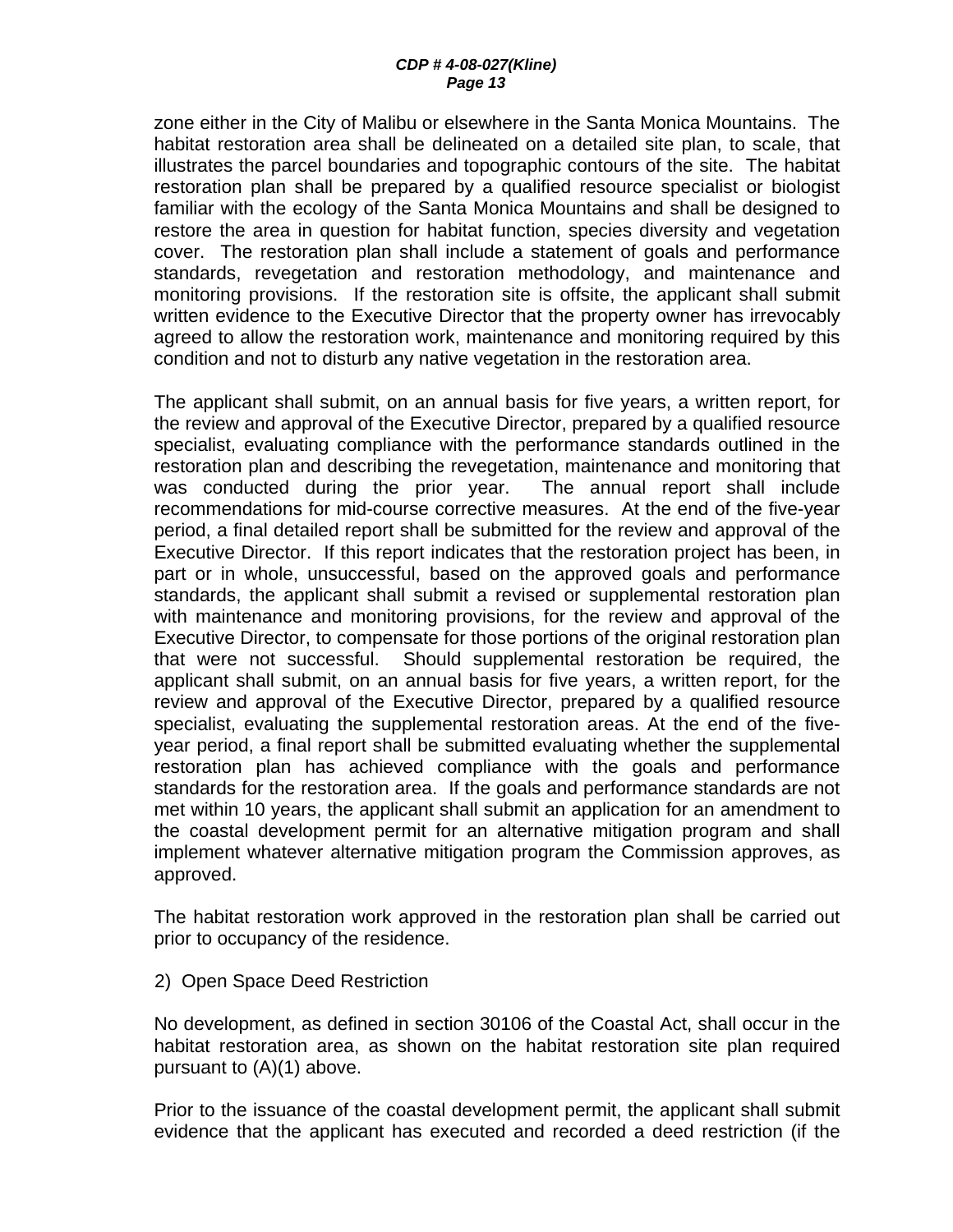applicant is not the owner, then the applicant shall submit evidence that the owner has executed and recorded the deed restriction), in a form and content acceptable to the Executive Director, reflecting the above restriction on development and designating the habitat restoration area as open space. The deed restriction shall include a graphic depiction and narrative legal descriptions of both the parcel on which the restoration area lies and the open space area/habitat restoration area. The deed restriction shall run with the land, binding all successors and assigns, and shall be recorded free of prior liens that the Executive Director determines may affect the enforceability of the restriction. This deed restriction shall not be removed or changed without a Commission amendment to this coastal development permit.

#### 3) Performance Bond

*Prior to issuance of the Coastal Development Permit*, the applicant shall post performance bonds to guarantee implementation of the restoration plan as follows: a) one equal to the value of the labor and materials; and b) one equal to the value of the maintenance and monitoring for a period of 5 years. Each performance bond shall be released upon satisfactory completion of items (a) and (b) above. If the applicant fails to either restore or maintain and monitor according to the approved plans, the Coastal Commission may collect the security and complete the work on the property.

#### **B. Habitat Conservation**

*Prior to issuance of the Coastal Development Permit*, the applicant shall (or, if the applicant is not the owner of the habitat conservation site, then the owner of the habitat conservation site shall) execute and record an open space deed restriction in a form and content acceptable to the Executive Director, over the entirety of a legal parcel or parcels containing chaparral ESHA. The chaparral ESHA located on the mitigation parcel or parcels must be of equal or greater area than the ESHA area impacted by the proposed development, including the fuel modification/brush clearance areas. No development, as defined in section 30106 of the Coastal Act, shall occur on the mitigation parcel(s) and the parcel(s) shall be preserved as permanent open space. The deed restriction shall include a graphic depiction and narrative legal descriptions of the parcel or parcels. The deed restriction shall run with the land, binding all successors and assigns, and shall be recorded free of prior liens that the Executive Director determines may affect the enforceability of the restriction.

Prior to occupancy of the residence, the applicant shall submit evidence, for the review and approval of the Executive Director, that the recorded documents have been reflected in the Los Angeles County Tax Assessor Records.

If the mitigation parcel(s) is/are larger in size than the impacted habitat area, the excess acreage may be used to provide habitat impact mitigation for other development projects that impact like ESHA.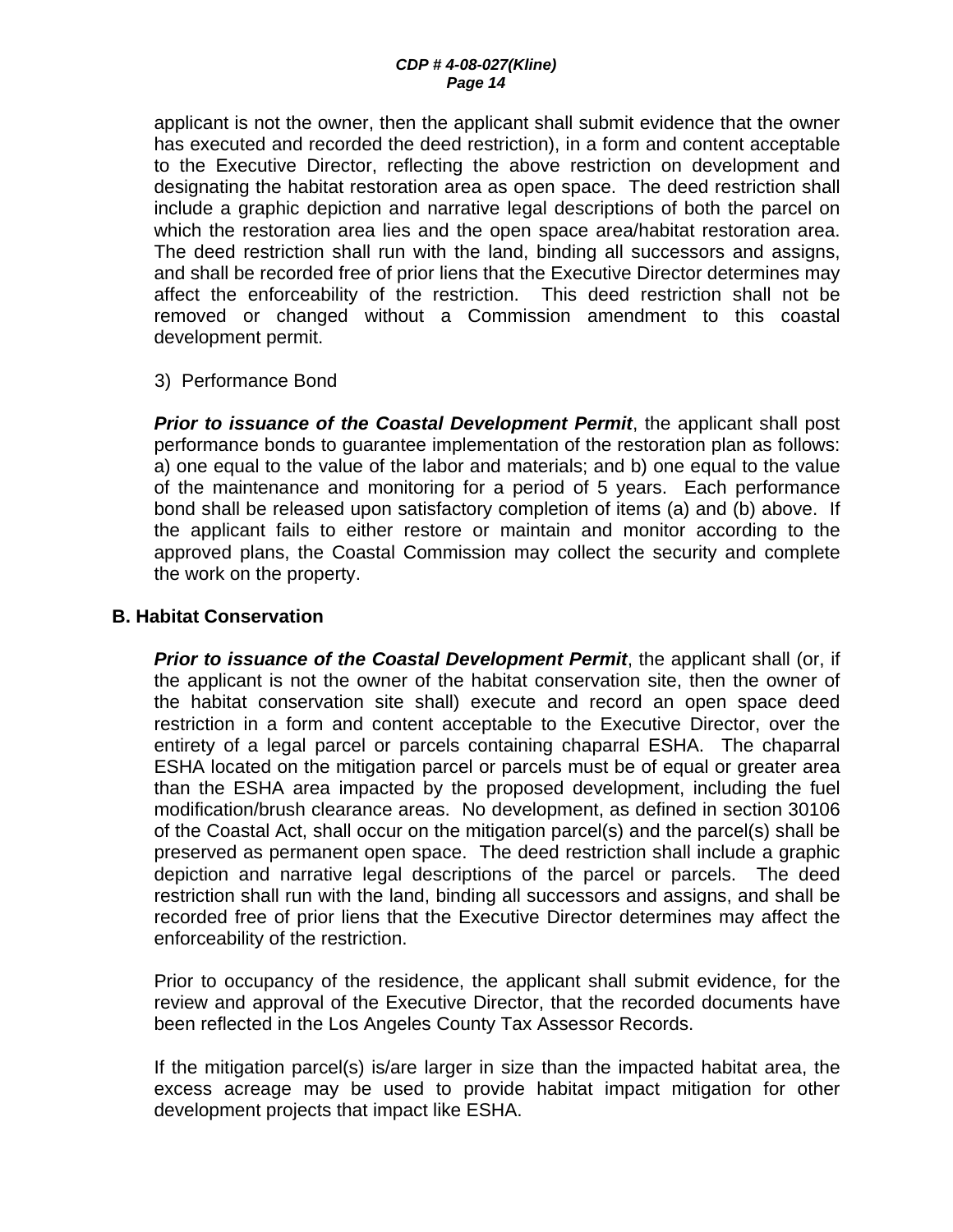#### **C. Habitat Impact Mitigation Fund**

**Prior to issuance of the Coastal Development Permit**, the applicant shall submit evidence, for the review and approval of the Executive Director, that compensatory mitigation, in the form of an in-lieu fee, has been paid to the Mountains Recreation and Conservation Authority to mitigate adverse impacts to chaparral and coastal sage scrub habitat ESHA. The fee shall be calculated as follows:

#### **1. Development Area, Irrigated Fuel Modification Zones, Off-site Brush Clearance**

The in-lieu fee for these areas shall be \$12,000 per acre within the development area, any required irrigated fuel modification zones, and required off-site brush clearance areas (assuming a 200-foot radius from all structures). The total acreage shall be based on the map delineating these areas required by this condition.

#### **2. Non-irrigated Fuel Modification Zones**

The in-lieu fee for non-irrigated fuel modification areas shall be \$3,000 per acre. The total acreage shall be based on the map delineating these areas required by this condition.

Prior to the payment of any in-lieu fee to the Mountains Recreation and Conservation Authority, the applicant shall submit, for the review and approval of the Executive Director, the calculation of the in-lieu fee required to mitigate adverse impacts to chaparral and/or coastal sage scrub habitat ESHA, in accordance with this condition. After review and approval of the fee calculation, the fee shall be paid to the Mountains Recreation and Conservation Authority's Coastal Habitat Impact Mitigation Fund for the acquisition, permanent preservation or restoration of habitat in the Santa Monica Mountains coastal zone, with priority given to the acquisition of or extinguishment of all development potential on properties containing environmentally sensitive habitat areas and properties adjacent to public parklands.. The fee may not be used to restore areas where development occurred in violation of the Coastal Act's permit requirements.

#### **11. Open Space Conservation Easement**

A. No development, as defined in Section 30106 of the Coastal Act, grazing, or agricultural activities shall occur outside of the approved development area, within the portion of the property identified as the "open space conservation easement area", as generally shown in **Exhibit 8** except for:

- (1) Fuel modification required by the Los Angeles County Fire Department undertaken in accordance with the final approved fuel modification plan approved pursuant to **Special Condition 5, Landscaping and Fuel Modification Plans**, or other fuel modification plans required and approved by the Commission pursuant to a different CDP(s) issued by the Commission;
- (2) Drainage and polluted runoff control activities required and approved pursuant to: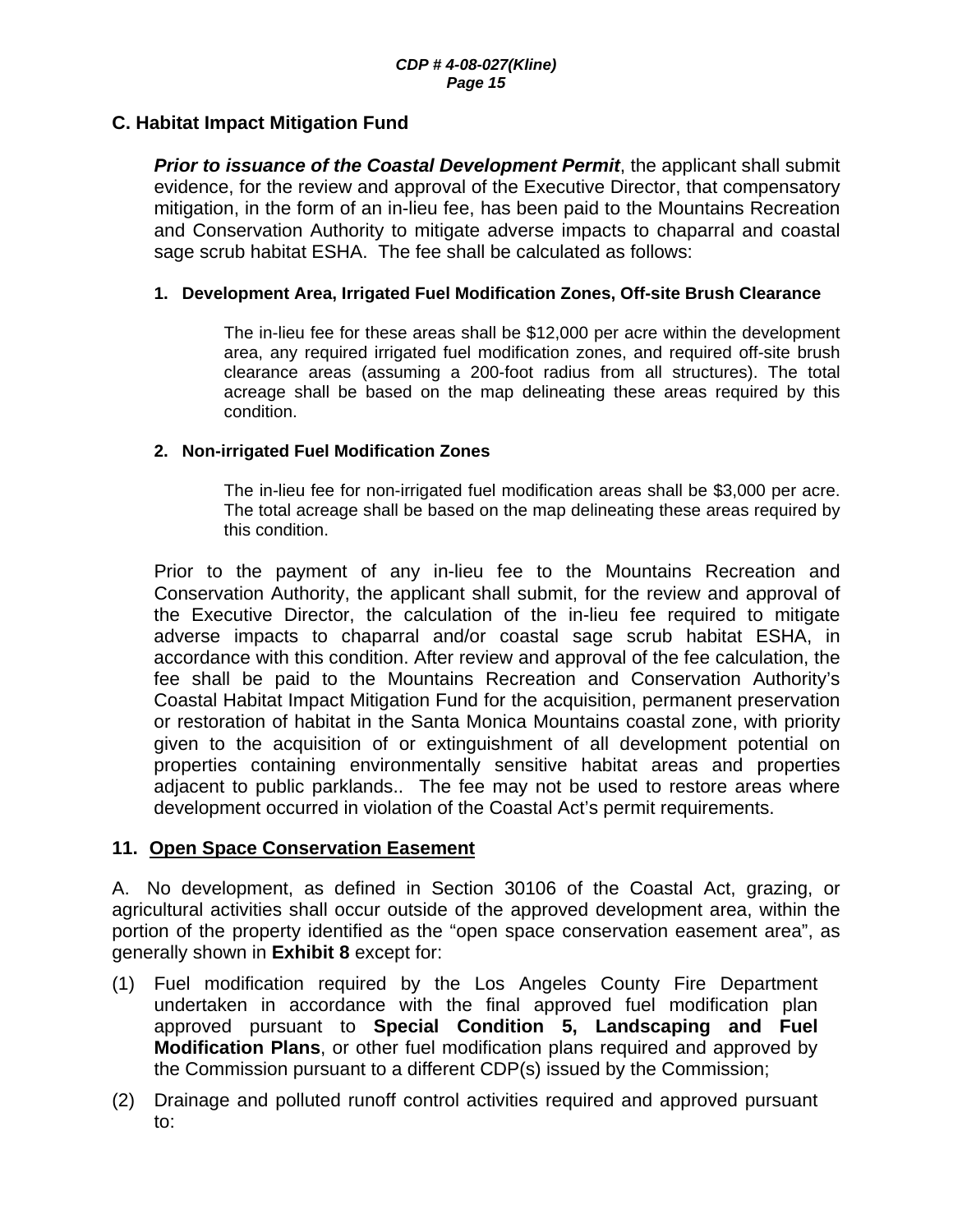- a. The drainage and runoff control plans approved pursuant to **Special Condition 3, Permanent Drainage and Runoff Control Plan,** of this permit; and
- b. The landscaping and erosion control plans approved pursuant to **Special Condition 4, Interim Erosion Control & Construction Best Management Practices Plan, and Special Condition 5, Landscaping and Fuel Modification Plans,** of this permit;
- (3) Planting of native vegetation and other restoration activities, if approved by the Commission as an amendment to this coastal development permit or a new coastal development permit;
- (4) If approved by the Commission as an amendment to this coastal development permit or a new coastal development permit,
	- a. construction and maintenance of public hiking trails; and
	- b. construction and maintenance of roads, trails, and utilities consistent with existing easements.

B. *Prior to issuance of the Coastal Development Permit*, the applicant shall execute and record a document in a form and content acceptable to the Executive Director, granting to the Mountains Recreation and Conservation Authority ("MRCA") on behalf of the people of the State of California an open space conservation easement over the "open space conservation easement area" described above, for the purpose of habitat protection. The recorded easement document shall include a formal legal description of the entire property; and a metes and bounds legal description and graphic depiction, prepared by a licensed surveyor, of the open space conservation easement area, as generally shown on **Exhibit 8**. The recorded document shall reflect that no development shall occur within the open space conservation easement area except as otherwise set forth in this permit condition. The grant of easement shall be recorded free of prior liens and encumbrances (other than existing easements for roads, trails, and utilities) which the Executive Director determines may affect the interest being conveyed, and shall run with the land in favor of the MRCA on behalf of the people of the State of California, binding all successors and assigns.

## **12. Site Inspection**

By acceptance of this permit, the applicant irrevocably authorizes, on behalf of the applicant and all successors-in-interest with respect to the subject property, Coastal Commission staff and its designated agents to enter onto the property to undertake site inspections for the purpose of monitoring compliance with the permit, including the special conditions set forth herein, and to document their findings (including, but not limited to, by taking notes, photographs, or video), subject to Commission staff providing 24 hours advanced notice to the contact person indicated pursuant to paragraph B prior to entering the property, unless there is an imminent threat to coastal resources, in which case such notice is not required. If two attempts to reach the contact person by telephone are unsuccessful, the requirement to provide 24 hour notice can be satisfied by voicemail, email, or facsimile sent 24 hours in advance or by a letter mailed three business days prior to the inspection. Consistent with this authorization, the applicant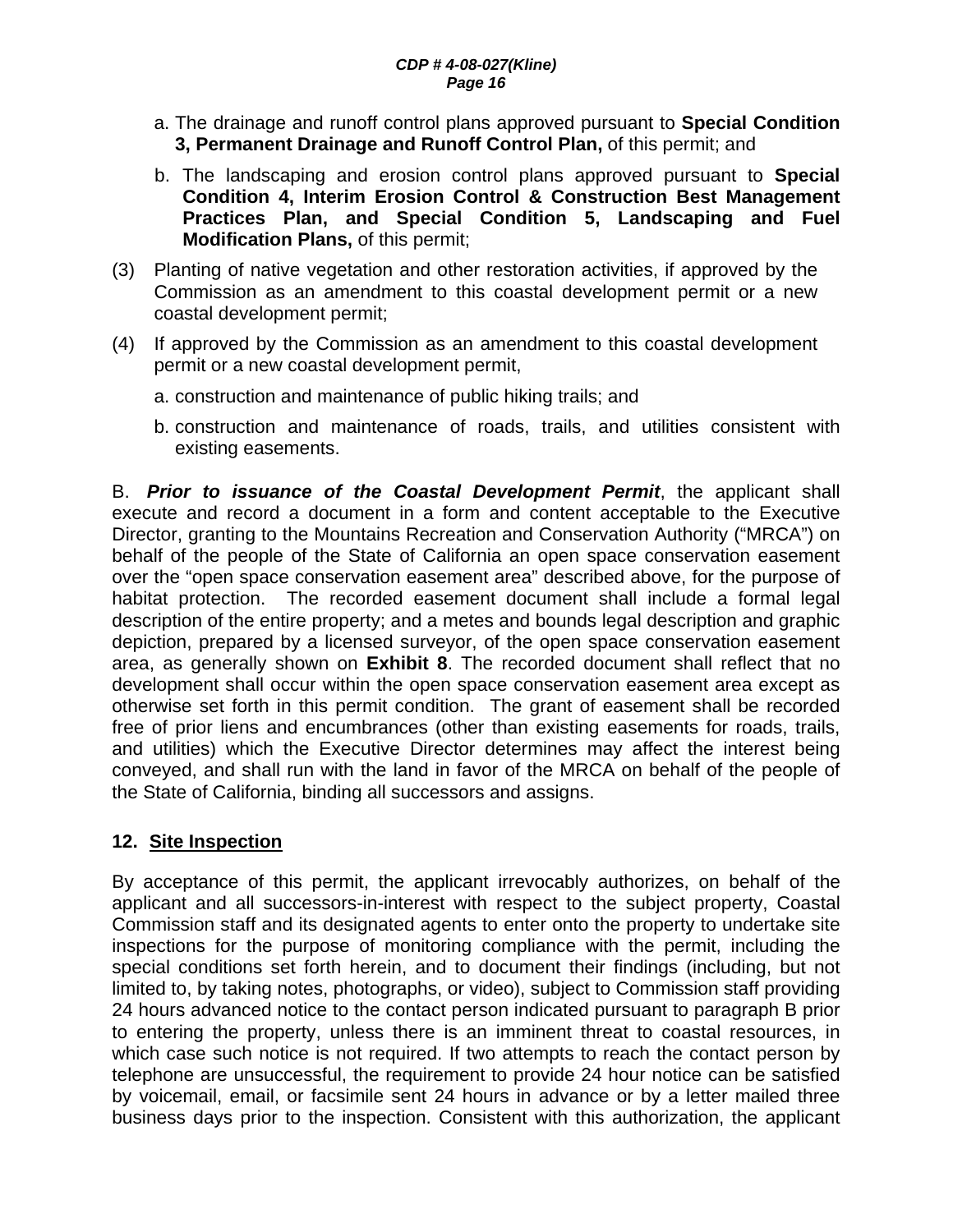and his successors: (1) shall not interfere with such inspection/monitoring activities and (2) shall provide any documents requested by the Commission staff or its designated agents that are relevant to the determination of compliance with the terms of this permit.

**Prior to issuance of the Coastal Development Permit**, the applicant shall submit to Commission staff the email address and fax number, if available, and the address and phone number of a contact person authorized to receive the Commission's notice of the site inspections allowed by this special condition. The applicant is responsible for updating this contact information, and the Commission is entitled to rely on the last contact information provided to it by the applicant.

## **13. Removal of Natural Vegetation**

Removal of natural vegetation for the purpose of fuel modification within the 50 foot zone surrounding the proposed structure(s) shall not commence until the local government has issued a building or grading permit for the development approved pursuant to this permit. Vegetation thinning within the 50-200 foot fuel modification zone shall not occur until commencement of construction of the structure(s) approved pursuant to this permit.

## **14. Removal of Excavated Material**

**Prior to issuance of the Coastal Development Permit**, the applicant shall provide evidence to the Executive Director of the location of the disposal site for all excess excavated material from the site. If the disposal site is located in the Coastal Zone, the disposal site must have a valid coastal development permit for the disposal of fill material. If the disposal site does not have a coastal permit, such a permit will be required prior to the disposal of material.

## **15. Pool and Spa Drainage and Maintenance**

By acceptance of this permit, the applicant agrees to install a no chlorine or low chlorine purification system and agrees to maintain proper pool water pH, calcium and alkalinity balance to ensure any runoff or drainage from the pool or spa will not include excessive amounts of chemicals that may adversely affect water quality or environmentally sensitive habitat areas. In addition, the applicant agrees not to discharge chlorinated or non-chlorinated pool water into a street, storm drain, creek, canyon drainage channel, or other location where it could enter receiving waters.

## **16. Removal of Temporary Trailer**

With the acceptance of this coastal permit, the applicant agrees that the temporary travel trailer on the site shall be removed within two years of the issuance of this coastal development permit or within thirty (30) days of the applicants receipt of the Certificate of Occupancy for the proposed residence from the County of Los Angeles, whichever is less, to a site located outside the Coastal Zone or a site with a valid coastal development permit for the installation of trailers.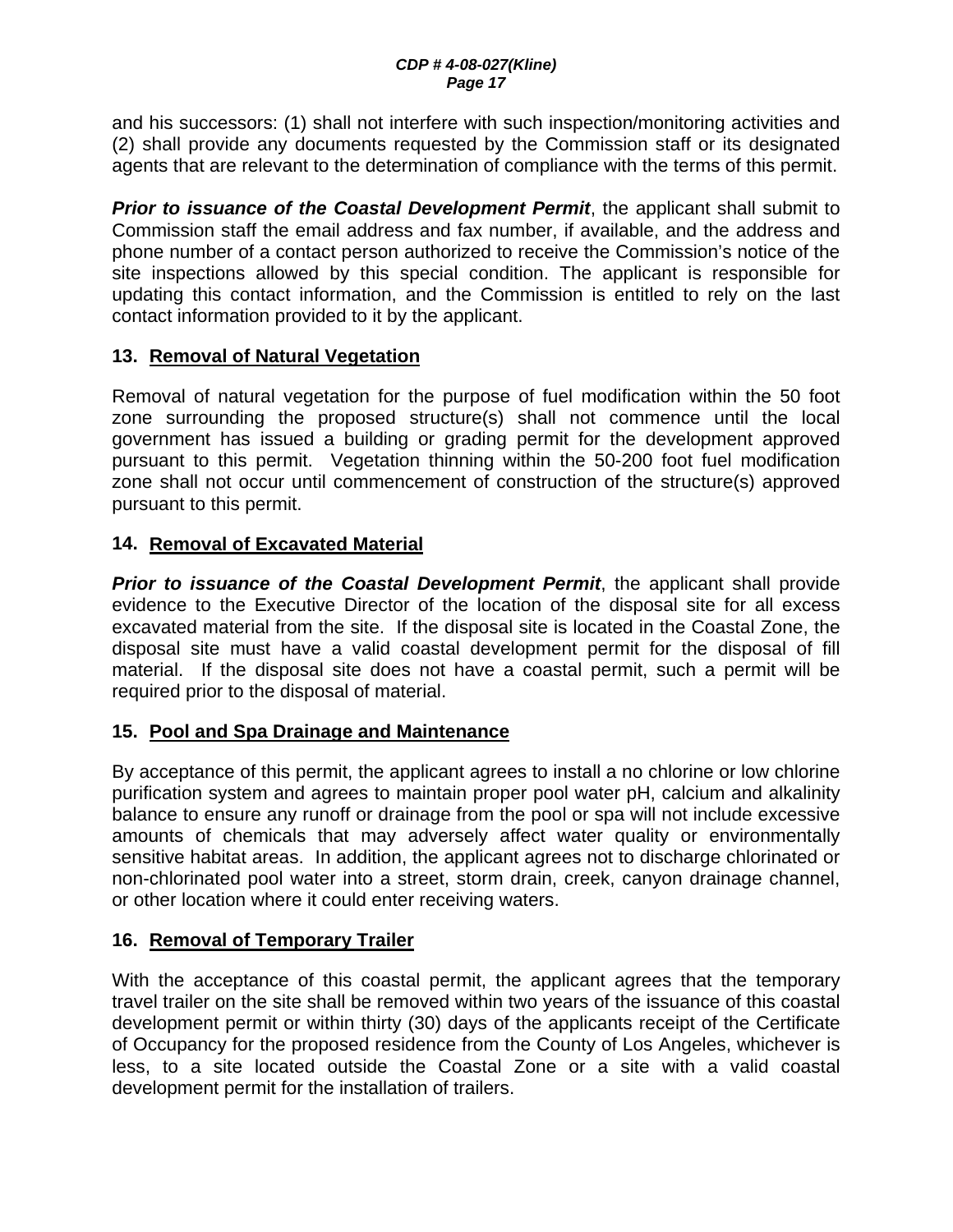## **17. Condition Compliance**

Within 180 days of Commission action on this coastal development permit application, or within such additional time as the Executive Director may grant for good cause, the applicant shall satisfy all requirements specified in the conditions hereto that the applicant is required to satisfy prior to issuance of this permit. Failure to comply with this requirement may result in the expiration of this coastal permit approval and the institution of enforcement action under the provisions of Chapter 9 of the Coastal Act.

#### **18. Update of County Assessor Office Records**

**Prior to issuance of the coastal development permit**, the applicant shall provide evidence to the Executive Director that the applicant has: (1) provided to the county assessor's office a copy of both (a) the 1968 certificate of compliance/certificate of exception for the subject property and (b) the County's approval-in-concept for this project; and (2) requested that the assessor's office (a) revise its records and maps to reflect that the subject property is a single legal parcel, including assigning a new, single APN for the property, and (b) send the Commission notice when it has done so.

# **IV. FINDINGS AND DECLARATIONS**

The Commission hereby finds and declares:

# **A. PROJECT DESCRIPTION AND BACKGROUND**

The applicant proposes to construct a 3,008 sq. ft., 26 foot high single family residence, 680 sq. ft. detached garage with attached 640 sq. ft. studio beneath, 720 sq. ft. detached guesthouse, covered porches, swimming pool, septic system, retaining walls, hammerhead turnaround, and 170 cu. yds of grading (cut) (**Exhibits 3-4**). The project also includes paving an 800-ft. long portion of Applefield Lane, installing a fire hydrant, and extending an existing water line 500 linear feet along Saddlepeak Road and 800 linear feet along Applefield Lane to connect to the proposed fire hydrant and development area (**Exhibit 5**). In addition, an unpermitted travel trailer that is currently situated on the subject parcel is proposed for use during construction of the proposed residence.

The site is located on a vacant 15.5-acre property at 2586 Applefield Lane, in the southeastern portion of the Santa Monica Mountains, unincorporated Los Angeles County (APN 4448-022-008 and -011)) (**Exhibits 1-2**). The property is situated on a descending hillside slope below a north-south trending ridge that sustains a dense growth of native chaparral vegetation. Site elevations range from approximately 1,900 feet in the northeast portion of property adjacent to Applefield Lane, down to approximately 1,600 feet in the southwest portion of property adjacent to Tuna Canyon Road. The parcel is located within the Tuna Canyon watershed, where slopes south of the proposed building site descend toward Tuna Canyon Creek, a U.S. Geological Survey (USGS) designated blue-line stream that is approximately 500 feet away from the proposed building site.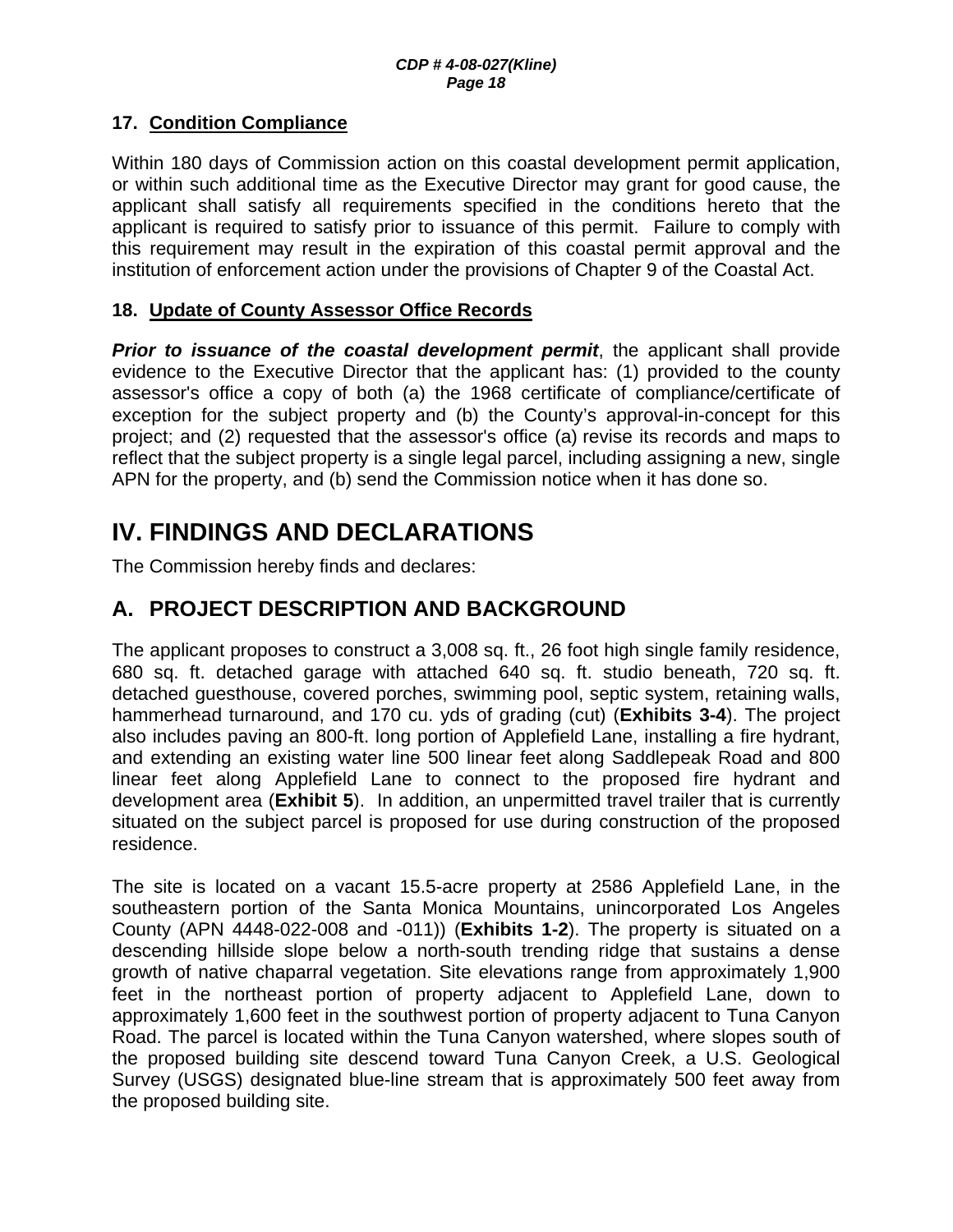#### *CDP # 4-08-027(Kline) Page 19*

The site is accessed from Applefield Lane. Applefield Lane is an existing, unimproved private road that extends west from Saddle Peak Road along the northern boundary of the subject property. There is an existing 16,500 sq. ft. graded pad on the property, adjacent to Applefield Lane, which, according to evidence provided by historic aerial photographs, was developed prior to the effective date of the Coastal Act (January 1, 1977) and has been maintained since. The applicant proposes to site proposed development within a 10,000 sq. ft. development area upon the existing 16,500 sq. ft. graded pad. The Malibu/Santa Monica Mountains LUP designates the subject parcel as a combination of Rural Land I and Rural Land II, allowing one dwelling unit per five/ten acres.

The project site is located in a scenic area, visible from various public viewing points, such as Saddle Peak Road (an LUP-designated Priority 2 Scenic Highway) to the east and Tuna Canyon Road to the south, which afford scenic vistas of the relatively undisturbed natural area. In addition, a vast area of public park land, owned by the Santa Monica Mountains Conservancy, is located approximately 4,000 feet west of the subject parcel within Las Flores Canyon and 3,000 feet south within Tuna Canyon. However, no alternative siting or design options exist on the parcel in which the development would be significantly less visible from public viewing areas.

There are no existing or mapped public trails on or adjacent to the subject property.

#### **Parcel Legality**

The County of Los Angeles issued a Certificate of Exception 10190 on January 12, 1968. On December 20, 2007, the County of Los Angeles issued "Notice of Certificate of Exception Constituting a Certificate of Compliance, Certificate of Compliance No. 2007-00290," recorded on December 21, 2007. The County's issuance of the Certificate of Exception 10190 on January 12, 1968, for the property was considered by Los Angeles County to comply with applicable provisions of the Subdivision Map Act and the County Subdivision Ordinance at the time of creation. Therefore, the subject parcel had been legally created prior to the effective date of the Coastal Act, and the Certificate of Compliance issued in 2007 was unconditional. However, staff has noted that Los Angeles County tax assessment records indicate two assessor parcel numbers (APNs) for the property, even though the property is legally recognized as one parcel (**Exhibit 2**). To ensure that the parcel remains a single parcel, and eliminate the possibility of a separation through a tax default sale, the Commission finds it necessary to require the applicant to provide evidence to the Executive Director that the applicant has: (1) provided a copy of both (a) the 1968 certificate of compliance/certificate of exception for the subject property and (b) the County's approval-in-concept for this project, to the county assessor's office; and (2) requested that the assessor's office (a) revise its records and maps to reflect that the subject property is a single legal parcel, including assigning a new, single APN for the property, and (b) send the Commission notice when it has done so, indicating the new, single APN (**Special Condition No. 18**).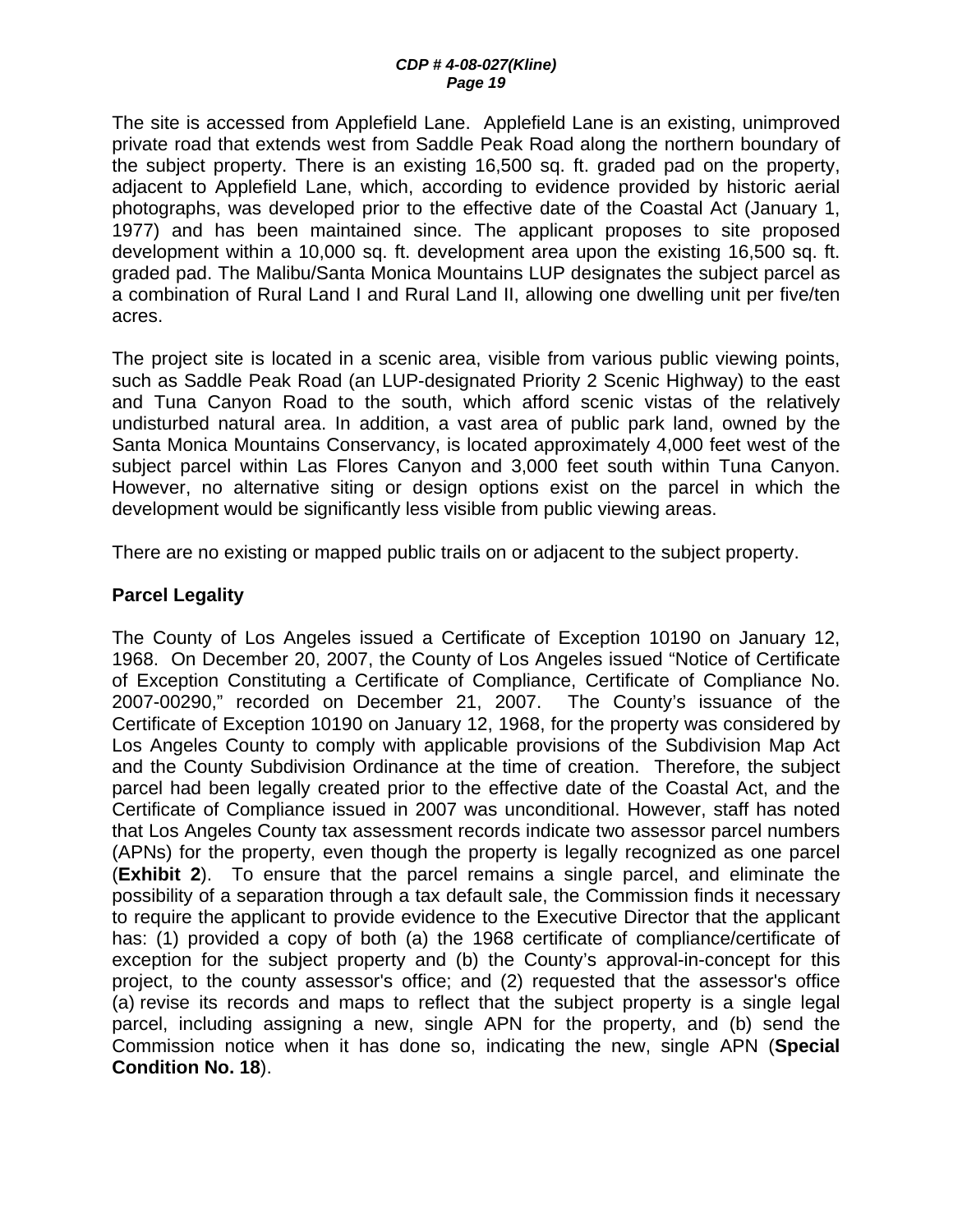## **B. HAZARDS AND GEOLOGIC STABILITY**

#### Section **30253** of the Coastal Act states, in pertinent part, that new development shall:

(1) Minimize risks to life and property in areas of high geologic, flood, and fire hazard.

(2) Assure stability and structural integrity, and neither create nor contribute significantly to erosion, instability, or destruction of the site or surrounding area or in any way require the construction of protective devices that would substantially alter natural landforms along bluffs and cliffs.

The proposed development is located in the Malibu/Santa Monica Mountains area, an area historically subject to significant natural hazards including, but not limited to, landslides, erosion, flooding and wild fire. The submitted geology, geotechnical, and/or soils reports referenced as Substantive File Documents conclude that the project site is suitable for the proposed project based on the evaluation of the site's geology in relation to the proposed development. The reports contain recommendations to be incorporated into the project plans to ensure the stability and geologic safety of the proposed project, the project site, and the adjacent properties. To ensure stability and structural integrity and to protect the site and the surrounding sites, the Commission requires the applicant to comply with the recommendations contained in the applicable reports, to incorporate those recommendations into all final design and construction plans, and to obtain the geotechnical consultant's approval of those plans prior to the commencement of construction.

Additionally, to minimize erosion and ensure stability of the project site, the project must include adequate drainage and erosion control measures. In order to achieve these goals, the Commission requires the applicant to submit drainage and interim erosion control plans certified by the geotechnical engineer.

Further, the Commission finds that, for the project to ensure stability and avoid contributing significantly to erosion, all slopes and disturbed areas of the subject site must be landscaped, primarily with native plants, to stabilize disturbed soils and reduce erosion resulting from the development.

Although the conditions described above render the project sufficiently stable to satisfy the requirements of Section 30253, no project is wholly without risks. Due to the fact that the proposed project is located in an area subject to an extraordinary potential for damage or destruction from natural hazards, including wildfire and erosion, those risks remain substantial here. If the applicant nevertheless chooses to proceed with the project, the Commission requires the applicant to assume the liability from these associated risks. Through the assumption of risk condition, the applicant acknowledges the nature of the fire and/or geologic hazard that exists on the site and that may affect the safety of the proposed development.

The following special conditions are required, as determined in the findings above, to assure the project's consistency with Section 30253 of the Coastal Act and as a response to the risks associated with the project: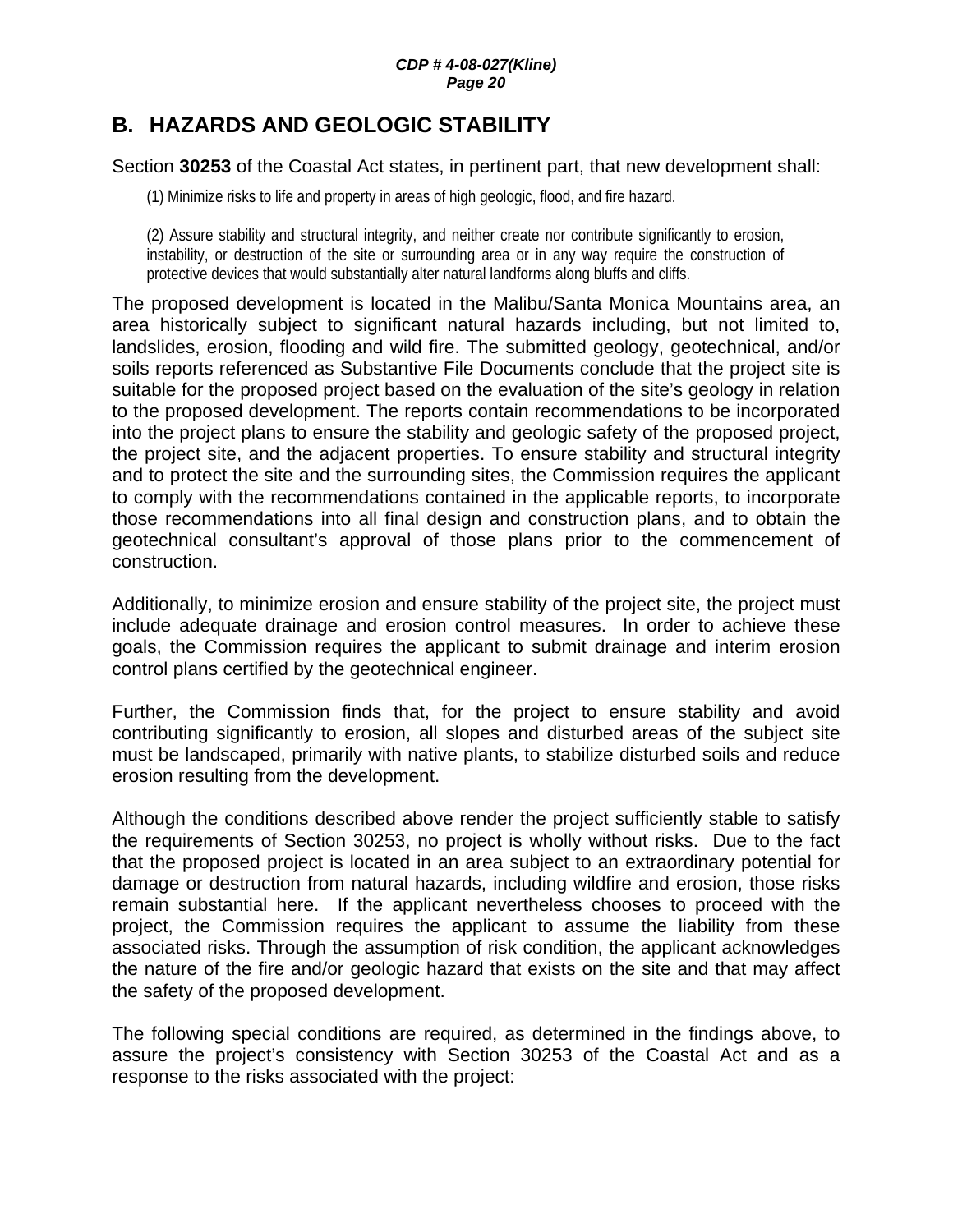#### *CDP # 4-08-027(Kline) Page 21*

**Special Condition 1:** Plans Conforming to Geotechnical Engineer's Recommendations **Special Condition 2:** Assumption of Risk, Waiver of Liability and Indemnity **Special Condition 3:** Permanent Drainage and Polluted Runoff Control Plans **Special Condition 5:** Landscaping and Erosion Control Plans

For the reasons set forth above, the Commission finds that, as conditioned, the proposed project is consistent with Section 30253 of the Coastal Act.

# **C. WATER QUALITY**

#### Section **30231** of the Coastal Act states that:

The biological productivity and the quality of coastal waters, streams, wetlands, estuaries, and lakes appropriate to maintain optimum populations of marine organisms and for the protection of human health shall be maintained and, where feasible, restored through, among other means, minimizing adverse effects of waste water discharges and entrainment, controlling runoff, preventing depletion of ground water supplies and substantial interference with surface water flow, encouraging waste water reclamation, maintaining natural vegetation buffer areas that protect riparian habitats, minimizing alteration of natural streams.

The Commission recognizes that new development in the Santa Monica Mountains has the potential to adversely impact coastal water quality and aquatic resources because changes such as the removal of native vegetation, the increase in impervious surfaces, and the introduction of new residential uses cause increases in runoff, erosion, and sedimentation, reductions in groundwater recharge and the introduction of pollutants such as petroleum, cleaning products, pesticides, and other pollutants, as well as effluent from septic systems.

The proposed development will result in an increase in impervious surfaces, which leads to an increase in the volume and velocity of stormwater runoff that can be expected to leave the site and eventually be discharged to coastal waters, including streams, wetlands, and estuaries. The pollutants commonly found in runoff associated with residential use can reduce the biological productivity and the quality of such waters and thereby reduce optimum populations of marine organisms and have adverse impacts on human health. Additionally, both leakage and periodic maintenance drainage of the proposed swimming pool, if not monitored and/or conducted in a controlled manner, may result in excess runoff and erosion potentially causing the instability of the site and adjacent properties and potential impacts from pool chemicals (i.e. pool water algaecides, chemical pH balancing, and other water conditioning chemicals).

Therefore, in order to minimize the potential for such adverse impacts to water quality and aquatic resources resulting from runoff both during construction and in the postdevelopment stage, the Commission requires the incorporation of Best Management Practices designed to control the volume, velocity and pollutant load of stormwater and dry weather flows leaving the developed site, including: 1) site design, source control and/or treatment control measures; 2) implementing erosion sediment control measures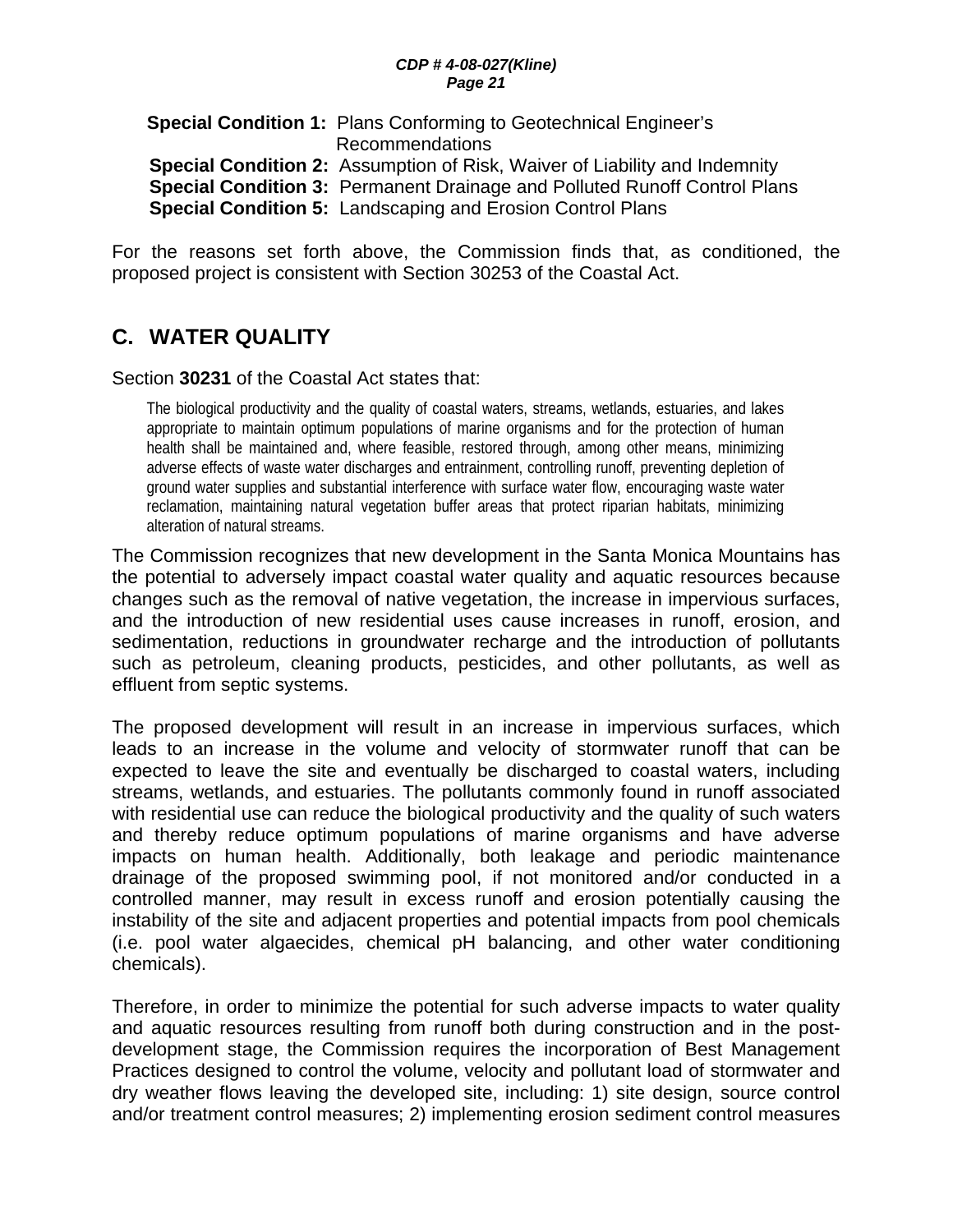during construction and post construction; and 3) revegetating all graded and disturbed areas with primarily native landscaping.

Additionally, the applicant's geologic consultants have concluded that the site is suitable for the proposed septic system and that there would be no adverse impact to the site or surrounding areas from the use of a septic system. The County of Los Angeles Environmental Health Department has given in-concept approval of the proposed septic system, indicating that it meets the plumbing code requirements. The Commission has found that conformance with the provisions of the plumbing code is protective of water resources.

The following special conditions are required, as determined in the findings above, to assure the project's consistency with Section 30231 of the Coastal Act:

**Special Condition 3:** Permanent Drainage and Polluted Runoff Control Plans **Special Condition 4:** Interim Erosion Control Plans and Construction **Responsibilities Special Condition 5:** Landscaping and Erosion Control Plans **Special Condition 13:** Removal of Native Vegetation **Special Condition 15:** Pool Drainage and Maintenance

Therefore, the Commission finds that the proposed project, as conditioned, is consistent with Section 30231 of the Coastal Act.

# **D. ENVIRONMENTALLY SENSITIVE HABITAT**

Section **30240** of the Coastal Act protects environmentally sensitive habitat areas (ESHA) by restricting development in and adjacent to ESHA. Section **30240** states:

(a) Environmentally sensitive habitat areas shall be protected against any significant disruption of habitat values, and only uses dependent on such resources shall be allowed within such areas.

(b) Development in areas adjacent to environmentally sensitive habitat areas and parks and recreation areas shall be sited and designed to prevent impacts which would significantly degrade such areas, and shall be compatible with the continuance of such habitat areas.

#### Section **30107.5** of the Coastal Act, defines an environmentally sensitive area as:

"Environmentally sensitive area" means any area in which plant or animal life or their habitats are either rare or especially valuable because of their special nature or role in an ecosystem and which could be easily disturbed or degraded by human activities and developments.

In addition, the Malibu/Santa Monica Mountains LUP provides policy guidance regarding the protection of environmentally sensitive habitats. The Coastal Commission has applied the following relevant policies as guidance in the review of development proposals in the Santa Monica Mountains.

P57 Designate the following areas as Environmentally Sensitive Habitat Areas (ESHAs): (a) those shown on the Sensitive Environmental Resources Map (Figure 6), and (b) any undesignated areas which meet the criteria and which are identified through the biotic review process or other means,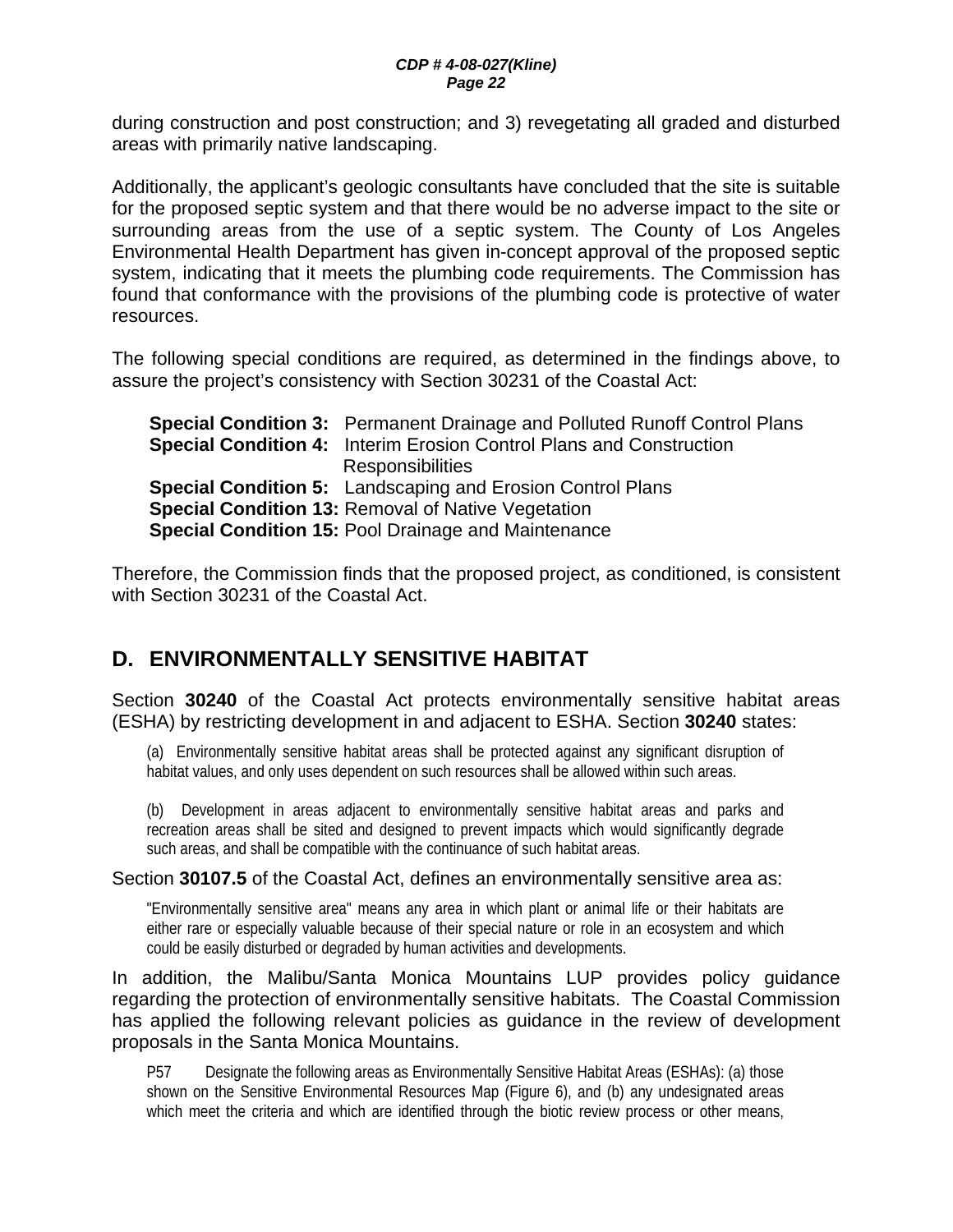including those oak woodlands and other areas identified by the Department of Fish and Game as being appropriate for ESHA designation.

P63 Uses shall be permitted in ESHAs, DSRs, Significant Watersheds, and Significant Oak Woodlands, and Wildlife Corridors in accordance with Table l and all other policies of this LCP.

P68 Environmentally sensitive habitat areas (ESHAs) shall be protected against significant disruption of habitat values, and only uses dependent on such resources shall be allowed within such areas. Residential use shall not be considered a resource dependent use.

P69 Development in areas adjacent to environmentally sensitive habitat areas (ESHAs) shall be subject to the review of the Environmental Review Board, shall be sited and designed to prevent impacts which would significantly degrade such areas, and shall be compatible with the continuance of such habitat areas.

P72 Open space or conservation easements or equivalent measures may be required in order to protect undisturbed watershed cover and riparian areas located on parcels proposed for development. Where new development is proposed adjacent to Environmentally Sensitive Habitat Areas, open space or conservation easements shall be required in order to protect resources within the ESHA.

P74 New development shall be located as close as feasible to existing roadways, services, and existing development to minimize the effects on sensitive environmental resources.

P82 Grading shall be minimized for all new development to ensure the potential negative effects of runoff and erosion on these resources are minimized.

P84 In disturbed areas, landscape plans shall balance long-term stability and minimization of fuel load. For instance, a combination of taller, deep-rooted plants and low-growing ground covers to reduce heat output may be used. Within ESHAs and Significant Watersheds, native plant species shall be used, consistent with fire safety requirements.

## **1. Project Description and Site Specific Biological Resource Information**

The subject 15.5-acre property is situated on a descending hillside slope below a northsouth trending ridge that sustains a dense growth of native chaparral vegetation. The site is located within the Tuna Canyon watershed, where slopes south of the proposed building site descend toward Tuna Canyon Creek, a U.S. Geological Survey (USGS) designated blue-line stream that is approximately 500 feet away from the proposed building site. The site is accessed from Applefield Lane. Applefield Lane is an existing, unimproved private road that extends west from Saddle Peak Road along the northern boundary of the subject property. There is an existing 16,500 sq. ft. graded pad on the property, adjacent to Applefield Lane, which, according to evidence provided by historic aerial photographs, was developed prior to the effective date of the Coastal Act (January 1, 1977) and has been maintained since. With the exception of the existing graded pad, the property is dominated by native chaparral vegetation.

On the existing graded pad, the applicant proposes to construct a 3,008 sq. ft., 26 foot high single family residence, 680 sq. ft. detached garage with attached 640 sq. ft. studio beneath, 720 sq. ft. detached guesthouse, swimming pool, septic system, retaining walls, hammerhead turnaround, and 170 cu. yds of grading (cut). In addition, the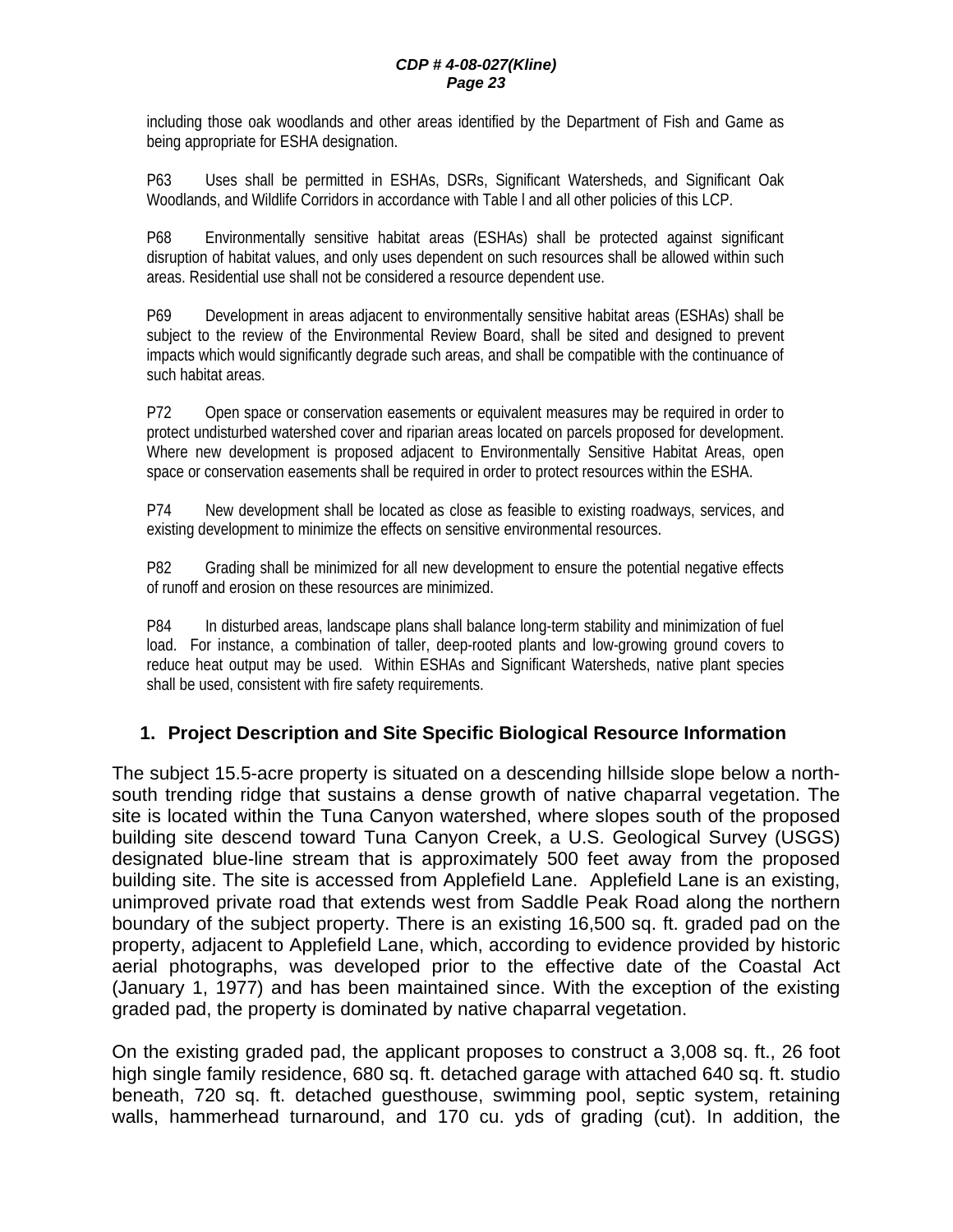proposed project includes paving an 800-ft. long portion of Applefield Lane, installing a fire hydrant, and extending an existing water line 500 linear feet along Saddle Peak Road and 800 linear feet along Applefield Lane to connect to the proposed fire hydrant and development area. The water line and fire hydrant are proposed along the disturbed roadside of these existing roads and will require only minor trenching to install. No vegetation removal will be required for these water line and road improvements.

The applicant submitted a Biological Assessment, listed in the Substantive File Documents, which addresses the habitats present on the project site. The report identifies two vegetation/habitat communities on the project site. The report approximates the acreages and describes these habitats thus:

#### **Disturbed Habitat**

A graded pad and a stand of Eucalyptus trees exist in the north portion of the site. There is also a path across the central portion of the site that extends east to west, however, chaparral vegetation is returning in portions of the path.

#### **Mixed Chaparral Habitat**

This vegetation type dominates the majority of the site.

A map of the habitats on the site was also prepared by the biological consultant. Commission staff has confirmed that, with the exception of the graded pad area adjacent to Applefield Lane, the project site is undisturbed and comprised of native chaparral habitat. While there is scattered residential development in the area, there is undisturbed, contiguous chaparral habitat to the north, south, and west of the site.

According to public information, the applicant purchased the subject parcel in 2006 for \$600,000. The parcel was designated in the Los Angeles County Land Use Plan for residential use. Two land use designations apply to the property which are: Rural Land I, that allows 1 unit per 10 acres; and Rural Land II, that allows 1 dwelling unit per 5 acres. The parcel is 15.5-acres in size, and there are other scattered, residential developments in the same area. Public parkland has been acquired in this general vicinity, the Tuna Canyon and Las Flores Canyon parks approximately 3,000 feet away, but there is no parkland or public open space directly adjacent to the property. There is currently no offer to purchase the property from any public park agency.

The project has been designed to place all proposed structures within a 10,000 sq. ft. development area on an existing graded pad adjacent to Applefield Lane. Any alternative location on the site would likely include the removal of more native vegetation. Although the existing pad is approximately 16,500 sq. ft. in size, all proposed structures have been clustered into one development area that is located within this pad. Not including the area of the driveway or turnaround, the proposed development area is estimated by the applicant to measure approximately 9,905 sq. ft. The applicant's approved fuel modification plan (approved by the Los Angeles County Fire Department) shows the use of the standard three zones of vegetation modification. Zones "A" (setback zone) and "B" (irrigation zone) are shown extending in a radius of approximately 100 feet from the proposed structures. A "C" Zone (thinning zone) is provided for a distance of 100 feet beyond the "A" and "B" zones.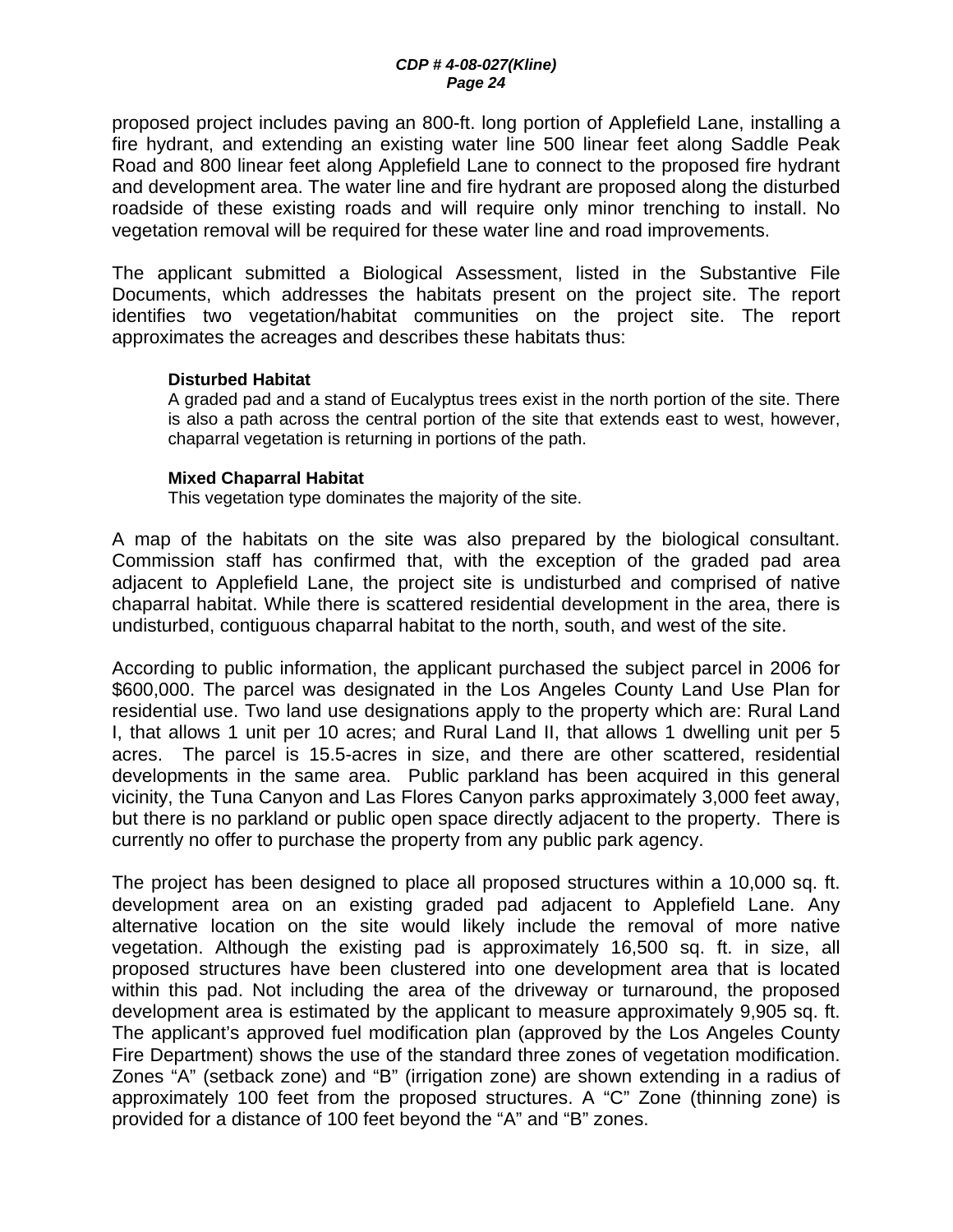#### **2. ESHA Designation on the Project Site**

Pursuant to Section **30107.5**, in order to determine whether an area constitutes an ESHA, and is therefore subject to the protections of Section 30240, the Commission must answer three questions:

1) Is there a rare species or habitat in the subject area?

2) Is there an especially valuable species or habitat in the area, which is determined based on:

a) whether any species or habitat that is present has a special nature, OR

b) whether any species or habitat that is present has a special role in the ecosystem;

3) Is any habitat or species that has met either test 1 or test 2 (i.e., that is rare or especially valuable) easily disturbed or degraded by human activities and developments?

If the answers to questions one or two and question three are "yes", the area is ESHA.

The project site is located within the Mediterranean Ecosystem of the Santa Monica Mountains. The Coastal Commission has found that the Mediterranean Ecosystem in the Santa Mountains is rare, and valuable because of its relatively pristine character, physical complexity, and resultant biological diversity. Large, contiguous, relatively pristine areas of native habitats, such as coastal sage scrub, chaparral, oak woodland, and riparian woodland have many special roles in the Mediterranean Ecosystem, including the provision of critical linkages between riparian corridors, the provision of essential habitat for species that require several habitat types during the course of their life histories, the provision of essential habitat for local endemics, the support of rare species, and the reduction of erosion, thereby protecting the water quality of coastal streams. Additional discussion of the special roles of these habitats in the Santa Monica Mountains ecosystem are discussed in the March 25, 2003 memorandum prepared by the Commission's Ecologist, Dr. John Dixon<sup>1</sup> (hereinafter "Dr. Dixon Memorandum"), which is incorporated as if set forth in full herein.

Unfortunately, the native habitats of the Santa Monica Mountains, such as coastal sage scrub, chaparral, oak woodland and riparian woodlands are easily disturbed by human activities. As discussed in the Dr. Dixon Memorandum, development has many welldocumented deleterious effects on natural communities of this sort. These environmental impacts may be both direct and indirect and include, but certainly are not limited to, the effects of increased fire frequency, of fuel modification, including vegetation clearance, of introduction of exotic species, and of night lighting. Increased fire frequency alters plant communities by creating conditions that select for some

 $\overline{a}$ 

<sup>&</sup>lt;sup>1</sup> The March 25, 2003 Memorandum Regarding the Designation of ESHA in the Santa Monica Mountains, prepared by John Dixon, Ph. D, is available on the California Coastal Commission website at http://www.coastal.ca.gov/ventura/smm-esha-memo.pdf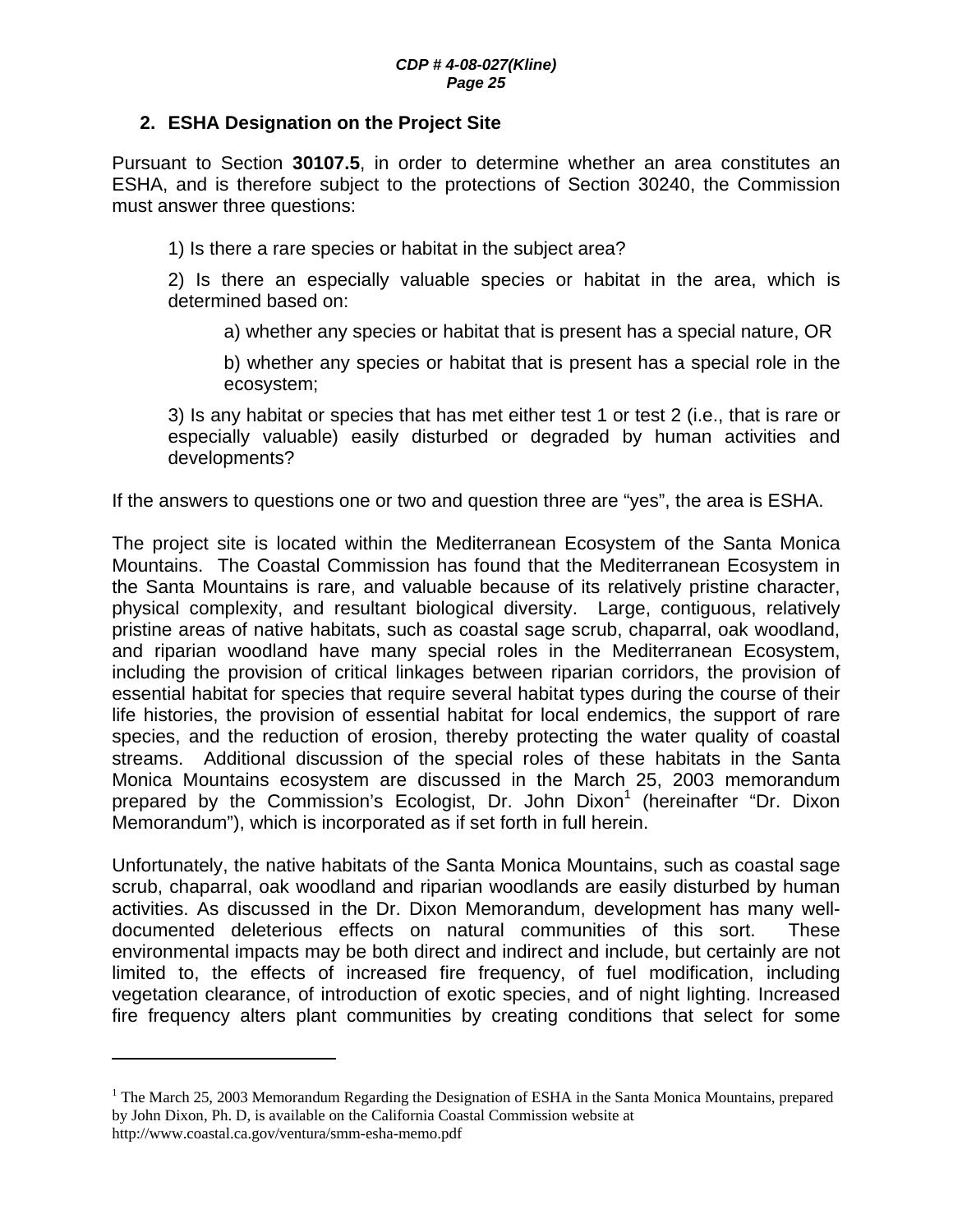species over others. The removal of native vegetation for fire protection results in the direct removal or thinning of habitat area. Artificial night lighting of development affects plants, aquatic and terrestrial invertebrates, amphibians, fish, birds and mammals. Thus, large, contiguous, relatively pristine areas of native habitats, such as coastal sage scrub, chaparral, oak woodland, and riparian woodlands are especially valuable because of their special roles in the Santa Monica Mountains ecosystem and are easily disturbed by human activity. Accordingly, these habitat types meet the definition of ESHA. This is consistent with the Commission's past findings in support of its actions on many permit applications and in adopting the Malibu LCP<sup>2</sup>.

As described above, the project site contains pristine mixed chaparral habitat that is part of a large, contiguous block of pristine native vegetation. As discussed above and in the Dr. Dixon Memorandum, this habitat is especially valuable because of its special role in the ecosystem of the Santa Monica Mountains and it is easily disturbed by human activity. Accordingly, the Commission finds that the chaparral habitat on the project site meets the definition of ESHA in the Coastal Act.

## **3. Resource Dependent Use**

 $\overline{a}$ 

The Commission finds that the subject property and the surrounding area constitutes an environmentally sensitive habitat area (ESHA), with the exception of the existing 16,500 sq. ft. graded pad. Although the proposed structures will not be located within ESHA, required fuel modification to protect these structures from wildfire will require removal or modification of vegetation that is ESHA. Section 30240 of the Coastal Act restricts development within ESHA to only those uses that are dependent on the resource. The applicant proposes to construct a single family residence on the parcel. As single-family residences do not have to be located within ESHA to function, single-family residences are not a use dependent on ESHA resources. Section 30240 also requires that ESHA be protected against significant disruption of habitat values. As the construction of a residence on the site will require removal of ESHA only from fuel modification for fire protection purposes around the proposed residence, the project would significantly disrupt the habitat value in those locations. Application of Section 30240, by itself, would therefore require denial of the project, because the project would result in significant disruption of habitat values and is not a use dependent on those sensitive habitat resources.

However, the Commission must also consider Section 30010, and the United States Supreme Court's decision in *Lucas v. South Carolina Coastal Council* (1992) 505 U.S. 1003, 112 S.Ct. 2886. Section 30010 of the Coastal Act provides that the Coastal Act shall not be construed as authorizing the Commission to exercise its power to grant or deny a permit in a manner that will take private property for public use. Application of Section 30010 may overcome the presumption of denial in some instances. The subject of what sort of government action results in a "taking" was addressed by the Court in the *Lucas* case. In *Lucas*, the Court identified several factors that should be

<sup>&</sup>lt;sup>2</sup> Revised Findings for the City of Malibu Local Coastal Program (as adopted on September 13, 2002) adopted on February 6, 2003.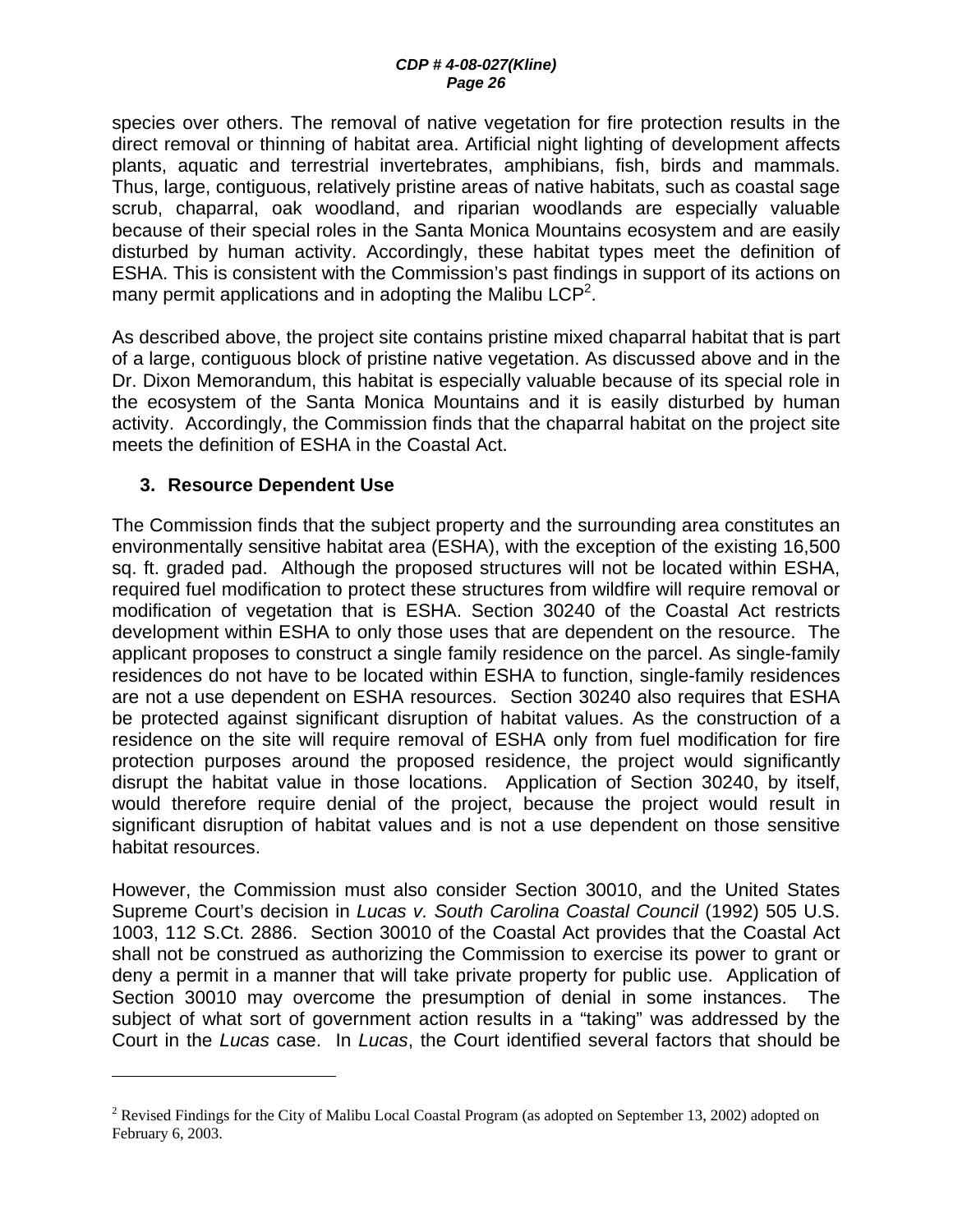considered in determining whether a proposed government action would result in a taking. For instance, the Court held that where a permit applicant has demonstrated that he or she has a sufficient real property interest in the property to allow the proposed project, and that project denial would deprive his or her property of all economically viable use, then denial of the project by a regulatory agency might result in a taking of the property for public use unless the proposed project would constitute a nuisance under State law. Other Supreme Court precedent establishes that another factor that should be considered is the extent to which a project denial would interfere with reasonable investment-backed expectations.

The Commission interprets Section 30010, together with the *Lucas* decision, to mean that if Commission denial of the project would deprive an applicant's property of all reasonable economic use, the Commission may be required to allow some development even if a Coastal Act policy would otherwise prohibit it, unless the proposed project would constitute a nuisance under state law. In other words, Section 30240 of the Coastal Act cannot be read to deny all economically beneficial or productive use of land because Section 30240 cannot be interpreted to require the Commission to act in an unconstitutional manner.

As described above, the subject parcel was designated in the Los Angeles County Land Use Plan for residential use. Residential development has previously been approved by the Commission on sites in the immediate area. At the time the applicant purchased the parcel, the County's certified Land Use Plan did not designate the vegetation on the site as ESHA. Based on these facts, along with the presence of existing and approved residential development in the area, the applicant had reason to believe that it had purchased a parcel on which it would be possible to build a residence.

The Commission finds that in this particular case, other allowable uses for the subject site, such as a recreational park or a nature preserve, are not feasible and would not provide the owner an economic return on the investment. There is currently no offer to purchase the property from any public park agency. The Commission thus concludes that in this particular case there is no viable alternative use for the site other than residential development. The Commission finds, therefore, that outright denial of all residential use on the project site would interfere with reasonable investment-backed expectations and deprive the property of all reasonable economic use.

Next the Commission turns to the question of nuisance. There is no evidence that construction of a residence on the project site would create a nuisance under California law. Other houses have been constructed in similar situations in similar habitat areas in Los Angeles County, apparently without the creation of nuisances. The County's Health Department has not reported evidence of septic system failures. In addition, the County has reviewed and approved the applicant's proposed septic system, ensuring that the system will not create public health problems. Furthermore, the use that is proposed is residential, rather than, for example, industrial, which might create noise or odors or otherwise create a public nuisance.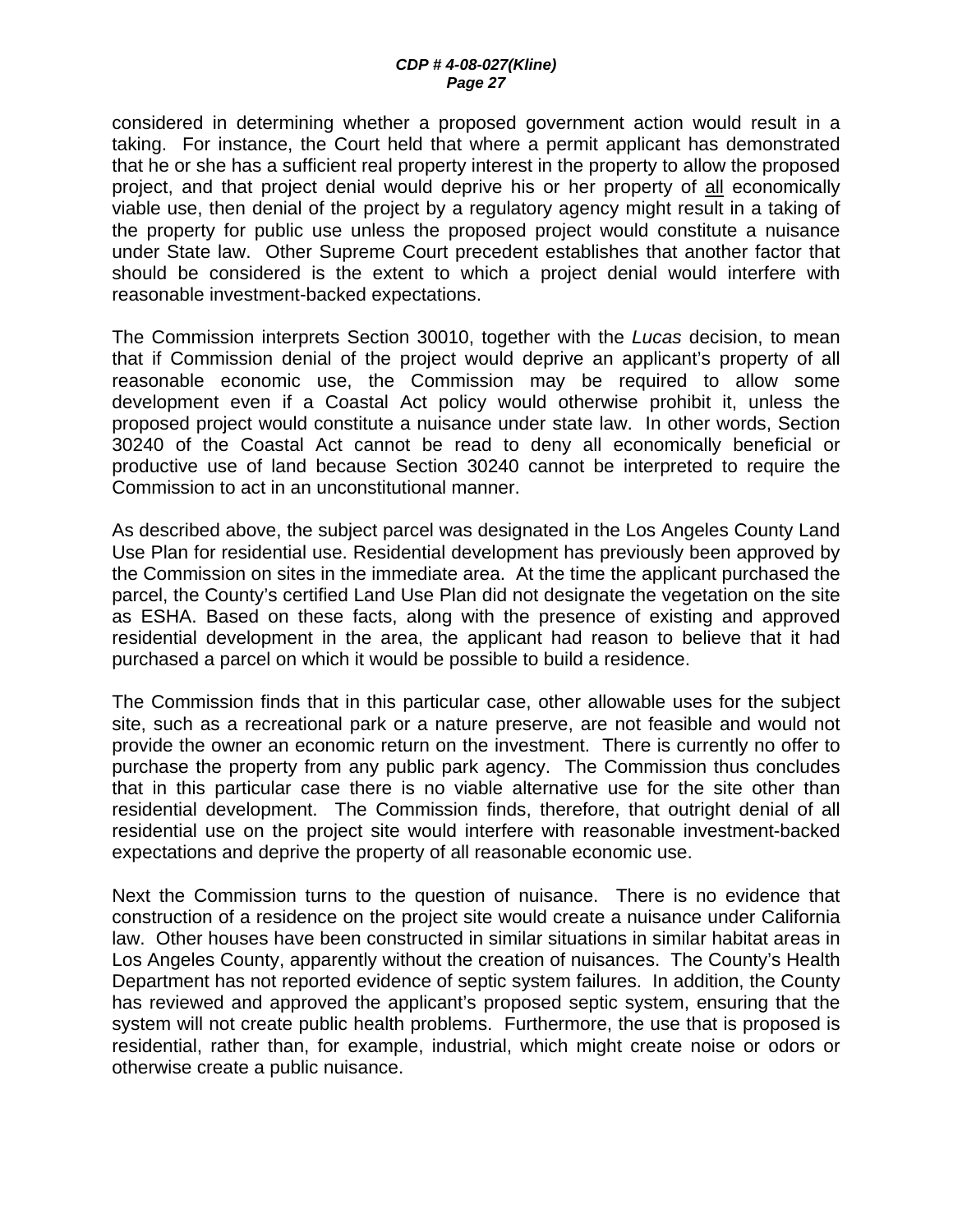In conclusion, the Commission finds that, notwithstanding Section 30240, a residential project on the subject property must be allowed to permit the applicant a reasonable economic use of their property consistent with Section 30010 of the Coastal Act.

#### **4. Siting and Design Alternatives to Minimize Significant Disruption of Habitat Values**

While the applicant is entitled under Section 30010 to an assurance that the Commission will not act in such a way as to "take" the property, this section does not authorize the Commission to avoid application of the policies of the Coastal Act, including Section 30240, altogether. Instead, the Commission is only directed to avoid construing these policies in a way that would take property. Aside from this instruction, the Commission is still otherwise directed to enforce the requirements of the Act. Therefore, in this situation, the Commission must still assure compliance with Section 30240 by avoiding impacts that would significantly disrupt and/or degrade environmentally sensitive habitat, to the extent this can be done without taking the property.

Obviously, the construction of residential development, including vegetation removal for required fuel modification, and the use of the development by residents will result in unavoidable loss of ESHA. The development can be sited and designed to minimize ESHA impacts by measures that include but are not limited to: limiting the size of structures, limiting the number of accessory structures and uses, clustering structures, siting development in any existing disturbed habitat areas rather than undisturbed habitat areas, locating development as close to existing roads and public services as feasible, and locating structures near other residences in order to minimize additional fuel modification.

In this case, siting and design alternatives have been considered in order to identify the alternative that can avoid and minimize impacts to ESHA to the greatest extent feasible. In past permit actions, the Commission has allowed up to 10,000 sq. ft. of development area for a residence on a parcel zoned for residential development in this area of the Santa Monica Mountains to avoid a taking of property. As detailed above, the proposed development area conforms to the maximum development area of 10,000 sq. ft. All proposed structures are located within this development area. Although a smaller development area would reduce the ESHA loss somewhat, the reduction would not be significant. Nor are there other resources such as streams, riparian areas, or visual resources that would be protected by a smaller development area. As such, the Commission concludes that the proposed siting and design of the project will minimize impacts to ESHA to the extent feasible. The Commission also finds that the proposed development area provides a reasonable economic use.

## **5. Open Space Conservation**

This project is inconsistent with Section 30240 of the Coastal Act, and is only being allowed to avoid a taking of private property for public use. The Commission finds that for the project to be consistent with Section 30240 to the maximum extent feasible, while providing a reasonable economic use, this project must constitute the maximum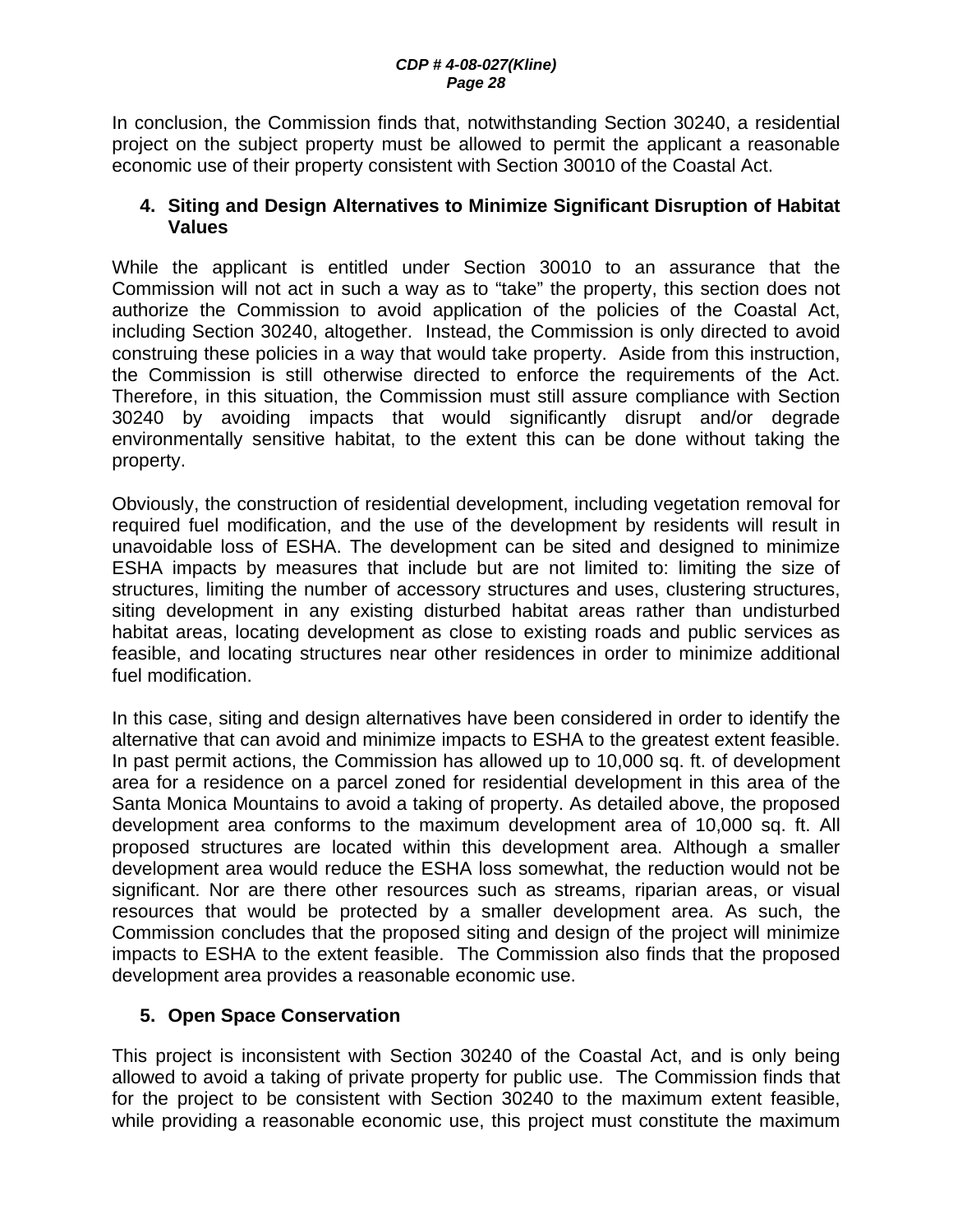amount of ESHA destruction on the site and the remaining ESHA on the property must be preserved in perpetuity.

The Commission finds that the most effective way to assure ESHA preservation on the site is the granting of an open space conservation easement to the Mountains Recreation and Conservation Authority (a joint powers authority) that prohibits development on the remainder of the site now and in the future. The Mountains Recreation and Conservation Authority (MRCA) is a public agency that represents a partnership between the Santa Monica Mountains Conservancy, the Conejo Recreation and Park District, and the Rancho Simi Recreation and Park District. The MRCA is dedicated to the preservation and management of open space, parkland, watershed lands, trails, and wildlife habitat. The MRCA manages and provides ranger services for almost 50,000 acres of public lands and parks that it owns or that are owned by the Santa Monica Mountains Conservancy. In the course of its normal duties, the MRCA park rangers and other staff are better able to monitor open space areas to ensure that the restrictions are followed than Commission staff. Further, an easement will be recorded against the title to the property and thus provide notice to future owners of the limitations that apply to the open space conservation area, reducing the risk of a future irreparable violation of the restriction. The governing board of the MRCA has agreed to accept all open space easements required by the Commission for properties within the Santa Monica Mountains National Recreation Area.

It is important that the property owner grant an easement to MRCA rather than simply record an open space deed restriction. Although a deed restriction should notify future owners of the restriction in the same manner that a recorded easement would, it would not be as effective in preserving the remaining ESHA for the following two reasons. First, a deed restriction is not as reliable because a property owner can record another document purporting to rescind the deed restriction. Although any attempt to rescind a deed restriction required by a coastal development permit ("CDP") without an amendment to that CDP authorizing such a rescission would constitute a violation of the CDP and the Coastal Act, the County Recorder's office is likely to allow recordation of a rescission without the required Coastal Commission authorization. Indeed, the Commission has experienced the phenomenon of property owners recording documents purporting to modify deed restrictions recorded pursuant to CDP requirements. *See*, *e.g.*, Commission findings for CDP Amendment F7453-A2 (Stephenson), approved March 2005, and Violation File V-6-04-010 (Del Mar Estates). On the other hand, because an easement necessarily involves more than one person, the County Recorder would not likely record a document purporting to rescind an easement unless the easement holder was also to sign the document. Thus, a condition requiring a deed restriction is much easier to violate, and therefore much less protective, than a condition requiring an easement.

Second, the Legislature has recently adopted new provisions to the Government Code specifically sanctioning the use of conservation easements for this purpose and changing procedures to ensure that they are prominent in searching title to property. In 2001, the Legislature adopted a new requirement that County Recorders keep a separate and "comprehensive index of conservation easements." *See* Cal. Gov't Code § 27255(a). As such, the Commission finds that the requirement of an open space and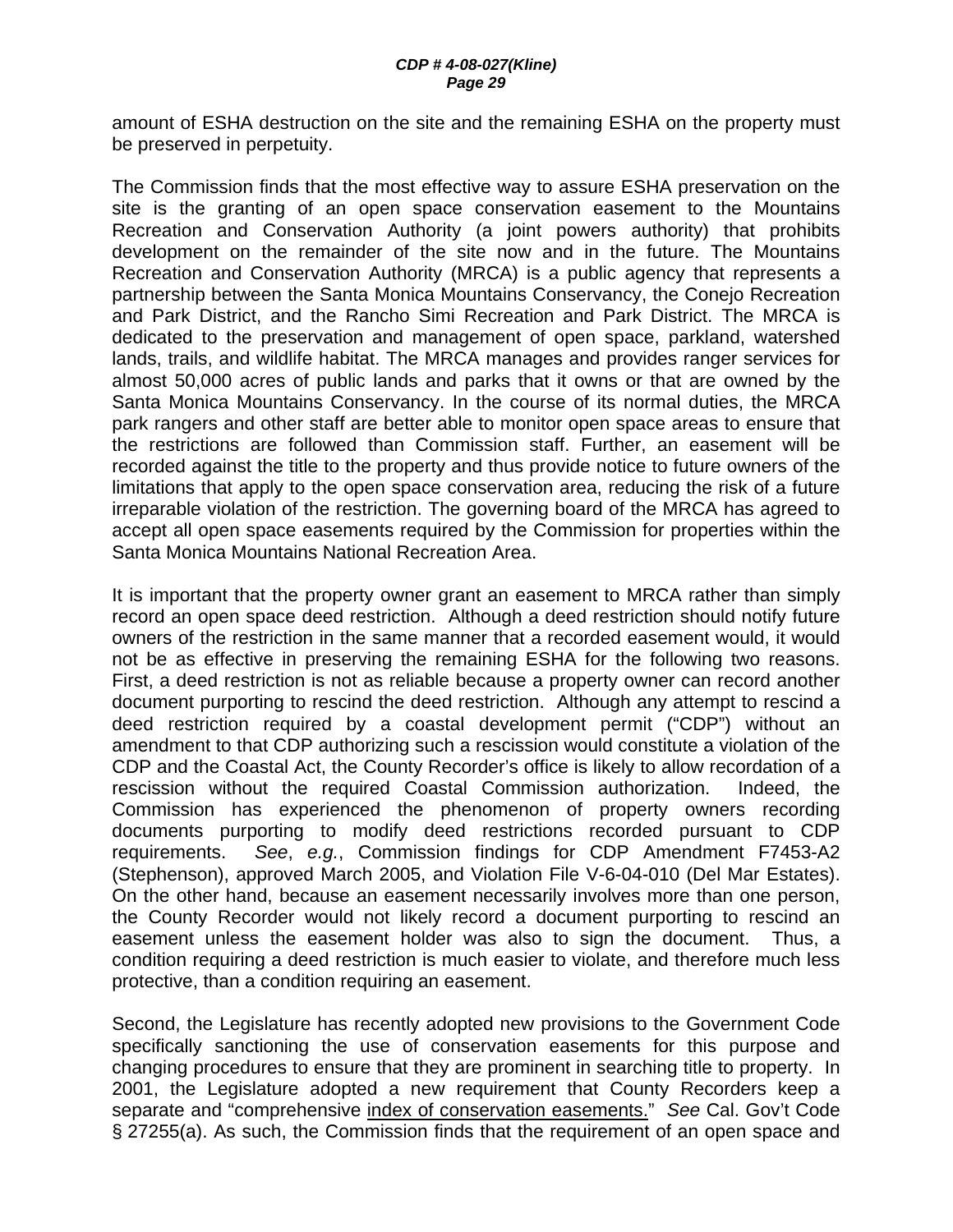conservation easement is the most effective method of ensuring that the remaining ESHA on the project site will be conserved in the future. Finally, the Commission concludes that an open space easement that allows only the easement holder and no other entity to enter the property for inspection purposes does not interfere with the fee title owner's right to exclude the general public. It therefore does not constitute a significant invasion of the fee title owner's property interest.

In conclusion, the Commission finds that it is necessary to require the applicant to grant an open space easement to the MRCA over the open space area on the project site in order to insure that the remaining ESHA will be preserved. Only as conditioned will the proposed project minimize impacts to ESHA, as required by Section 30240 of the Coastal Act.

## **6. Habitat Impact Mitigation**

While impacts resulting from development within ESHA can be reduced through siting and design alternatives for new development and by ensuring that the remaining ESHA on the site is permanently protected, they cannot be completely avoided, given the location of ESHA on and around the project site, the high fire risk in the Santa Monica Mountains, and the need to modify fuel sources to protect life and property from wildfire.

Fuel modification is the removal or modification of combustible native or ornamental vegetation. It may include replacement with drought tolerant, fire resistant plants. The amount and location of required fuel modification will vary according to the fire history of the area, the amount and type of plant species on the site, topography, weather patterns, construction design, and siting of structures. There are typically three fuel modification zones applied by the Los Angeles County Fire Department, which include a setback zone immediately adjacent to the structure (Zone A) where all native vegetation must be removed, an irrigated zone adjacent to Zone A (Zone B) where most native vegetation must be removed or widely spaced, and a thinning zone (Zone C) where native vegetation may be retained if thinned or widely spaced although particular highfuel plant species must be removed. The combined required fuel modification area around structures can extend up to a maximum of 200 feet. If there is not adequate area on the project site to provide the required fuel modification for structures, then brush clearance may also be required on adjacent parcels. In this way, for a large area around any permitted structures, native vegetation will be cleared, selectively removed to provide wider spacing, and thinned. The Commission has found in past permit actions, that a new residential development (with a 10,000 sq. ft. development area) within ESHA with a full 200 foot fuel modification radius will result in impact (either complete removal, irrigation, or thinning) to ESHA habitat of four to five acres.

Obviously, native vegetation that is cleared and replaced with ornamental species or substantially removed and widely spaced will be lost as habitat and watershed cover. As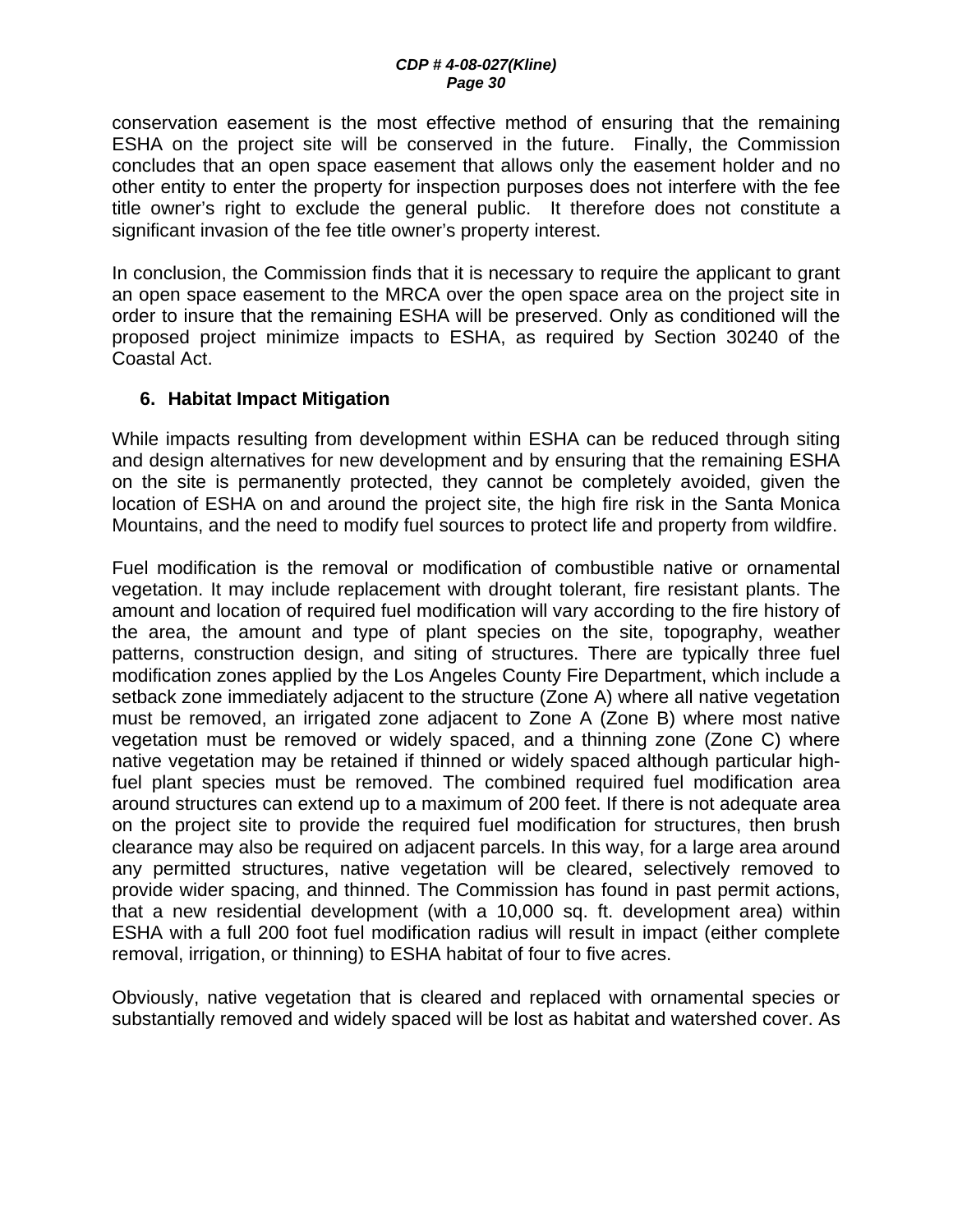discussed in the Dr. Dixon Memorandum<sup>3</sup>, the cumulative loss of habitat cover also reduces the value of the sensitive resource areas as a refuge for birds and animals, for example by making them—or their nests and burrows—more readily apparent to predators. Further, fuel modification can result in changes to the composition of native plant and wildlife communities, thereby reducing their habitat value. Although the impacts from habitat removal cannot be avoided, the Commission finds that the loss of ESHA resulting from the removal, conversion, or modification of natural habitat for new development including the building site area, and fuel modification can be mitigated in order to ensure that ESHA impacts are minimized to the extent feasible.

The Commission has identified three appropriate methods for providing mitigation for the unavoidable loss of ESHA resulting from development; namely, habitat restoration, habitat conservation, and the payment of an in-lieu fee for habitat conservation. The Commission finds that any of these measures is appropriate in this case to mitigate the loss of ESHA on the project site. The first method is to provide mitigation through the restoration of an area of degraded habitat (either on the project site, or at an off-site location) that is equivalent in size to the area of habitat impacted by the development. A restoration plan must be prepared by a biologist or qualified resource specialist and must provide performance standards, and provisions for maintenance and monitoring. The restored habitat must be permanently preserved through the recordation of an open space easement.

The second habitat impact mitigation method is habitat conservation. This includes the conservation of an area of intact habitat of a similar type as that impacted equivalent to the area of the impacted habitat. The parcel containing the habitat conservation area must be restricted from future development and permanently preserved. If the mitigation parcel is larger in size than the impacted habitat area, the excess acreage could be used to provide habitat impact mitigation for other development projects that impact ESHA.

The third habitat impact mitigation option is the payment of an in-lieu fee for habitat conservation. The fee is based on the habitat types in question, the cost per acre to restore or create comparable habitat types, and the acreage of habitat affected by the project. The Commission has, in past permit decisions, determined the appropriate fee for the restoration or creation of chaparral and coastal sage scrub habitat, based on research carried out by the Commission's biologist. A range of cost estimates was obtained that reflected differences in restoration site characteristics including topography (steeper is harder), proximity to the coast (minimal or no irrigation required at coastal sites), types of plants (some plants are rare or difficult to cultivate), density of planting, severity of weed problem, condition of soil, etc.

The Commission has determined that the appropriate mitigation for loss of coastal sage scrub or chaparral ESHA should be based on the actual installation of replacement

1

 $3$  The March 25, 2003 Memorandum Regarding the Designation of ESHA in the Santa Monica Mountains, prepared by John Dixon, Ph. D, is available on the California Coastal Commission website at http://www.coastal.ca.gov/ventura/smm-esha-memo.pdf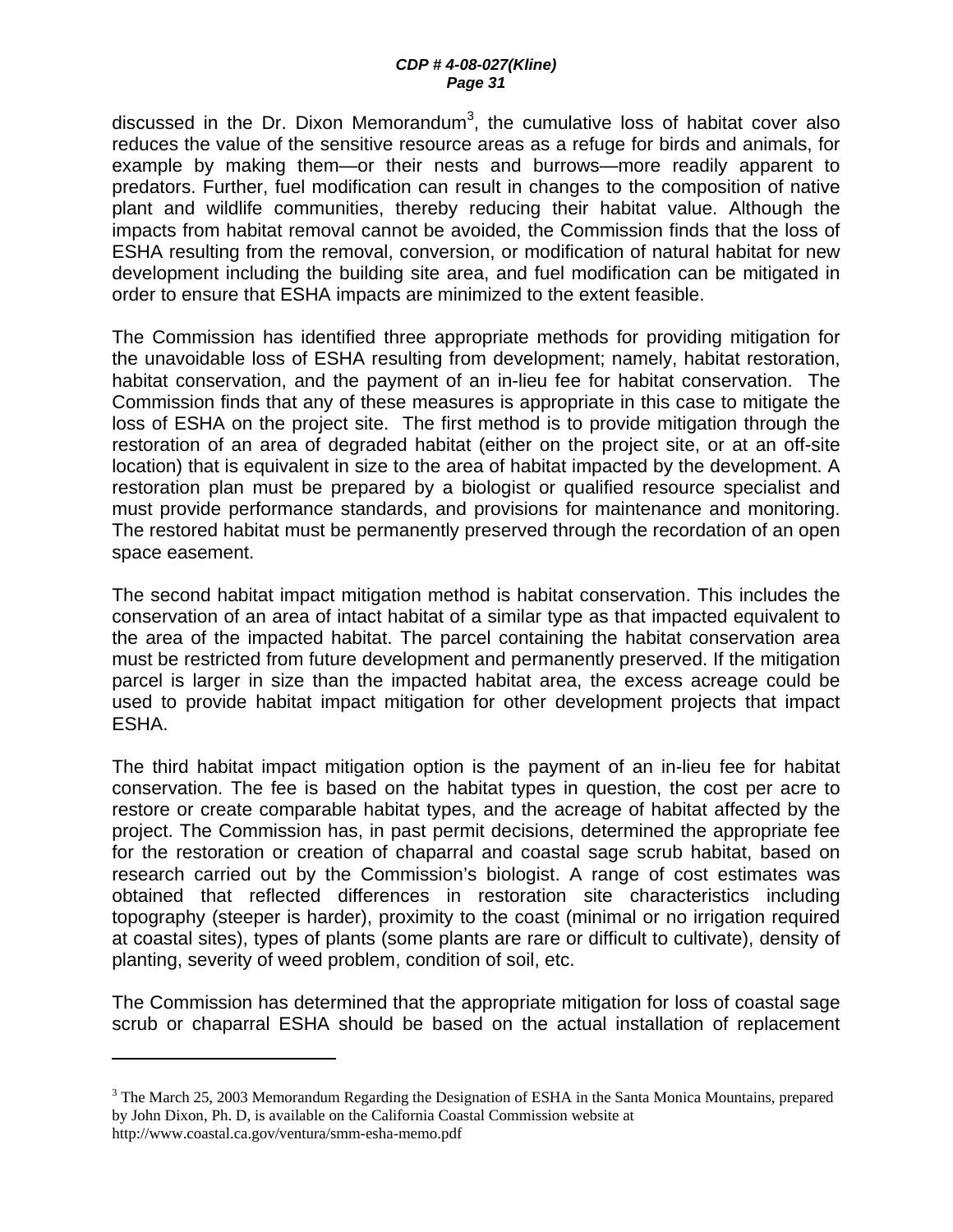#### *CDP # 4-08-027(Kline) Page 32*

plantings on a disturbed site, including the cost of acquiring the plants (seed mix and container stock) and installing them on the site (hydroseeding and planting). The in-lieu fee found by the Commission to be appropriate to provide mitigation for the habitat impacts to ESHA areas where all native vegetation will be removed (building site, the "A" zone required for fuel modification, and off-site brush clearance areas), and where vegetation will be significantly removed and any remaining vegetation will be subjected to supplemental irrigation (the "B" zone or any other irrigated zone required for fuel modification) is \$12,000 per acre. Further, the Commission has required a fee of \$3,000 per acre for areas where the vegetation will be thinned, but not irrigated ("C" zone or other non-irrigated fuel modification zone).

The acreage of ESHA that is impacted must be determined based on the size of the development area, required fuel modification (as identified on the fuel modification plan approved by the Los Angeles County Fire Department) on the site, and required brush clearance off-site. The Commission finds that it is necessary to condition the applicant to delineate the total acreage of ESHA on the site (and offsite brush clearance areas, if applicable) that will be impacted by the proposed development, and provide mitigation to compensate for this loss of habitat, through one of the three methods described above. Only as conditioned will the proposed project minimize impacts to ESHA, pursuant to Section 30240 of the Coastal Act.

## **7. Additional Mitigation Measures to Address Additional ESHA Impacts**

The Commission finds that the use of non-native and/or invasive plant species for residential landscaping results in both direct and indirect adverse effects to native plants species indigenous to the Malibu/Santa Monica Mountains area. Direct adverse effects from such landscaping result from the direct occupation or displacement of native plant communities by new development and associated non-native landscaping, and mitigation for that effect was discussed in the previous section. Indirect adverse effects include offsite migration and colonization of native plant habitat by non-native/invasive plant species (which tend to outcompete native species) adjacent to new development. The Commission notes that the use of exotic plant species for residential landscaping has already resulted in significant adverse effects to native plant communities in the Malibu/Santa Monica Mountains area. This sort of impact was not addressed in the prior section. Therefore, in order to minimize adverse effects to the indigenous plant communities of the Malibu/Santa Monica Mountains area that are not directly and immediately affected by the proposed development, the Commission requires that all landscaping consist primarily of native plant species and that invasive plant species shall not be used.

In addition, the Commission has found that night lighting of ESHA areas in the Malibu/Santa Monica Mountains may alter or disrupt feeding, nesting, and roosting activities of native wildlife species. Therefore, the Lighting Restriction condition limits night lighting of the site in general; limits lighting to the developed area of the site; and requires that lighting be shielded downward. Limiting security lighting to low intensity security lighting will assist in minimizing the disruption of wildlife that is commonly found in this rural and relatively undisturbed area and that traverses the area at night.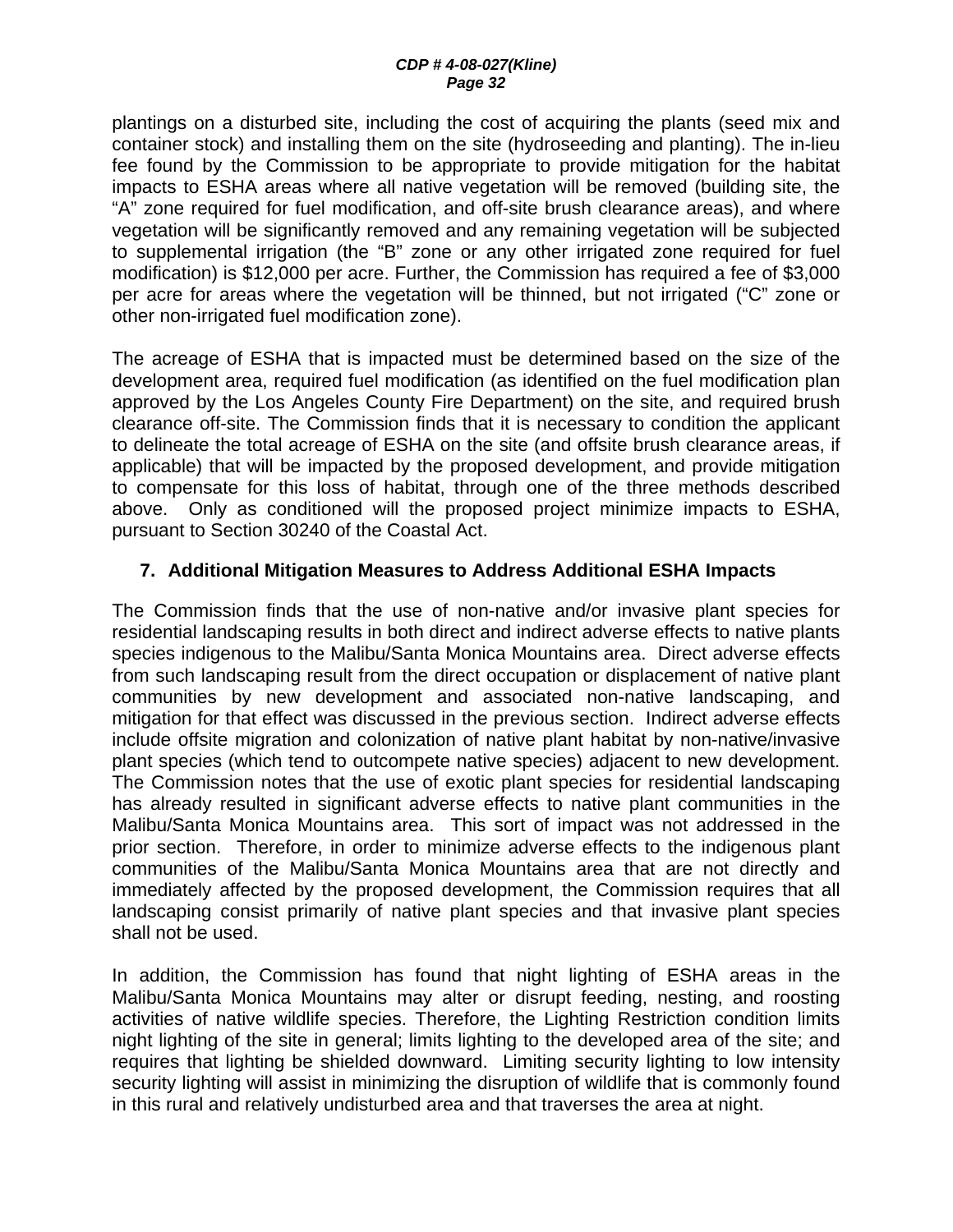Furthermore, fencing of the property would adversely impact the movement of wildlife through the ESHA on this parcel. Therefore, the Commission finds it is necessary to limit fencing to the perimeter of the approved development area, turnaround, and driveway. This is required to be shown on the landscaping plan.

Additionally, in order to ensure that vegetation clearance for fire protection purposes does not occur prior to commencement of grading or construction of the proposed structures, the Commission finds that it is necessary to require that natural vegetation shall not be removed until grading or building permits have been secured and construction of the permitted structures has commenced. This limitation avoids loss of natural vegetation coverage resulting in unnecessary erosion in the absence of adequately constructed drainage and run-off control devices and implementation of the landscape and interim erosion control plans. Further, the proposed 170 cu. yds. (all cut) of grading will result in excess cut material. In order to ensure that this excess material is disposed of in a manner that avoids impacts to ESHA and minimizes erosion and sedimentation, the Commission requires the applicant to provide evidence of the location where the excess cut material will be placed. If the disposal site is located in the Coastal Zone, the disposal site must have a valid coastal development permit for the disposal of fill material. If the disposal site does not have a coastal permit, such a permit will be required prior to the disposal of material.

The Commission also finds that the amount and location of any new development that could be built in the future on the subject site consistent with the resource protection policies of the Coastal Act is significantly limited by the unique nature of the site and the environmental constraints discussed above. Therefore, the permitting exemptions that apply by default under the Coastal Act for, among other things, improvements to existing single family homes and repair and maintenance activities may be inappropriate here. In recognition of that fact, and to ensure that any future structures, additions, change in landscaping or intensity of use at the project site that may otherwise be exempt from coastal permit requirements are reviewed by the Commission for consistency with the resource protection policies of the Coastal Act, the future development restriction is required.

Further, the Commission requires the applicant to record a deed restriction that imposes the terms and conditions of this permit as restrictions on use and enjoyment of the property and thereby provides any prospective purchaser of the site with recorded notice that the restrictions are imposed on the subject property. Finally, in order to ensure that the terms and conditions of this permit are adequately implemented, the Commission conditions the applicant to allow staff to enter onto the property (subject to 24 hour notice to the property owner) to undertake site inspections for the purpose of monitoring compliance with the permit.

The following special conditions are required, as determined in the findings above, to assure the project's consistency with Section 30240 of the Coastal Act:

**Special Condition 5.** Landscaping and Fuel Modification Plans **Special Condition 8**. Future Development Restriction **Special Condition 9.** Deed Restriction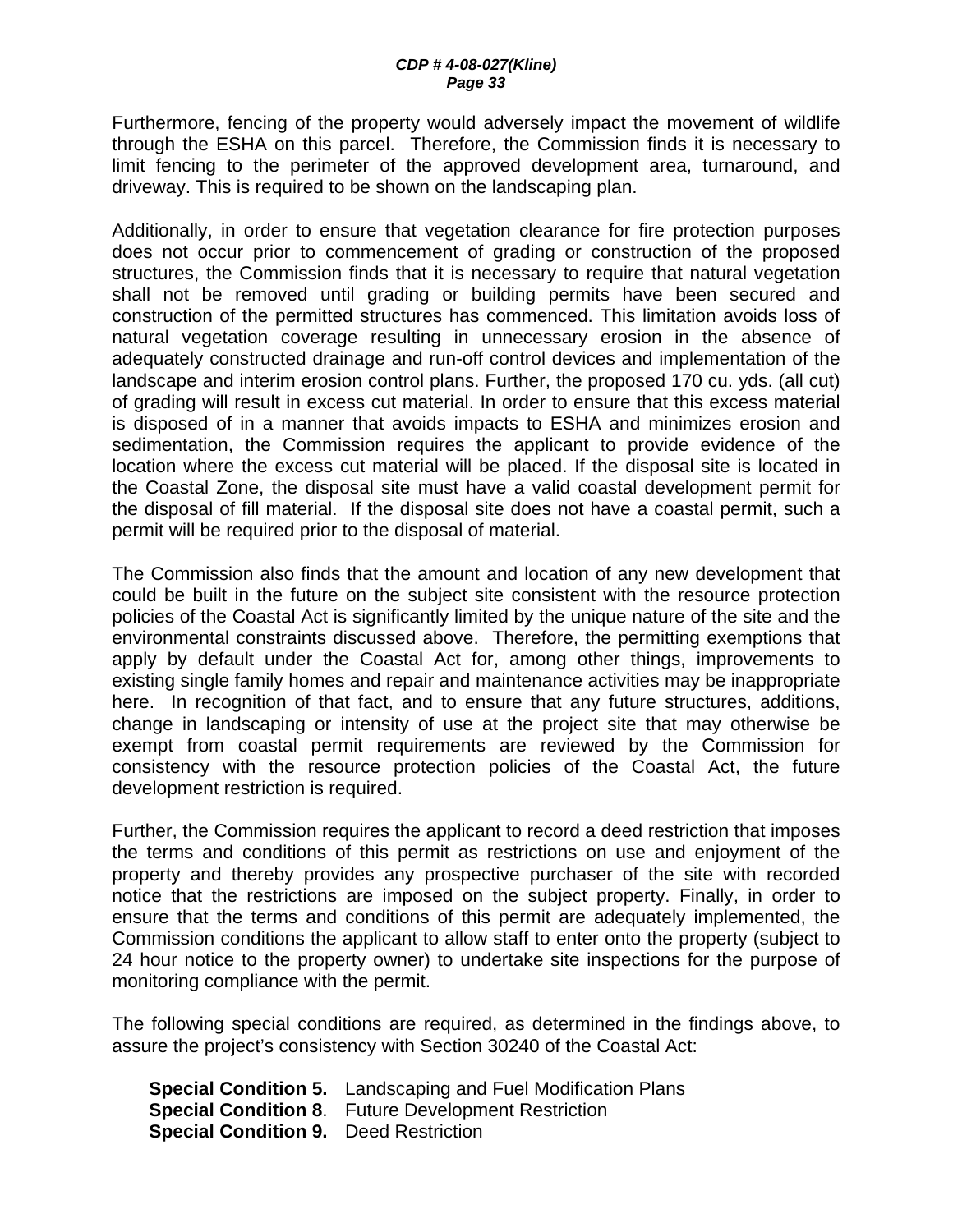#### *CDP # 4-08-027(Kline) Page 34*

**Special Condition 10.** Habitat Impact Mitigation **Special Condition 11**. Open Space Conservation Easement **Special Condition 12**. Site Inspection **Special Condition 13.** Removal of Natural Vegetation

For the reasons set forth above, the Commission finds that the proposed project, as conditioned, is consistent with Section 30240 of the Coastal Act.

# **E. VISUAL RESOURCES**

#### Section **30251** of the Coastal Act states:

The scenic and visual qualities of coastal areas shall be considered and protected as a resource of public importance. Permitted development shall be sited and designed to protect views to and along the ocean and scenic coastal areas, to minimize the alteration of natural land forms, to be visually compatible with the character of surrounding areas, and, where feasible, to restore and enhance visual quality in visually degraded areas. New development in highly scenic areas such as those designated in the California Coastline Preservation and Recreation Plan prepared by the Department of Parks and Recreation and by local government shall be subordinate to the character of its setting.

The project site is located on a vacant 15.5-acre property situated on a descending hillside slope below a north-south trending ridge. Site elevations range from approximately 1,900 feet in the northeast portion of property adjacent to Applefield Lane, down to approximately 1,600 feet in the southwest portion of property adjacent to Tuna Canyon Road. The site is accessed from Applefield Lane, an existing, unimproved private road that extends west from Saddle Peak Road along the northern boundary of the subject property. There is an existing 16,500 sq. ft. graded pad on the property, adjacent to Applefield Lane, which was developed prior to the effective date of the Coastal Act (January 1, 1977) and has been maintained since. The project site is located in a scenic area, visible from various public viewing points, such as Saddle Peak Road (an LUP-designated Priority 2 Scenic Highway) to the east and Tuna Canyon Road to the south, which afford scenic vistas of the relatively undisturbed natural area. In addition, a vast area of public park land, owned by the Santa Monica Mountains Conservancy, is located approximately 4,000 feet west of the subject parcel within Las Flores Canyon and 3,000 feet south within Tuna Canyon. Development of the proposed residence raises two issues regarding the siting and design: (1) whether or not public views from public roadways will be adversely affected; or, (2) whether or not public views from public lands and trails will be affected.

The applicant proposes to construct a 3,008 sq. ft., 26 foot high single family residence with detached garage/studio, and detached guesthouse, and perform 170 cu. yds. of grading (cut). The proposed development will have a maximum height of 26 feet above finished grade and be notched into the hillside. In addition, the development has been clustered within a 10,000 sq. ft. development area on an existing pad. The proposed development area has been designed to minimize grading, landform alteration, and removal of native vegetation that is considered environmentally sensitive habitat. The proposed structures are sited and designed to minimize impacts to visual resources to the extent feasible.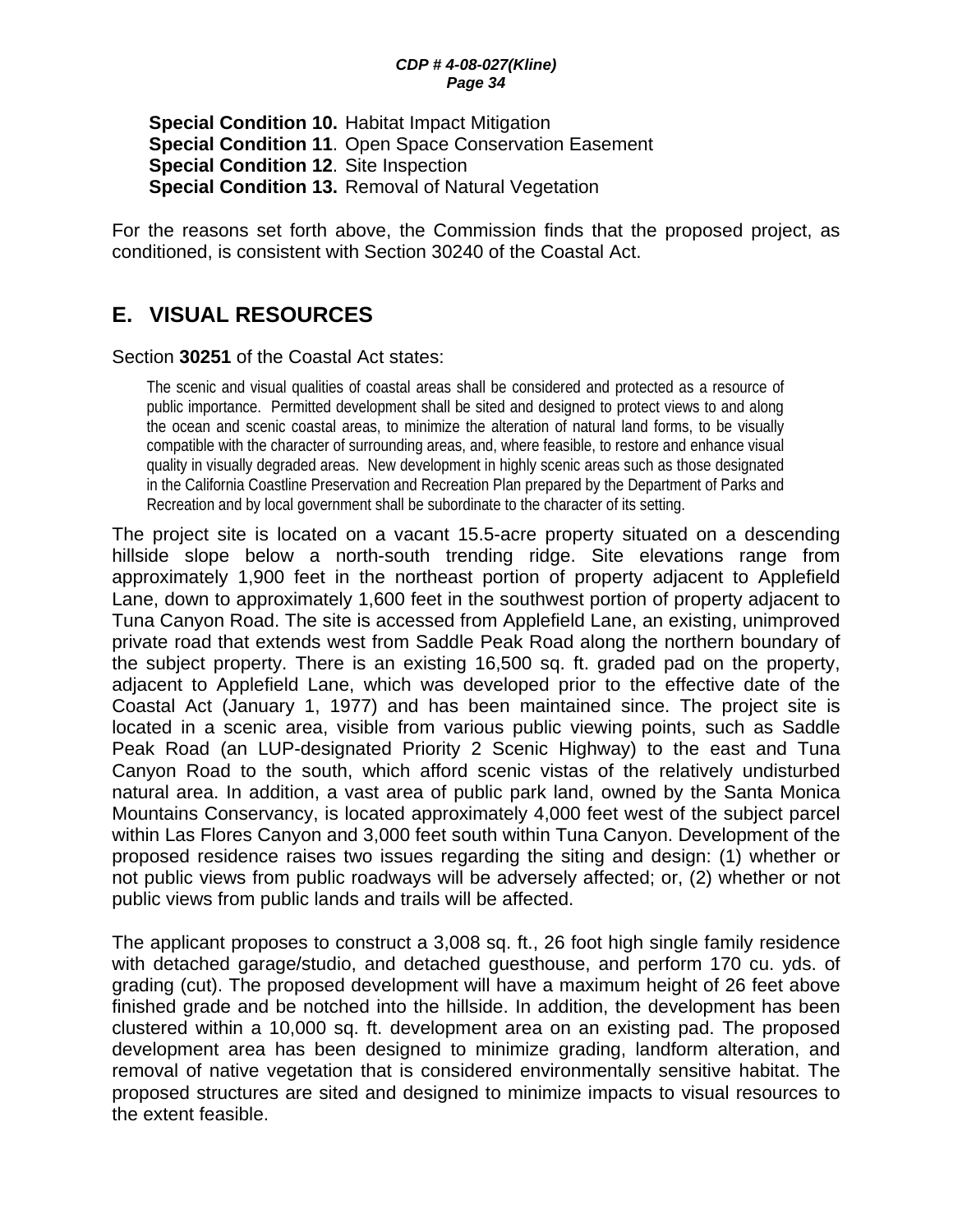The proposed structure is compatible with the character of other residential development in the area. The proposed structure height of 26 feet is consistent with the maximum height (35 feet above existing grade) that the Commission has permitted in past decisions in the Santa Monica Mountains and with the maximum height (35 feet) allowed under the guidance policies of the Malibu/Santa Monica Mountains LUP.

However, the proposed development will be unavoidably visible from public viewing areas. The Commission has considered siting and design alternatives that would avoid or reduce any impacts to visual resources. There is no feasible alternative whereby the structure would not be visible from public viewing areas. To minimize the visual impacts associated with development of the project site, the Commission requires: that the structure be finished in a color consistent with the surrounding natural landscape; that windows on the development be made of non-reflective glass; use of appropriate, adequate, and timely planting of native landscaping to soften the visual impact of the development from public view areas; and a limit on night lighting of the site to protect the nighttime rural character of this portion of the Santa Monica Mountains.

In recognition that future development normally associated with a single-family residence, that might otherwise be exempt, has the potential to impact scenic and visual resources of the area, the Commission requires that any future improvements on the subject property shall be reviewed by the Commission for consistency with the resource protection policies of the Coastal Act through a coastal development permit.

Additionally, the Commission requires the applicant to record a deed restriction that imposes the terms and conditions of this permit as restrictions on use and enjoyment of the property and provides any prospective purchaser of the site with recorded notice that the restrictions are imposed on the subject property.

The following special conditions are required to assure the project's consistency with Section 30251 of the Coastal Act:

**Special Condition 5.** Landscaping and Fuel Modification Plans **Special Condition 6**. Structural Appearance **Special Condition 7**. Lighting Restriction **Special Condition 8**. Future Development Restriction **Special Condition 9.** Deed Restriction

For the reasons set forth above, the Commission finds that the proposed project, as conditioned, is consistent with Section 30251 of the Coastal Act.

## **F. CUMULATIVE IMPACTS**

Section **30250(a)** of the Coastal Act states:

New residential, commercial, or industrial development, except as otherwise provided in this division, shall be located within, contiguous with, or in close proximity to, existing developed areas able to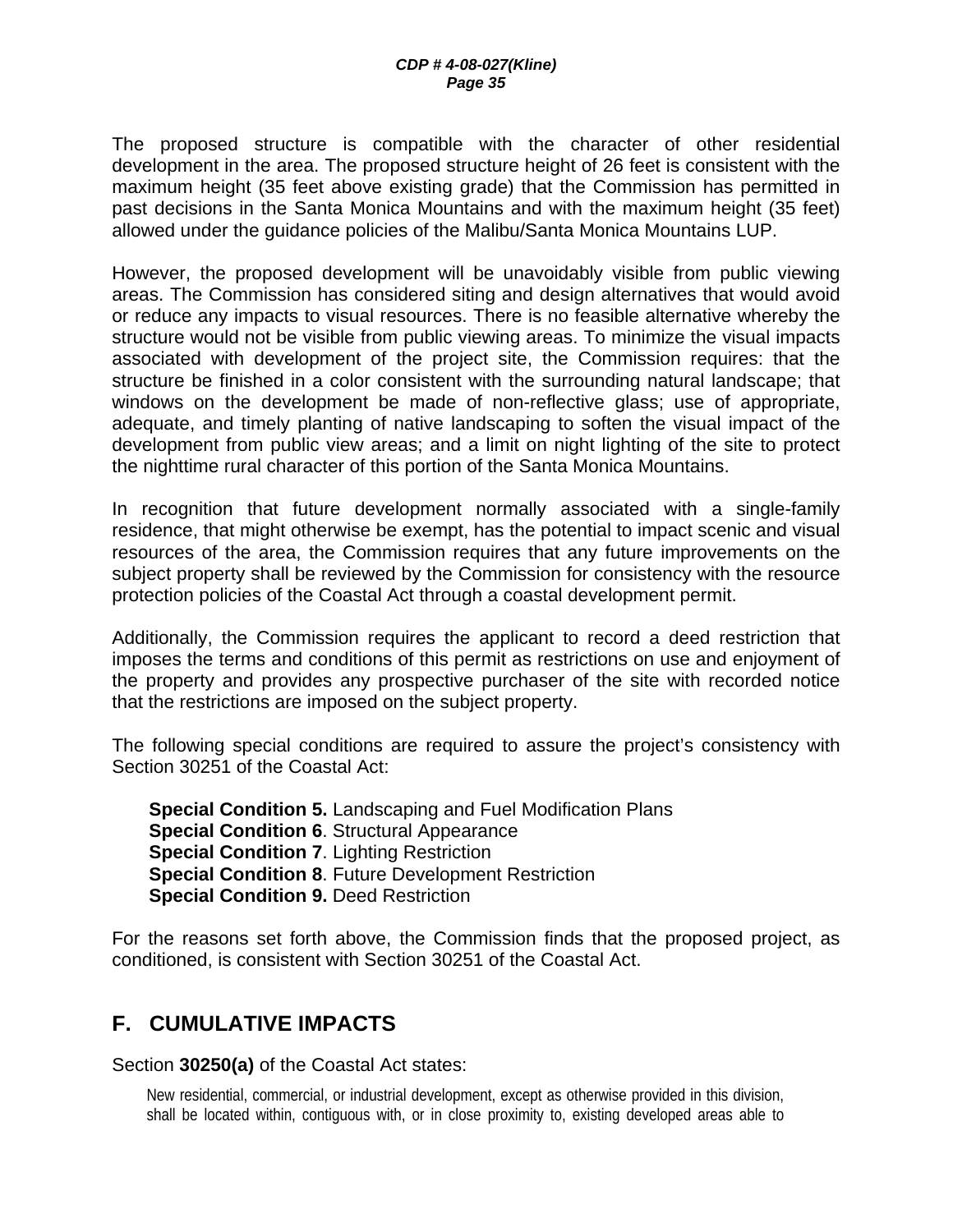#### *CDP # 4-08-027(Kline) Page 36*

accommodate it or, where such areas are not able to accommodate it, in other areas with adequate public services and where it will not have significant adverse effects, either individually or cumulatively, on coastal resources. In addition, land divisions, other than leases for agricultural uses, outside existing developed areas shall be permitted where 50 percent of the usable parcels in the area have been developed and the created parcels would be no smaller than the average size of the surrounding parcels.

#### Section **30252** of the Coastal Act states:

The location and amount of new development should maintain and enhance public access to the coast by (l) facilitating the provision or extension of transit service, (2) providing commercial facilities within or adjoining residential development or in other areas that will minimize the use of coastal access roads, (3) providing non-automobile circulation within the development, (4) providing adequate parking facilities or providing substitute means of serving the development with public transportation, (5) assuring the potential for public transit for high intensity uses such as high-rise office buildings, and by (6) assuring that the recreational needs of new residents will not overload nearby coastal recreation areas by correlating the amount of development with local park acquisition and development plans with the provision of onsite recreational facilities to serve the new development.

Section **30105.5** of the Coastal Act defines the term "cumulatively," as it is used in Section 30250(a), to mean that:

[T]he incremental effects of an individual project shall be reviewed in conjunction with the effects of past projects, the effects of other current projects, and the effects of probable future projects.

The Commission has consistently emphasized the need to address the cumulative impacts of new development in the Malibu/Santa Monica Mountains area, particularly those of subdivisions, multi-family residential development, and second residential units, all of which result in increased density. It is particularly critical to evaluate the potential cumulative impacts of increased density given the existence of thousands of undeveloped and poorly sited parcels in the mountains that were created decades ago in antiquated subdivisions. Construction of a guest house unit or second unit on a site where a primary residence exists intensifies the use of the subject parcel. The intensified use creates additional demands on public services, such as water, sewage, electricity, and roads. Thus, guest houses and second units pose potential cumulative impacts in addition to the impacts otherwise caused by the primary residential development.

In past actions, the Commission has limited the development of guest house units and second units on residential parcels in the Malibu and Santa Monica Mountain areas to a maximum of 750 sq. ft. In its review and action on the Malibu/Santa Monica Mountains Land Use Plan (LUP), the Commission found that placing an upper limit on the size of these units (750 sq. ft.) was necessary given the traffic and infrastructure constraints which exist in Malibu/Santa Monica Mountains area and given the abundance of existing vacant residential lots. Furthermore, in allowing these small units, the Commission found that the small size of units (750 sq. ft.) and the fact that they are likely to be occupied by one, or at most two people, such units would have less impact on the limited capacity of Pacific Coast Highway and other roads (as well as infrastructure constraints such as water, sewage, and electricity) than an ordinary single family residence.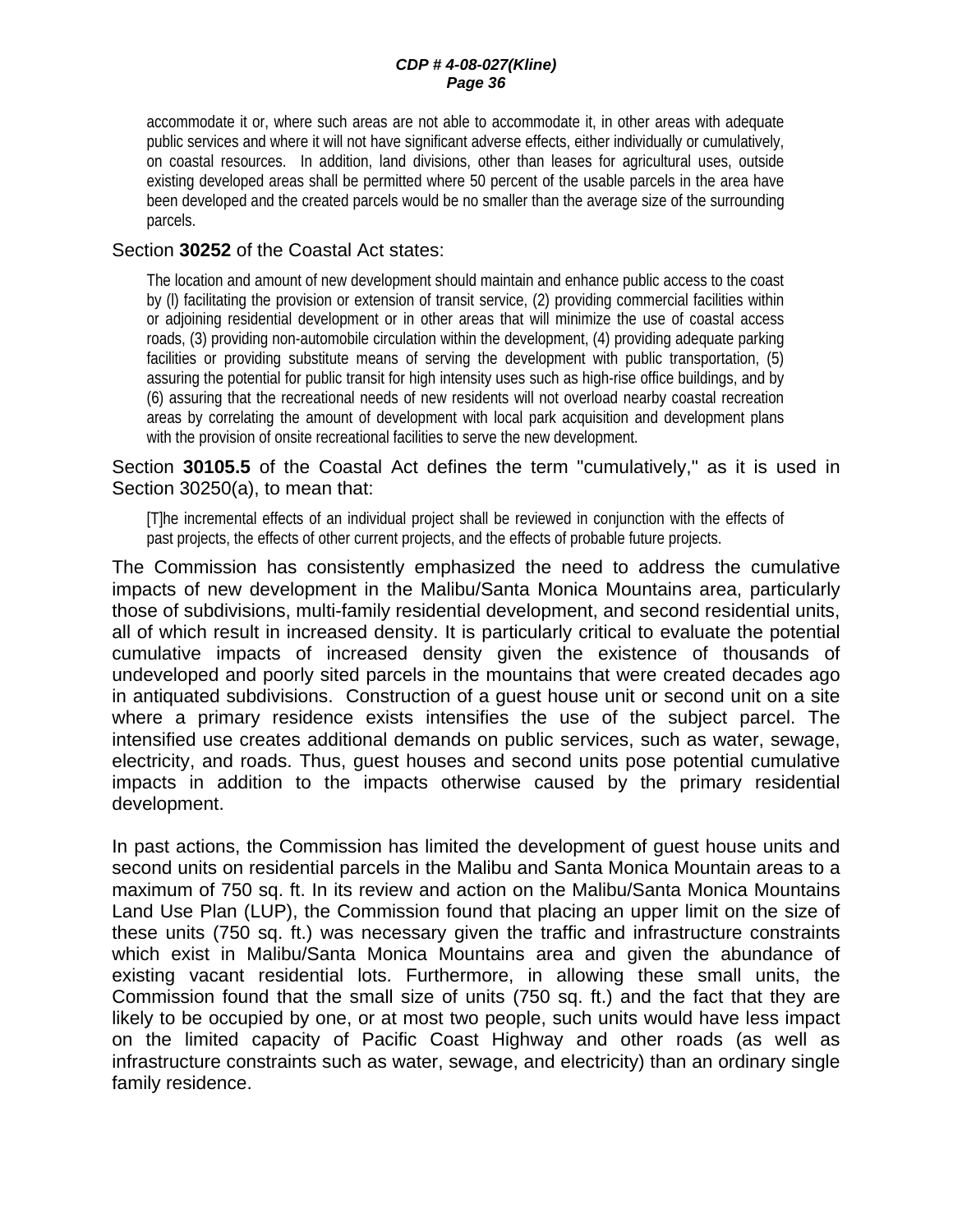The applicant is proposing a 720 sq. ft. guest unit. This conforms to the Commission's past actions, allowing a maximum of 750 square feet for a guest unit or second dwelling unit in the Santa Monica Mountains area. However, future improvements to the proposed unit such as additional square footage could raise issues with regard to individual or cumulative impacts to coastal resources. Such improvements and their potential impacts must be addressed by the Commission to ensure conformance with the Chapter 3 policies of the Coastal Act.

To ensure that any additions or improvements that could further intensify the use of the unit will be reviewed by the Commission and to ensure that the unit conforms with the maximum 750 sq. ft. guidance, the Commission requires that any additions or improvements related to the unit, that may otherwise be exempt from coastal permit requirements, shall be reviewed by the Commission for consistency with the resource protection policies of the Coastal Act.

Additionally, the Commission requires the applicant to record a deed restriction that imposes the terms and conditions of this permit as restrictions on use and enjoyment of the property and provides any prospective purchaser of the site with recorded notice that the restrictions are imposed on the subject property.

Lastly, the applicants propose the retain an existing temporary travel trailer adjacent to the proposed development area for use during construction of the proposed residence. The Commission finds it necessary to require the removal of the trailer to an appropriate disposal or relocation site within two years of the issuance of this coastal development permit or within thirty (30) days of the applicant's receipt of the Certificate of Occupancy for the proposed residence from Los Angeles County, whichever is less. The removal of the trailer is necessary to avoid the potential conversion to a second dwelling unit and potential cumulative impacts on public services such as road capacity, sewage disposal, water, and electricity.

The following special conditions are required to assure the project's consistency with Sections 30250 and 30252 of the Coastal Act, as well as the Los Angeles County LUP:

**Special Condition 8**. Future Development Restriction **Special Condition 9**. Deed Restriction **Special Condition 16**. Removal of Temporary Trailer

The Commission finds that, as conditioned, the proposed development is consistent with Sections 30250 and 30252 of the Coastal Act.

## **G. UNPERMITTED DEVELOPMENT**

Development has occurred on the subject site without the required coastal development permit. The unpermitted development includes the placement of a travel trailer on the existing graded pad on-site. This application includes the request for after-the-fact approval for the above referenced unpermitted development during construction of the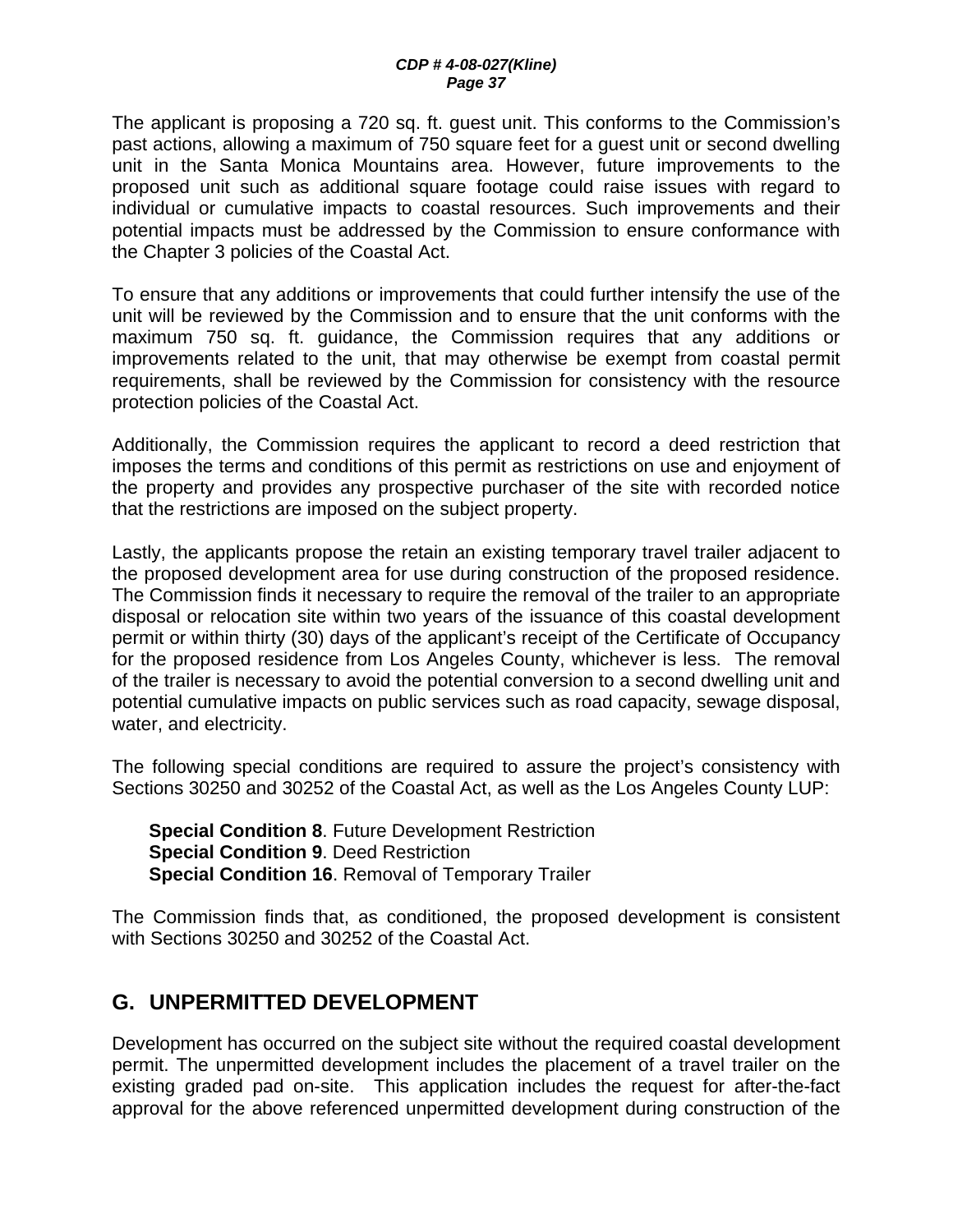proposed project. No evidence could be found that placement of the trailer received a coastal permit from this Commission.

In order to ensure that the unpermitted development component of this application is resolved in a timely manner, the Commission finds it necessary to require the applicant to fulfill all of the Special Conditions that are a prerequisite to the issuance of this permit, within 180 days of Commission action. The following special condition is required to assure the project's consistency with all applicable Chapter 3 policies of the Coastal Act:

## **Special Condition 17.** Condition Compliance

Although development has taken place prior to submission of this permit application, consideration of the application by the Commission has been based solely upon the Chapter 3 policies of the Coastal Act. Approval of a portion of this permit does not constitute a waiver of any legal action with regard to any alleged violations nor does it constitute an admission as to the legality of any development undertaken on the subject site without a coastal permit. The Commission's enforcement division will evaluate further actions to address this matter.

# **H. LOCAL COASTAL PROGRAM PREPARATION**

Section **30604(a)** of the Coastal Act states:

a) Prior to certification of the local coastal program, a coastal development permit shall be issued if the issuing agency, or the commission on appeal, finds that the proposed development is in conformity with the provisions of Chapter 3 (commencing with Section 30200) of this division and that the permitted development will not prejudice the ability of the local government to prepare a local program that is in conformity with the provisions of Chapter 3 (commencing with Section 30200).

Section 30604(a) of the Coastal Act provides that the Commission shall issue a Coastal Development Permit only if the project will not prejudice the ability of the local government having jurisdiction to prepare a Local Coastal Program, which conforms to Chapter 3 policies of the Coastal Act. The preceding sections provide findings that the proposed projects will be in conformity with the provisions of Chapter 3 if certain conditions are incorporated into the projects and are accepted by the applicant. As conditioned, the proposed development will avoid or minimize adverse impacts and is found to be consistent with the applicable policies contained in Chapter 3. The following special conditions are required to assure the project's consistency with Section 30604 of the Coastal Act:

#### **Special Conditions 1** through **18**

Therefore, the Commission finds that approval of the proposed development, as conditioned, will not prejudice the County of Los Angeles' ability to prepare a Local Coastal Program for this area which is also consistent with the policies of Chapter 3 of the Coastal Act, as required by Section 30604(a).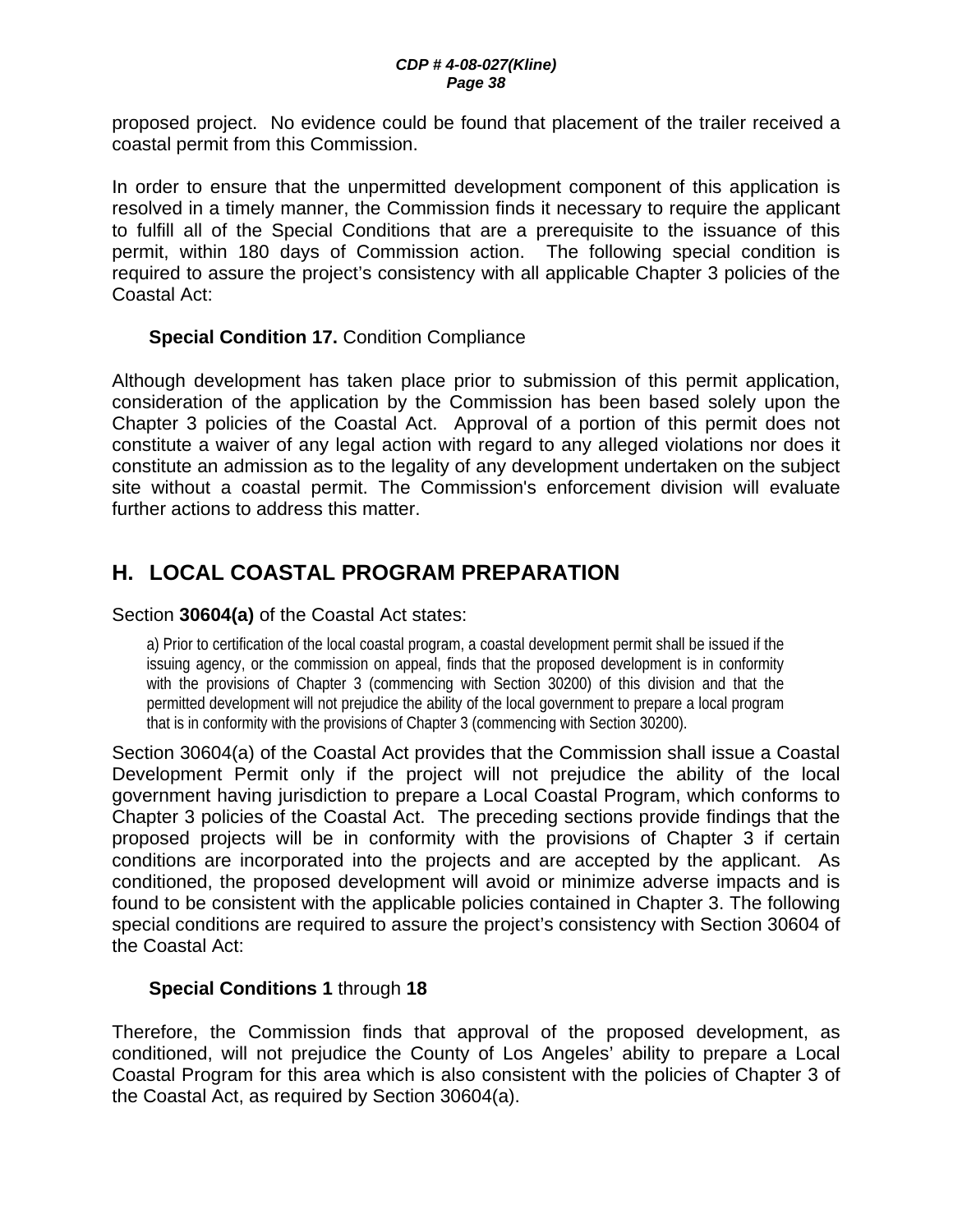## **I. CALIFORNIA ENVIRONMENTAL QUALITY ACT**

Section 13096(a) of the Commission's administrative regulations requires Commission approval of a Coastal Development Permit application to be supported by a finding showing the application, as conditioned by any conditions of approval, to be consistent with any applicable requirements of the California Environmental Quality Act (CEQA). Section 21080.5(d)(2)(A) of CEQA prohibits a proposed development from being approved if there are feasible alternatives or feasible mitigation measures available which would substantially lessen any significant adverse effect that the activity may have on the environment.

The Commission incorporates its findings on Coastal Act consistency at this point as if set forth in full. These findings address and respond to all public comments regarding potential significant adverse environmental effects of the project that were received prior to preparation of the staff report. As discussed in detail above, project alternatives and mitigation measures have been considered and incorporated into the project. Five types of mitigation actions include those that are intended to avoid, minimize, rectify, reduce, or compensate for significant impacts of development. Mitigation measures required as part of this coastal development permit include the avoidance of impacts to ESHA through clustering structures, and by prohibiting development outside of the approved development area as required by the granting of an open space conservation easement. Mitigation measures required to minimize impacts include requiring drainage best management practices (water quality), interim erosion control (water quality and ESHA), limiting lighting (ESHA), restricting structure color (visual resources), and requiring future improvements to be considered through a CDP. Finally, the habitat impact mitigation condition is a measure required to compensate for impacts to ESHA.

The following special conditions are required to assure the project's consistency with Section 13096 of the California Code of Regulations:

#### **Special Conditions 1** through **18**

As conditioned, there are no feasible alternatives or feasible mitigation measures available, beyond those required, which would substantially lessen any significant adverse impact that the activity may have on the environment. Therefore, the Commission finds that the proposed project, as conditioned to mitigate the identified impacts, can be found to be consistent with the requirements of the Coastal Act to conform to CEQA.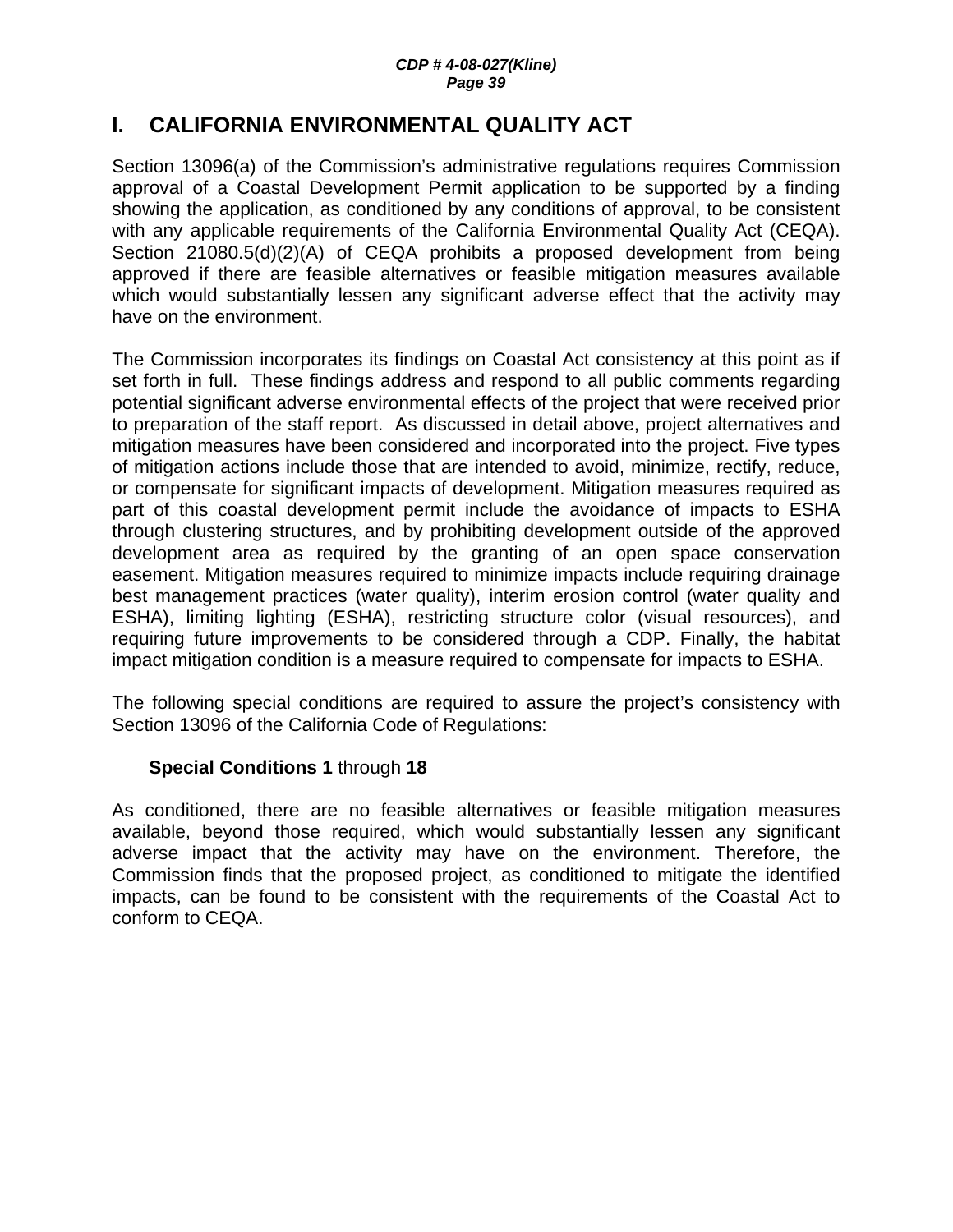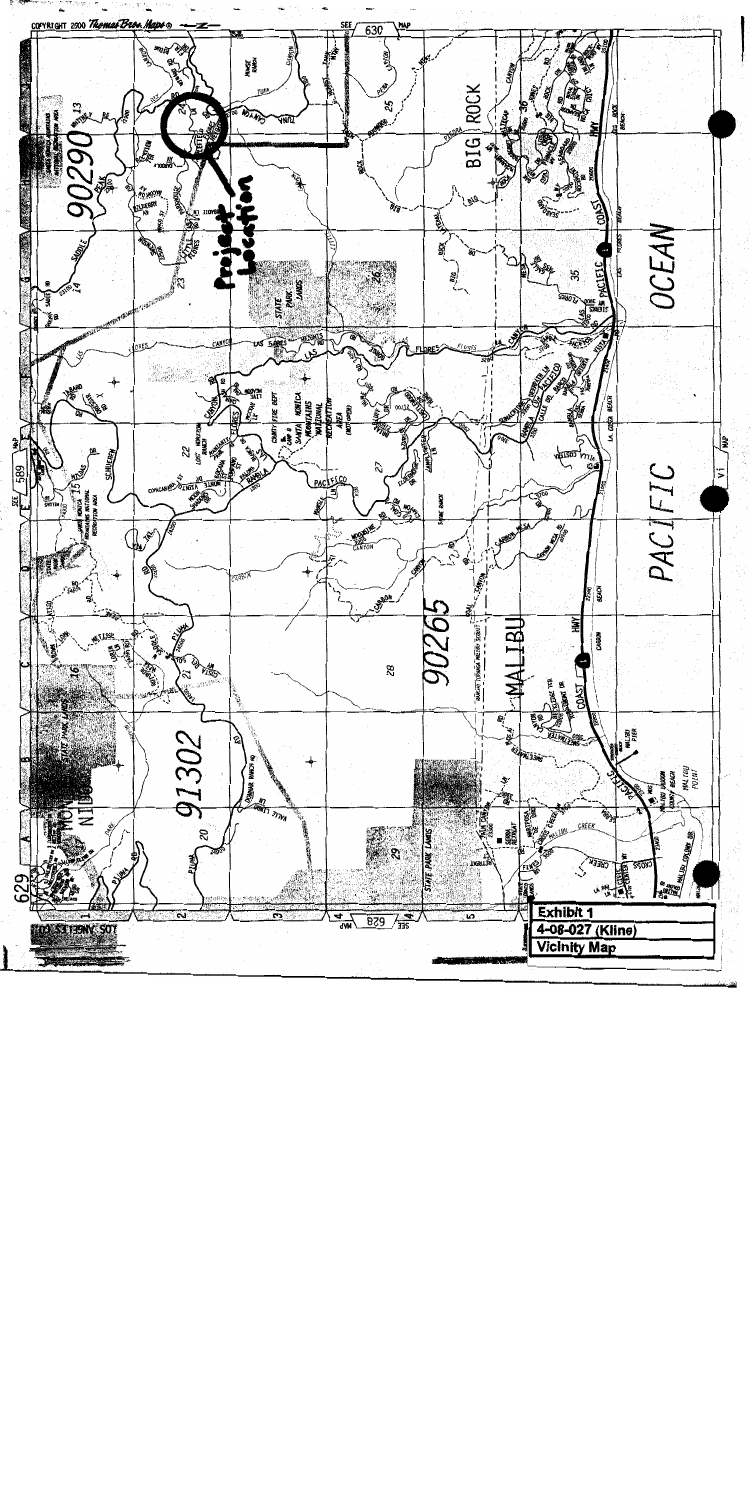

1 to 1 :teen8, A2, 800-SS0-81-11 - 800S-800S A2 ,teeleginA sol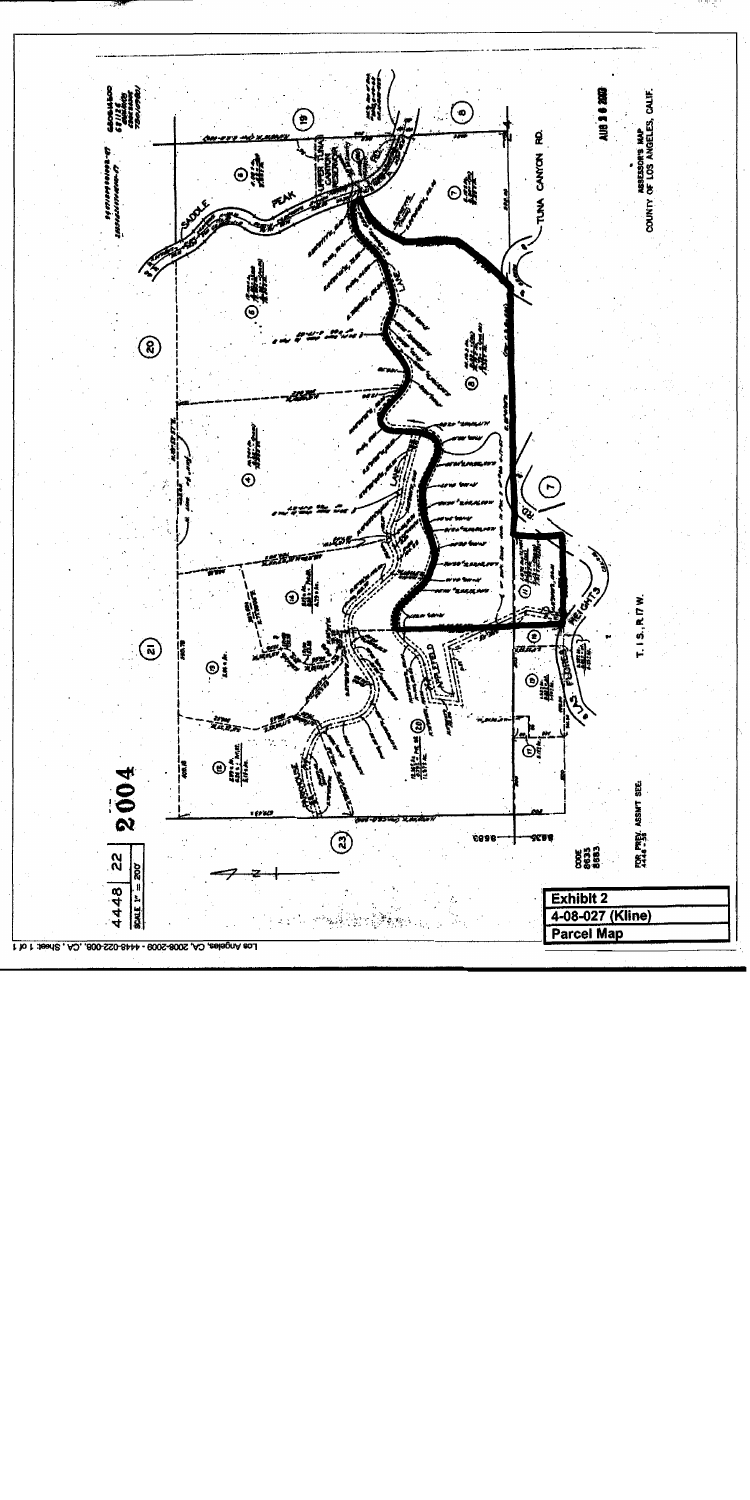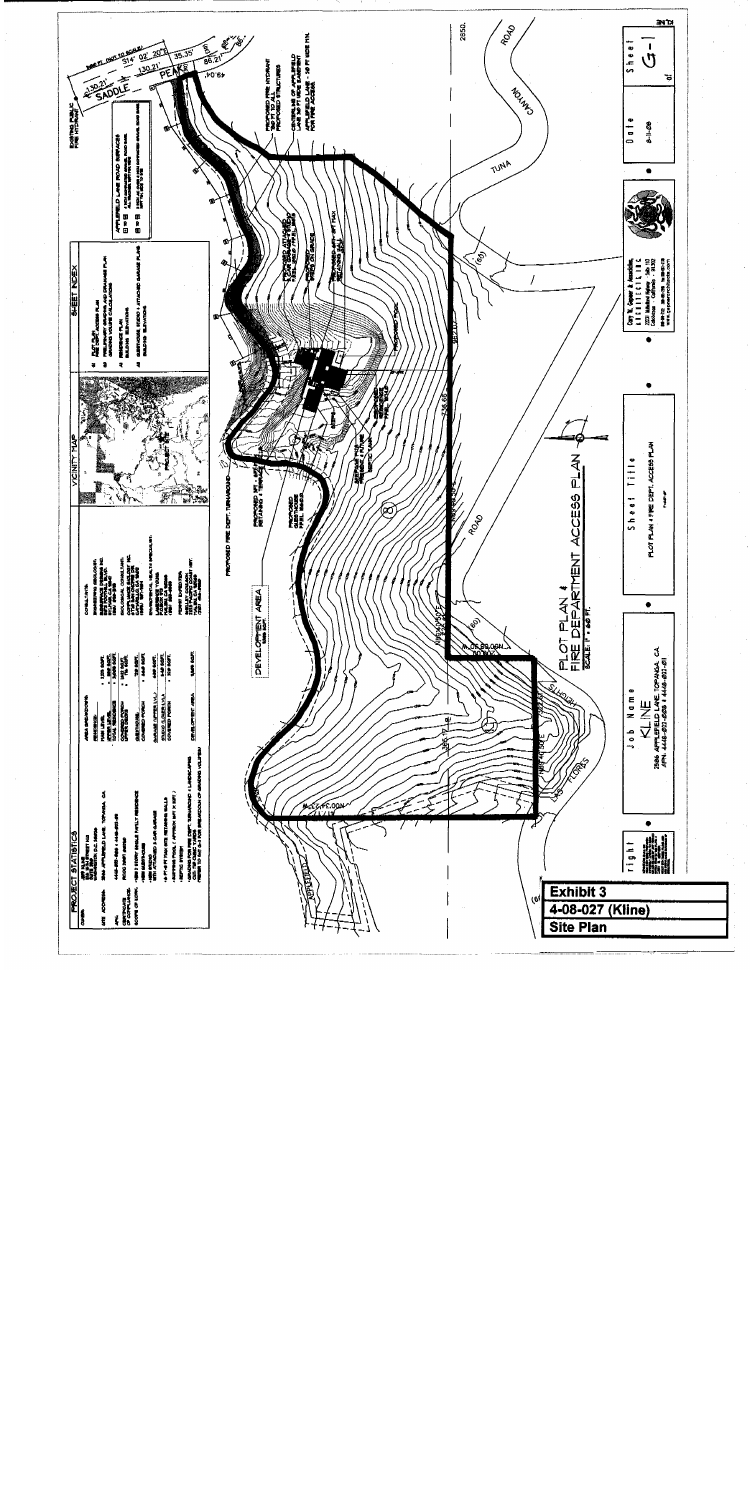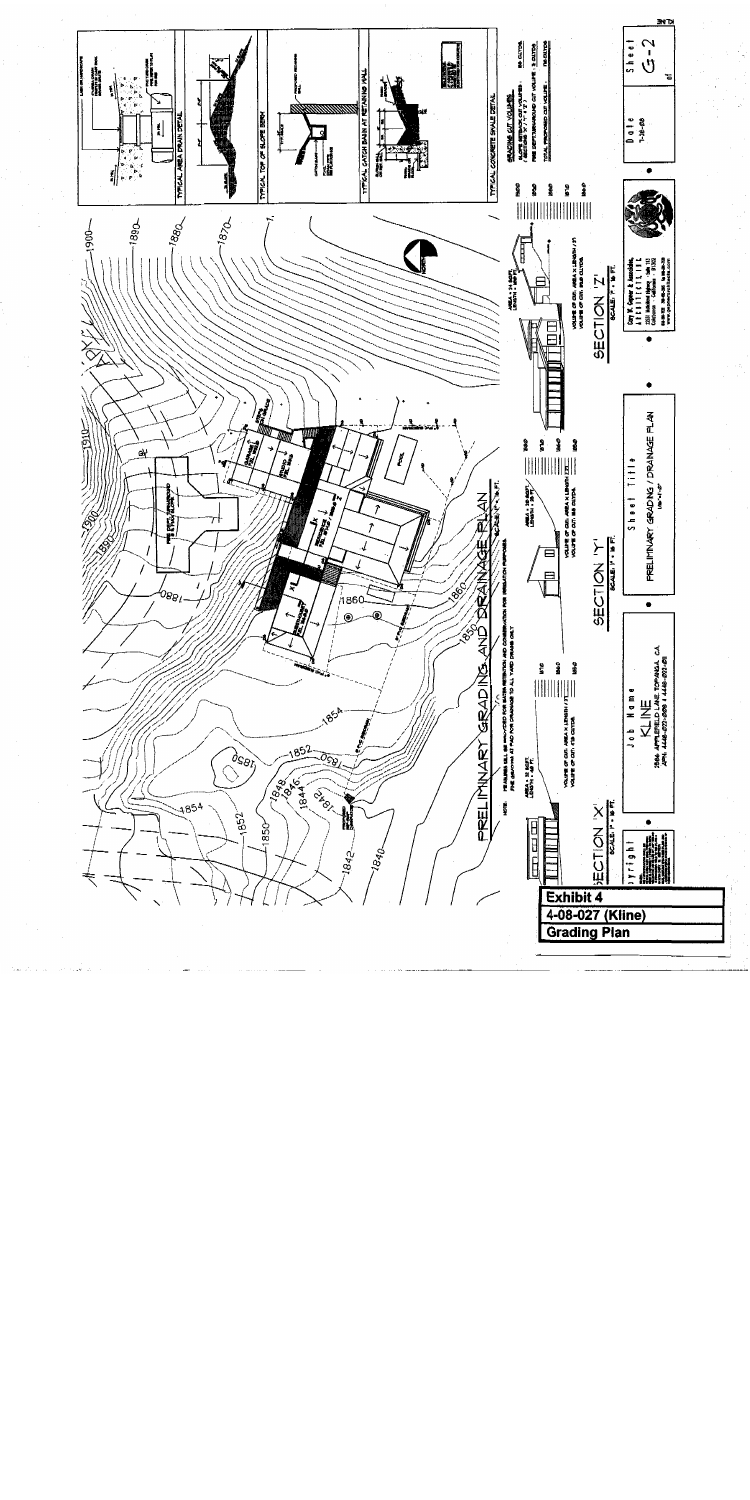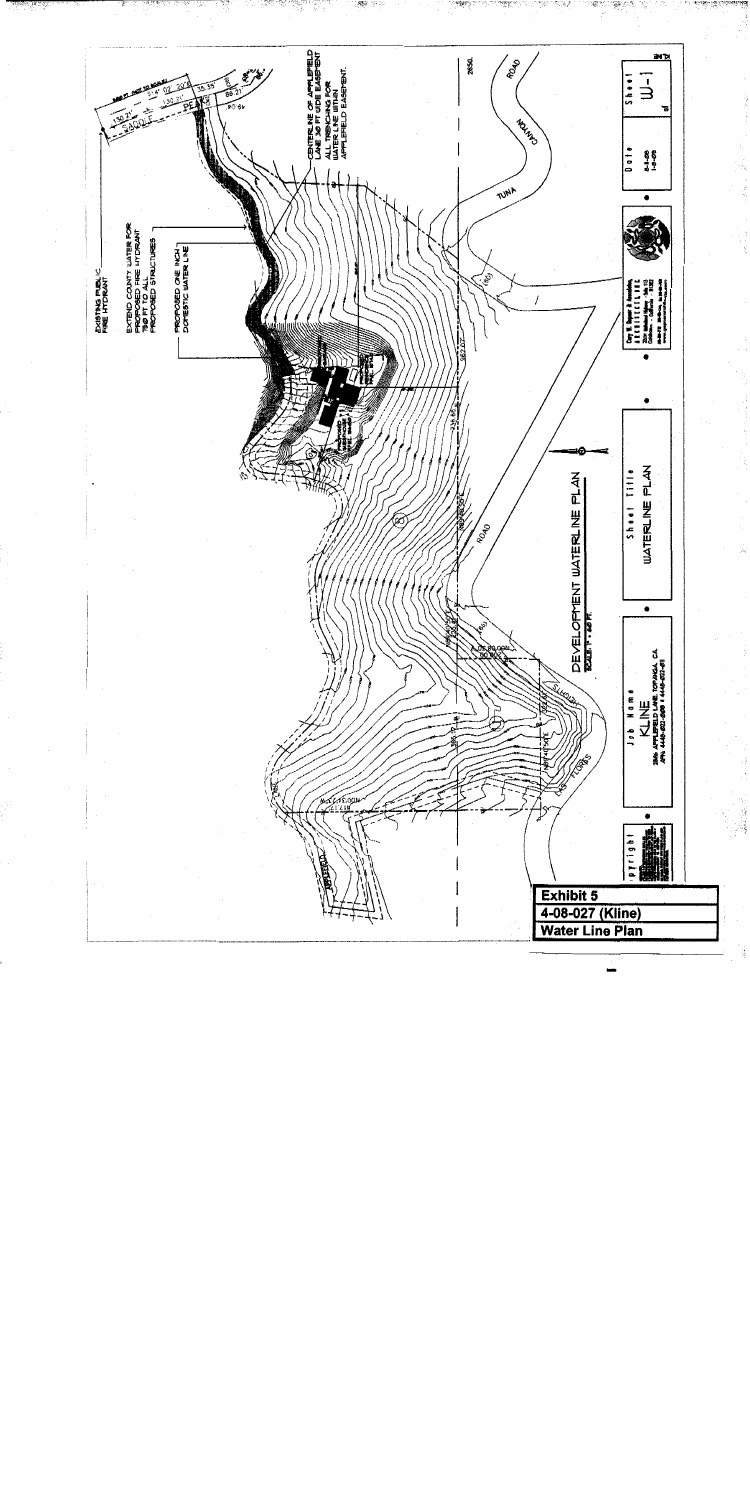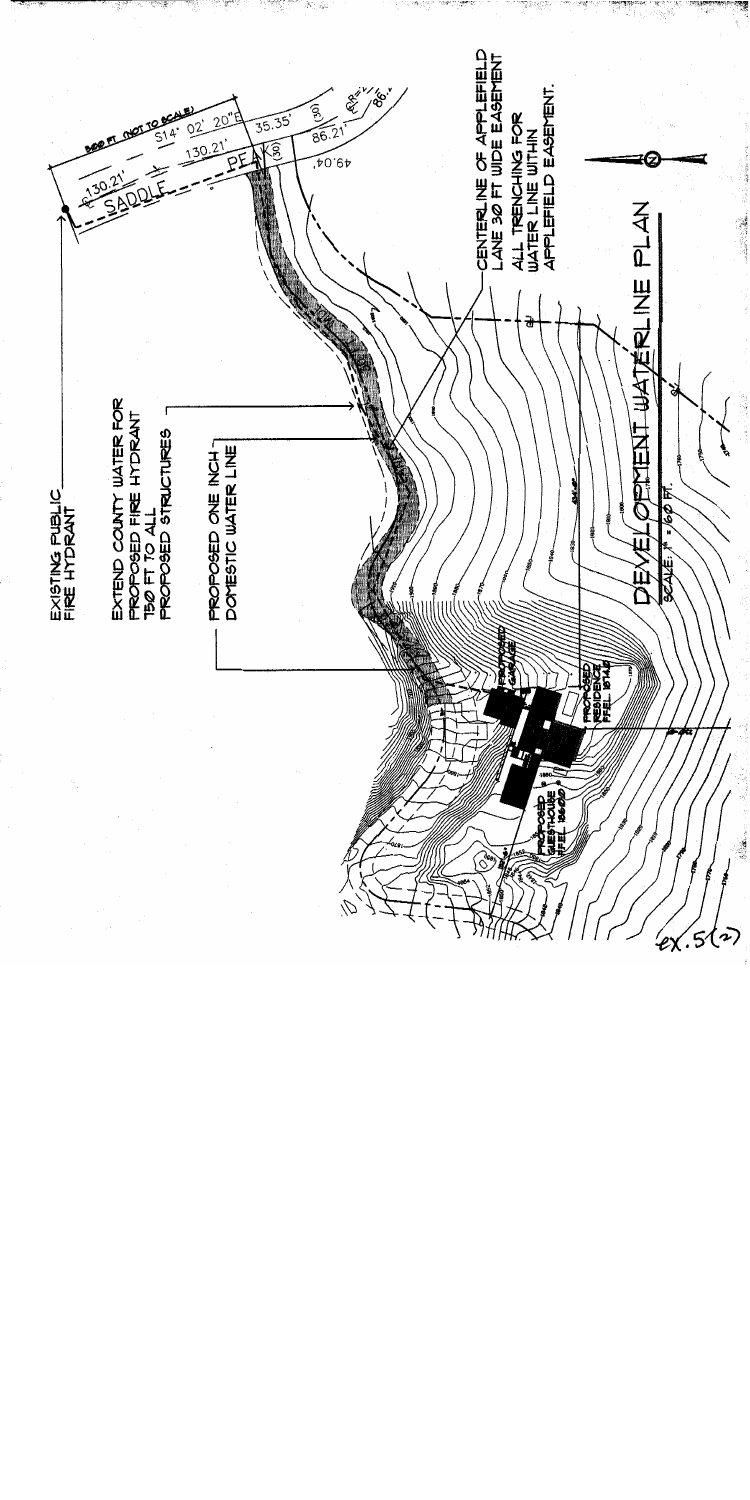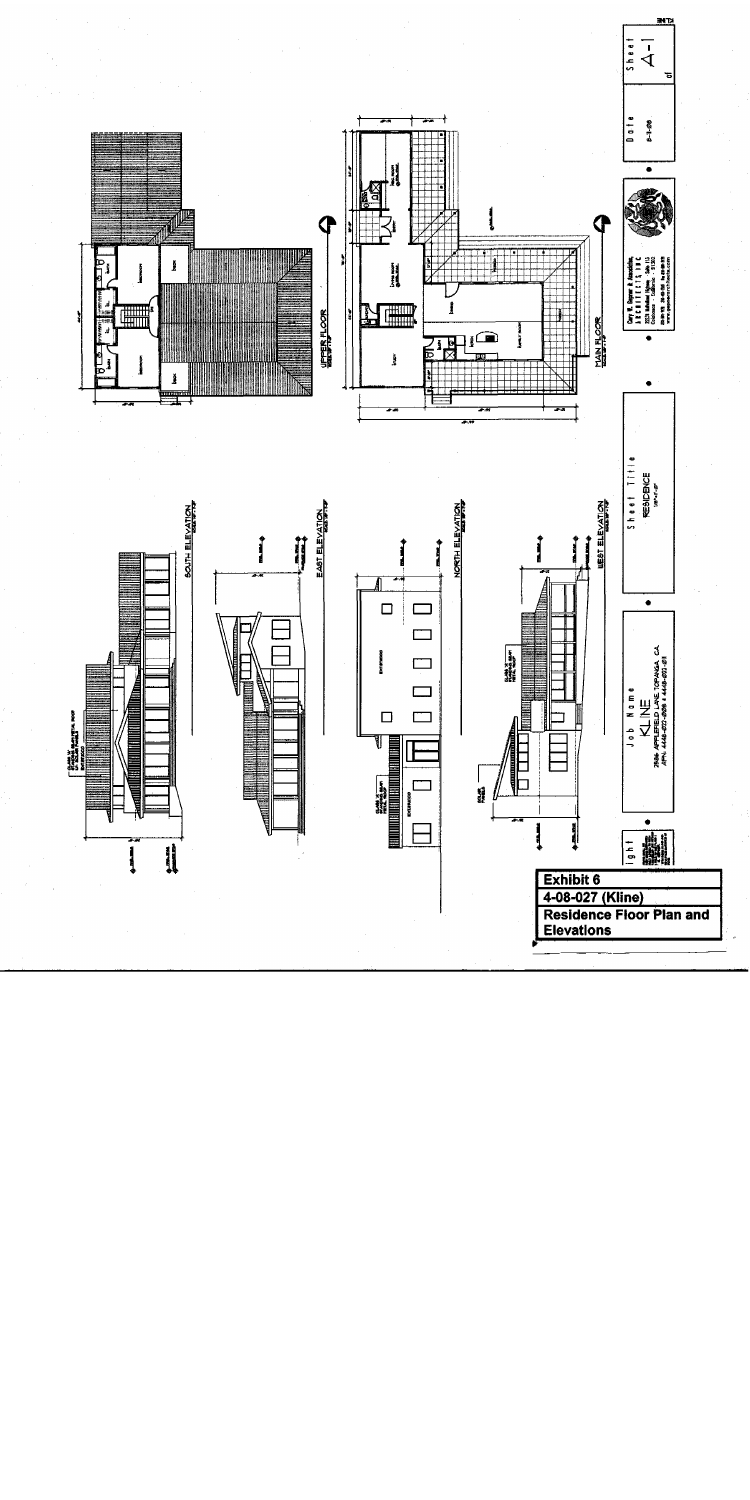